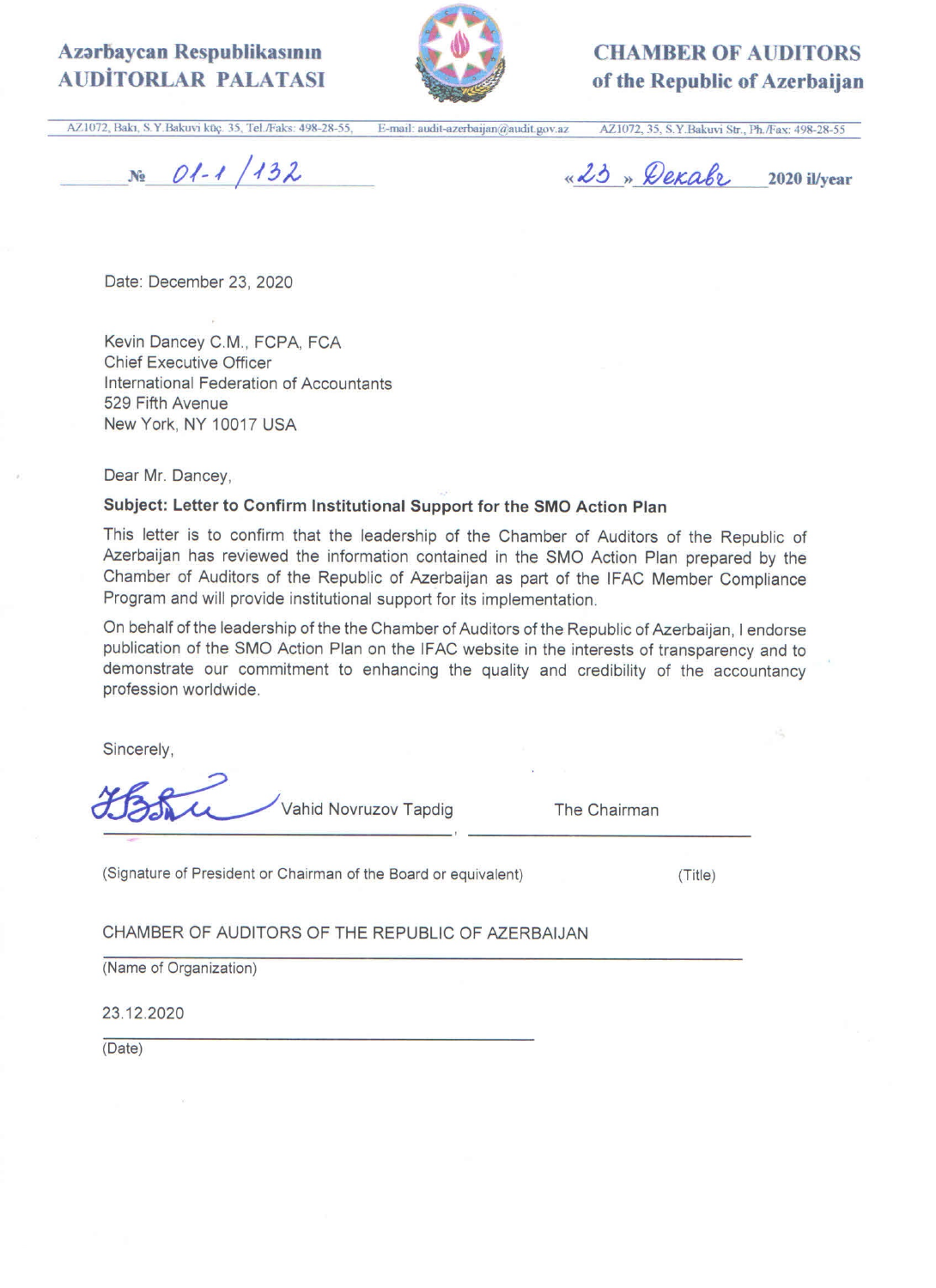# **BACKGROUND NOTE ON ACTION PLANS**

SMO Action Plans are developed by IFAC Members and Associates to demonstrate fulfillment of IFAC Statements of Membership Obligations (SMOs). SMOs require IFAC Members and Associates to support the adoption<sup>1</sup> and implementation<sup>2</sup> of international standards and other pronouncements issued by independent standard-setting boards under the auspices of IFAC as well as by the International Accounting Standards Board (IASB); and to establish a Quality Assurance (QA) review and Investigation and Disciplinary (I&D) systems.

IFAC Members and Associates conduct a self-assessment against the requirements of SMOs and identify areas where improvements are needed. Based on the results of the assessment, Members and Associates develop an SMO Action Plan to (a) demonstrate how they fulfill the requirements of the SMOs and (b) where some requirements are not yet addressed, to present plans towards their fulfillment.

SMO Action Plans are designed to be ever-green documents that provide a comprehensive description of the accountancy profession and its legislative and regulatory environment in the jurisdiction as well as the actions undertaken by IFAC Members or Associates to support adoption and implementation of international standards and best practices.

Regular updates of the SMO Action Plans are required as part of the IFAC Member Compliance Program.

#### **Use of Information**

Please refer to the [Disclaimer](http://www.ifac.org/about-ifac/membership/members/disclaimer) published on the Compliance Program website.

# **ACTION PLAN**

| <b>IFAC Member/Associate:</b> | The Chamber of Auditors of Azerbaijan Republic (CAAR) |
|-------------------------------|-------------------------------------------------------|
| <b>Original Publish Date:</b> | December 2009                                         |
| <b>Last Updated:</b>          | January 2021                                          |
| <b>Next Update:</b>           | January 2024                                          |

<sup>&</sup>lt;sup>1</sup> Adoption is concerned with the decision that international standards are appropriate for use in specific national financial reporting environments and with the actions necessary to affect those decisions, including incorporation into national requirements or requiring the use of international standards through law. Adoption may include a process to review draft international standards, translation, public exposure of proposed standards, approval, incorporation into national requirements as necessary, and promulgation of final standards, and, where applicable, a convergence process to eliminate or minimize differences between international and national standards.

<sup>&</sup>lt;sup>2</sup> Implementation may include a process to build awareness of the adopted standards, provide relevant education and training, develop or disseminate implementation guidance and any other activities that promote proper understanding and use of the standards in practice.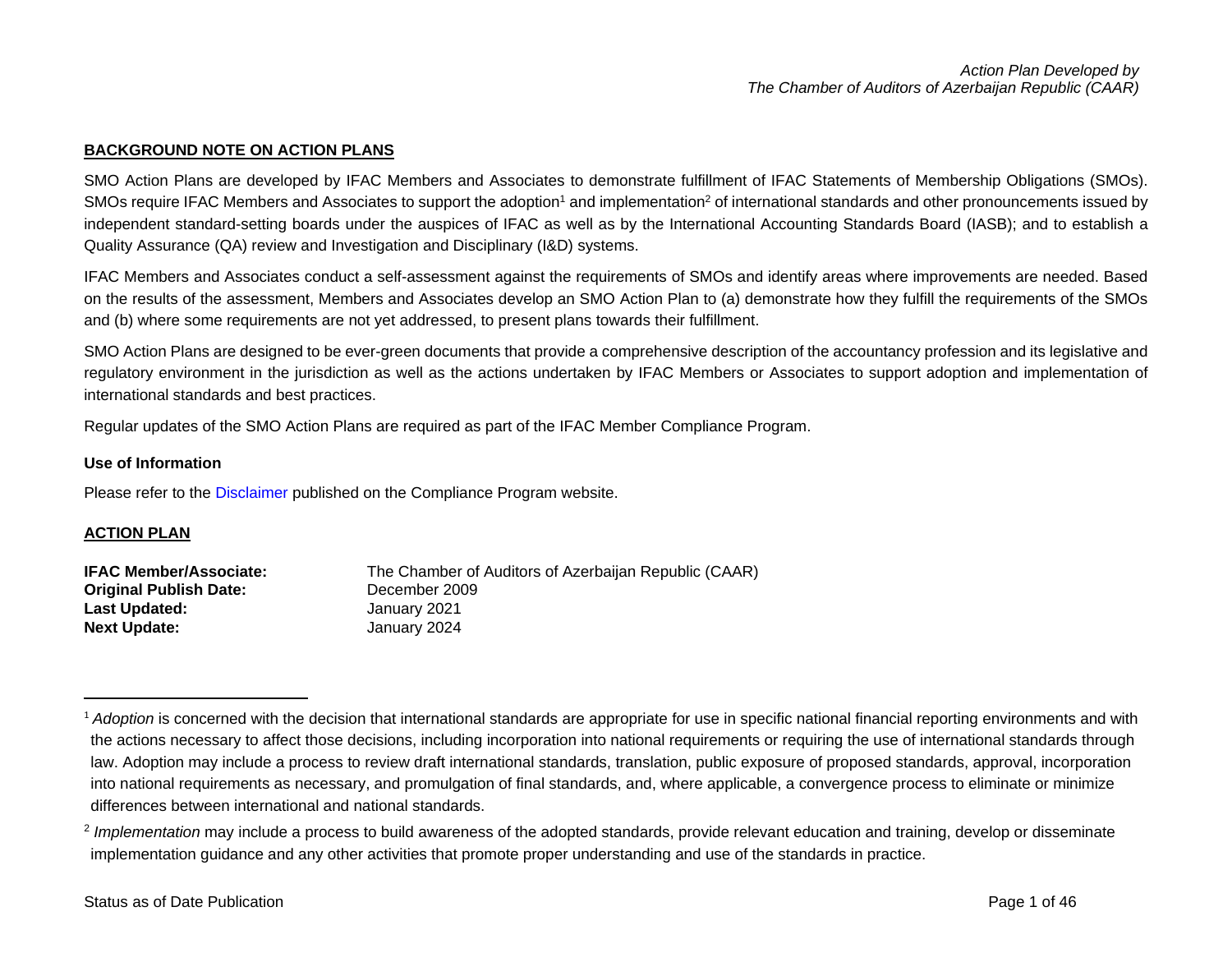# **GLOSSARY**

| A&A           | Accounting and Auditing                                                            |
|---------------|------------------------------------------------------------------------------------|
| ACCA          | Association of Certified Chartered Accountants                                     |
| <b>ACVS</b>   | <b>Audit Control and Verification Service</b>                                      |
| AR            | Azerbaijan Republic                                                                |
| ASEU          | Azerbaijan State Economic University                                               |
| CAAR          | Chamber of Auditors of Azerbaijan Republic                                         |
| <b>CAAR</b>   | Council of Directors (CAAR Managing Council)                                       |
| CAP-CIPA      | Certified Accountant Practitioner; Certified International Professional Accountant |
| <b>CIPFA</b>  | Chartered Institute of Public Finance and Accountancy                              |
| CoE           | Code of Ethics                                                                     |
| <b>IAESB</b>  | International Accounting Education Standards Board                                 |
| <b>IASB</b>   | International Accounting Standards Board                                           |
| IAASB         | International Audit & Assurance Standards Board                                    |
| <b>IESs</b>   | <b>International Education Standards</b>                                           |
| <b>IEPSs</b>  | International Education Practice Statements                                        |
| <b>IESBA</b>  | International Ethics Standards Board for Accountants                               |
| <b>IFAC</b>   | International Federation of Accountants                                            |
| <b>IFRSs</b>  | International Financial Reporting Standards                                        |
| <b>IPSASs</b> | International Public Sector Accounting Standards                                   |
| <b>ISAs</b>   | International Standards on Auditing                                                |
| <b>ISQC</b>   | International Standard on Quality Control                                          |
| MoE           | Ministry of Education                                                              |
| MoF           | Ministry of Finance                                                                |
| NASs          | <b>National Accounting Standards</b>                                               |
| NBA           | National Bank of Azerbaijan                                                        |
| <b>NSA</b>    | National Standards on Audit                                                        |
| <b>PAET</b>   | <b>Practical Audit Experience Training</b>                                         |
| <b>PIEs</b>   | <b>Public Interest Entities</b>                                                    |
| TTT.          | <b>Train The Trainers</b>                                                          |
| QA            | <b>Quality Assurance</b>                                                           |
| QARP          | <b>Quality Assurance Review Program</b>                                            |
| QC            | <b>Quality Control</b>                                                             |

*Action Plan Developed by*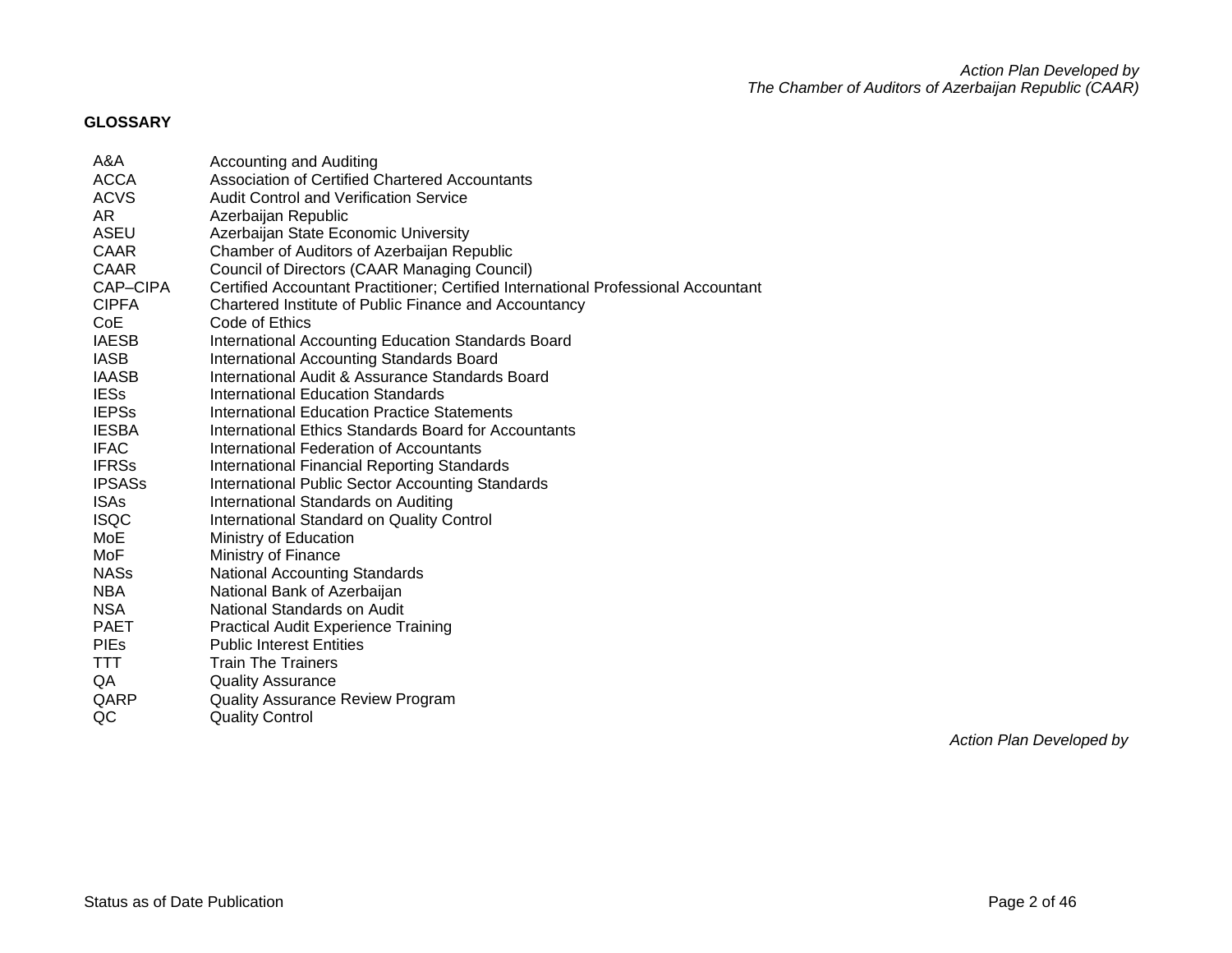# Action Plan Subject: SMO 1-Quality Assurance **Action Plan Objective:** Implementation and ongoing improvement of a Quality Assurance System in Azerbaijan

# *Background:*

According to the law on Auditing Services http://www.audit.gov.az/uploads/Auditor xidmeti hagqinda qanun eng.pdf,CAAR is entrusted with quality assurance (QA)o v e r audit services of its members. The Quality Assurance Review Program (QARP)in Azerbaijan was initially reviewed and updated as part of the World Bank's IDF grant. Later, Guidance on Quality Control review was developed and approved on February 4, 2008.This regulation was further improved in 2008-2013 and it is currently being implemented. The revised version of SMO 1 requirements have been included in the Regulation. Quality Control procedures, time of conducting the reviews and rules and procedures, as well as forms of compiling the documents during the QA reviews , and also a structure of the controlling body( There is: - The CAAR quality department, which performs the functions of investigating of the secretariat, the organizer, - the Quality Control Committee, which accepts the materials of the inspections from the inspectors and evaluates the quality of the audit, with the subsequent submission of proposals to the Council for making decisions - and inspectors who check the QC on the spot) and quality control inspectors (peer reviewers) were defined. According to the new system, CAAR's department of audit quality control organizes QC reviews, and monitoring of audit processes to be conducted by professional certified auditors. Since January 2012, CAAR introduced a quality control system compliant with ISQC1 (adopted in 2009) and ISA 220 (Clarity).

In line with Article 9 of the Law of the Republic of Azerbaijan On Auditing Services and Article 7 of CAAR Regulation, the decisions of the Council of CAAR of August 5, 2012, the committee has been set up and the REGULATIONS of Quality Control Committee have been adopted. Based on the decisions of the Council of CAAR of August 26, 2012 the inspectors of Quality Control Committee have been appointed and « *The rules of activities of*  audit organizations, independent auditors, the quality of the audits conducted by the auditing standards of the reporting form for verification of *compliance with the existing legislation*» have been developed.

CAAR is arranging different seminars on quality control in audit companies and organizing internal control in the audit companies. CAAR prepared a draft law of Azerbaijan Republic "On Auditing Services", CAAR has also established new training plans for specialists and professional education with regards to auditing.

Accounting within the country is regulated by the Ministry of Finance and the Ministry of Finance is held responsible for their control in accordance with the Law on Accounting. Based on Article 20 of the Law of AR On Auditing Services audit quality assurance is controlled by CAAR. There is no overlap of responsibilities of different control bodies. QA system applied in CAAR has been developed in complete compliance with SMO-1.

# *Thus, quality control system in CAAR consists of:*

# *1. CAAR Quality Control Department*

*This department organizes quality control: including the preparation of quality control reviews, preparation of the graphs, reception and processing of the quality control reports, preparation of the information review, analysis and in the whole, preparation of the final report on quality control for each year and ensuring public disclosure. The department also ensures the coordination of the relations of the quality control inspectors and audit committee with the auditors to be audited. Preparation of training programs, letters, appeals, notices on quality control, realization of various seminars,*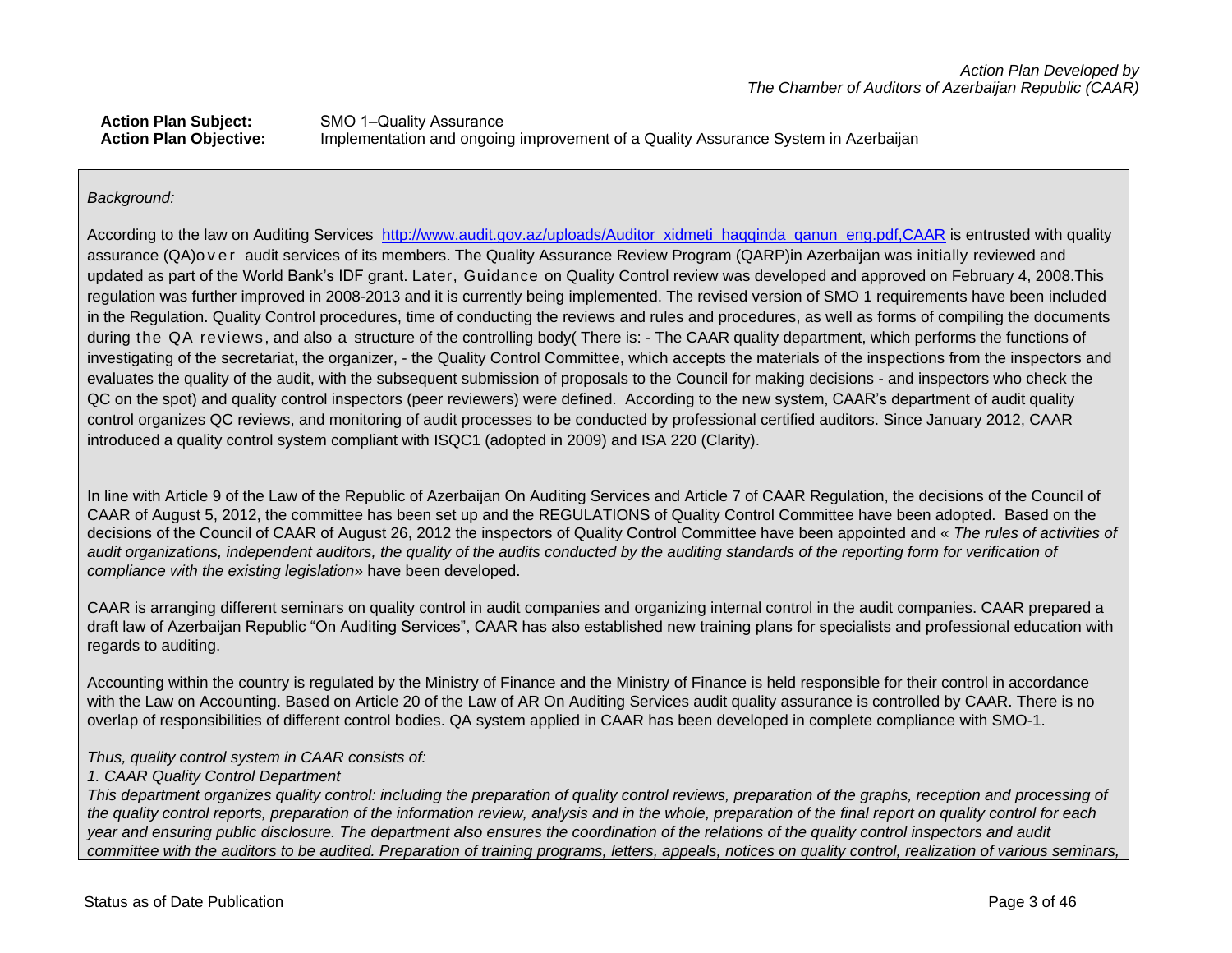*round tables and other activities related to quality control are also the duty of the department.*

# *THE QUALITY CONTROL RULES OF AUDITOR'S SERVICE IN THE REPUBLIC OF AZERBAIJAN*

[http://audit.gov.az/uploads/Keyfiyyete\\_nezaret\\_qaydalar\\_2016.pdf](http://audit.gov.az/uploads/Keyfiyyete_nezaret_qaydalar_2016.pdf) 

*2. Quality control inspectors*

*Inspectors carry out the quality control procedures of audits performed by auditors. Inspectors are appointed from professional level auditors, who are members of the Chamber and have more than 10 years of experience. They conduct quality control reviews as well as quality control monitoring according to the approved schedule and, if necessary, unplanned quality control reviews based on the decision of the Council of Chamber. Special training programs have been developed for inspectors and are taught every year. At the same time, they are also involved as participants and moderators of quality control seminars, round tables and other events. Inspectors provide to Quality Control Committee separate reports on the results of quality control reviews of each audit. Inspectors are appointed for the indefinite period, however, if necessary, they can be dismissed and new inspectors can be appointed by Council of Chamber.*

*At least two inspectors conduct each quality control test. The inspection period is determined individually.*

*3. Quality Control Committee*

*This committee operates under the Council of Chamber [\(http://audit.gov.az/index.php?type=content&subid=144&cid=144\)](http://audit.gov.az/index.php?type=content&subid=144&cid=144)* 

*Members of the Committee are collegial bodies consisting of competent auditors, representatives of the Financial Market Supervisory Authority, the Ministry of Taxes, Central Bank and Big Four. about the Committee: <http://audit.gov.az/index.php?type=content&subid=144&cid=144>* 

*Statute of Committee:* [http://audit.gov.az/uploads/Keyfiyyete\\_nezaret\\_komitesinin\\_esasnamesi\\_2017.pdf](http://audit.gov.az/uploads/Keyfiyyete_nezaret_komitesinin_esasnamesi_2017.pdf)

*Results of quality control reviews (report) organized by Quality Control Department, carried out by inspectors are discussed, evaluated, an appropriate decision is made in Quality Control Committee and submitted to Council of Chamber. Based on the recommendations of the Quality Control Committee, an appropriate decision on the quality control auditor or auditor organization is made by the Chamber.As a result of quality control, actions are taken against checked auditor according to the Disciplinary and Research System of the Chamber. This measure may be in the form of a letter or warning to the auditor, in the form of temporary or complete suspension of auditor activities.*

*Auditors, in whose activities deficiencies were found, report on the elimination of those shortcomings within the period determined by the Chamber. The activities of those auditors are reviewed on an unplanned basis over the next year.*

*Audit quality control procedures completely cover the requirements of international quality control standard № 1 and international audit standard №*  220. At the same time, during the same procedures, the fulfillment of other obligations established for auditors by the legislation of the Republic of *Azerbaijan is checked (execution of the tasks defined by the Law of the Republic of Azerbaijan on "The fight against the legalization of money and other property acquired through the crime and terrorism financing").*

At the same time during quality control checks, availability of internal quality control system, the compulsory insurance of the auditor's professional *responsibility, documentation of the audit, compliance of the auditors with the ethical requirements, the availability of internal auditing rules, voluntary and related auditing services, audits carried out on the basis of the request of the competent government authorities, if any, are reviewed. At least 3 audit files are selected for quality control at each auditor firm. Selection is based on risk-based selection. Terms, periods of quality control procedures are defined by « The rules of activities of audit organizations, independent auditors, the quality of the audits conducted by the auditing standards of the reporting form for verification of compliance with the existing legislation» rules. In addition, the following documents on quality control were made by CAAR:*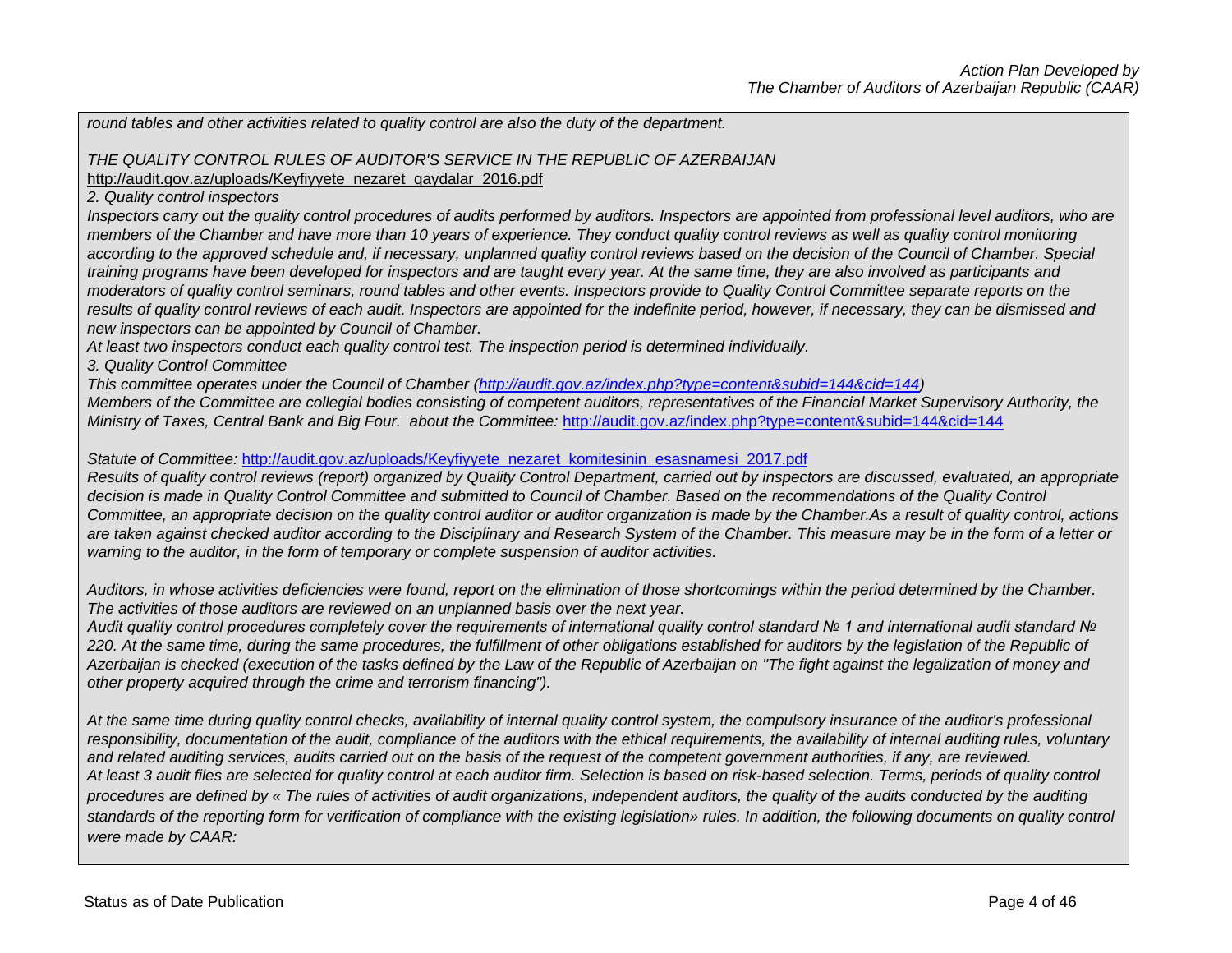*INSTRUCTION on implementation of internal control on audit quality [\(http://www.audit.gov.az/uploads/Shura\\_279\\_3\\_Telimat\\_2.pdf\)](http://www.audit.gov.az/uploads/Shura_279_3_Telimat_2.pdf)*,

*INSTRUCTION on Prevention of Unfair Competition and Conflict of Interests in Audit Service [\(http://www.audit.gov.az/uploads/Haqsiz\\_reqabet\\_ve\\_maraqlar\\_toqqushmasina\\_dair\\_Telimat.pdf\)](http://www.audit.gov.az/uploads/Haqsiz_reqabet_ve_maraqlar_toqqushmasina_dair_Telimat.pdf),* 

*METHODICAL INSTRUCTION on the organization of the control of Chamber of Auditors of Azerbaijan Republic over the auditors' activities in the direction of fulfillment of obligations under the law of the Republic of Azerbaijan on "The fight against the legalization of money and other property acquired through the crime and terrorism financing" [\(http://www.audit.gov.az/uploads/XXI.pdf\)](http://www.audit.gov.az/uploads/XXI.pdf),* 

*REGULATIONS on the preparation of an exemplary report form of quality review of the audit organizations' and independent auditors' activities, their compliance with audit standards and existing legislation acts [\(http://www.audit.gov.az/uploads/XVIII.pdf\)](http://www.audit.gov.az/uploads/XVIII.pdf),* 

*REGULATIONS of the Quality Control Committee of the Chamber of Auditors of the Republic of Azerbaijan [\(http://www.audit.gov.az/uploads/XVII.pdf\)](http://www.audit.gov.az/uploads/XVII.pdf)*,

*INSTRUCTION on the appointment of audit of financial and economic activities of independent auditors and audit organizations on the basis of risk assessment [\(http://www.audit.gov.az/uploads/Risk\\_qiymetlendirilmesine\\_dair\\_Telimat.pdf\)](http://www.audit.gov.az/uploads/Risk_qiymetlendirilmesine_dair_Telimat.pdf),* 

*Regulation regarding inspections by order of authorized state bodies (http://www.audit.gov.az/uploads/Shura 289 1 qayda.pdf),* 

*METHODICAL INSTRUCTIONS on the establishment and implementation of Internal Control System for "The fight against the legalization of money* and other property acquired through the crime and terrorism financing" [\(http://www.audit.gov.az/uploads/Shura\\_288\\_1\\_metodik\\_gosterish.pdf\)](http://www.audit.gov.az/uploads/Shura_288_1_metodik_gosterish.pdf),

*Training strategy and curriculum for "The fight against the legalization of money and other property acquired through the crime and terrorism financing" [\(http://www.audit.gov.az/uploads/Shura\\_288\\_5\\_proqram.pdf\)](http://www.audit.gov.az/uploads/Shura_288_5_proqram.pdf) and others.*

*These documents have been approved by the CAAR Council and are currently being implemented.* 

*Since 2013, quality controls have been carried out by CAAR at least once in three years for each auditor and auditor firm. At present there are 90 audit firms and 60 independent auditors at the Chamber. 35 quality controls were conducted in 2016, and 47 in 2017.The Chamber currently has 106 audit organizations and 45 independent auditors. 47 quality control inspections were conducted in 2017, 24 in 2018 and*  46 in 2019. (Individual auditors also use ISQC 1, as they hire assistants, specialists and other auditors during the audit, and invite an external auditor to conduct internal quality control)

*Individuals subject to mandatory audit in the Republic of Azerbaijan are specified in separate laws, e.g. On Banks, On Insurance Institutions, On Investment Funds, On Accounting, On Audit Service and others.(These are Socially Important Organizations, Socially Limited Company and Joint Stock Companies(excluding micro and small enterprises).*

*The draft law On Audit Activities developed by the Chamber includes an article on entities subject to mandatory audit and all the entities are specified in that article.*

**According to estimates, in 2018, there are more than 29,000 active businesses in the country that are subject to mandatory audits.**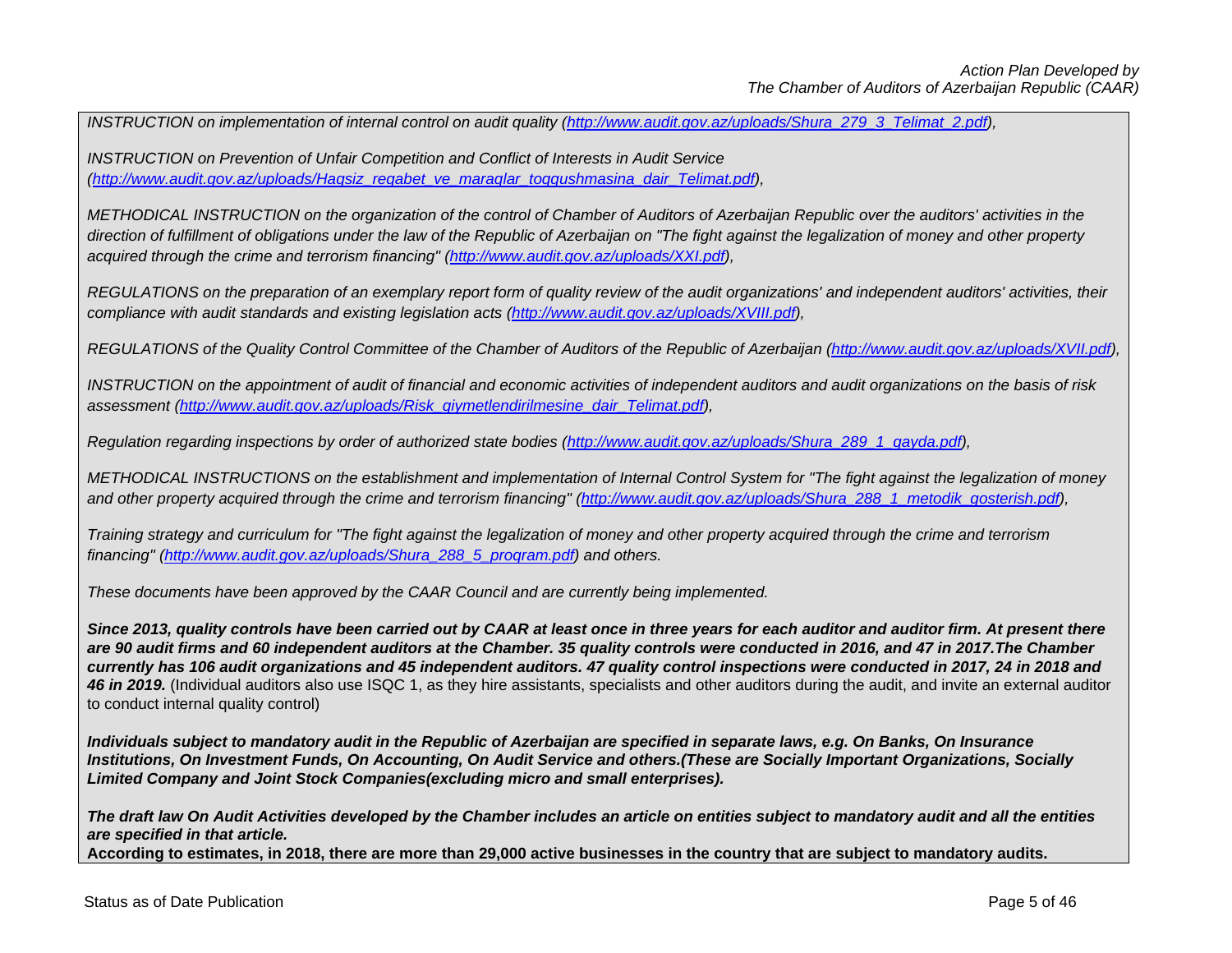In addition to the aforementioned the following works were done by CAAR within the past periods:

CAAR conducts seminars regularly every year.

Seminars on compliance with SMO1 standards are conducted for auditors. (This refers to auditors of audit firms and independent auditors hiring employees, assistants).

Every year SMO1 subject is included in curriculum of training for audit professionals. (Look above).

Study of SMO1 requirements and best practices is in process.

The best QA analysis system was chosen among IFAC member (2007). Training program for reviewers was developed. Study, translate and publish Guidance on Quality Control for small and medium sized enterprises published by IFAC in March 2009. Conduct seminars on this matter (2012-2019).

QA rules and regulations were developed based on the program of the Chamber of Auditors of Lithuania, including works concerning organizational structure, table of analysis, collection of surveys and documents during analysis have been completed (2008). Regulations of CAAR QA System was adopted, QA Analyses surveys and detailed procedures of QA analysis were developed, Reviewer's Report was developed. IFAC ISQC1 was clearly translated, published and translated version was distributed to auditors (2009-2017). Auditors were informed on QA requirements and training programs were developed. Opinions of local professional audit companies and auditors were collected and submitted for review of QA Board (CAAR has many committees and among them there is the Quality Control Committee<http://audit.gov.az/Az/page/420> . This committee carries out the bulk of the audit quality assessment work carried out on the spot by inspectors. The specified link contains the composition of, the Committee, the Control Rules, the composition of the QC inspectors, etc.)

All internal CAAR regulations may be found at http://audit.gov.az/uploads/Keyfiyyete\_nezaret\_komitesinin\_esasnamesi\_2017.pdf [http://audit.gov.az/Upload/Files/2019/Keyfiyyete\\_nezaret\\_qaydalar\\_2016.pdf](http://audit.gov.az/Upload/Files/2019/Keyfiyyete_nezaret_qaydalar_2016.pdf)

The following documents are currently being implemented in Azerbaijan: It means - these documents are being studied and preliminary work is underway to implement them in the future after approval.

1. International Standard on Quality Management 1;

- 2. International Standard on Quality Management 2;
- 3. International Standard on Auditing 220 (Revised). Quality Management for an Audit of Financial Statements.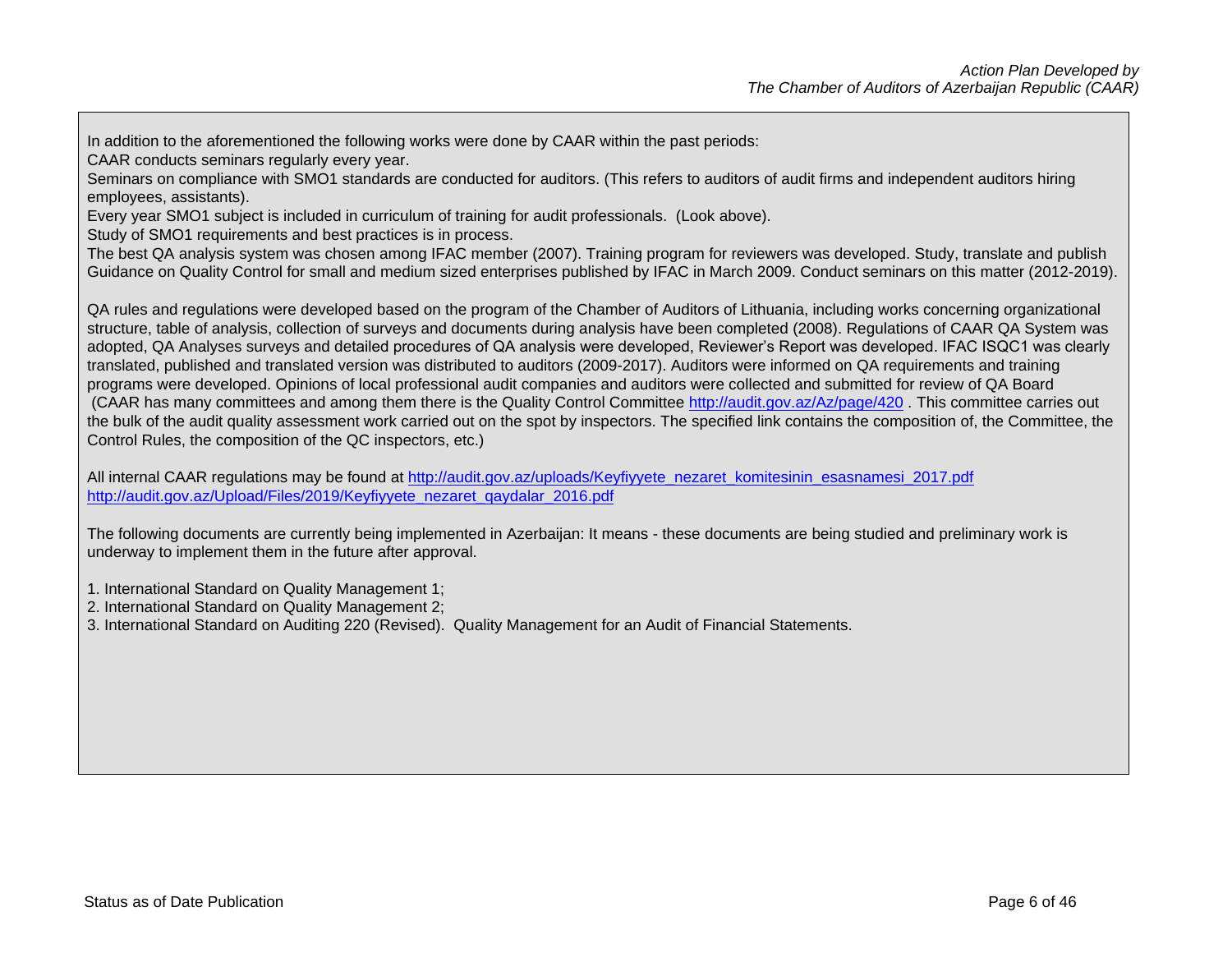| #  | <b>Start Date</b> | <b>Actions</b>                                                                                                                                                                                                                                                                                                                                                                                                                                                                                                                                                                                                        | <b>Completion</b><br><b>Date</b> | <b>Responsibility</b>               | <b>Resource</b>                                                                                                                                                          |
|----|-------------------|-----------------------------------------------------------------------------------------------------------------------------------------------------------------------------------------------------------------------------------------------------------------------------------------------------------------------------------------------------------------------------------------------------------------------------------------------------------------------------------------------------------------------------------------------------------------------------------------------------------------------|----------------------------------|-------------------------------------|--------------------------------------------------------------------------------------------------------------------------------------------------------------------------|
| 1. | 2009              | At the beginning of each year, the Quality<br><b>Control Department develops reports on</b><br>audits conducted, deficiencies identified and<br>measures taken during the past year and<br>publicly discloses it making it available at its<br>website. The reason for the disclosure of the<br>report is to ensure transparency in the activity<br>of the committee, and its objective is to make<br>public the unbiased information about the<br>auditors' work.<br>(That is - CAAR applies IFAC standards,<br>supports their adoption, supports participants in<br>the implementation of international standards). | Ongoing<br>annually              | Key<br>Management of<br>CAAR        | <b>Audit Quality Control</b><br>Department                                                                                                                               |
| 2. | 2011              | Implement Quality Control Reviews and<br>continuously improve them in line with both<br>current and revised SMO 1 requirements                                                                                                                                                                                                                                                                                                                                                                                                                                                                                        | Continuous                       | Key<br>Management of<br><b>CAAR</b> | <b>Audit Quality Control</b><br>Department                                                                                                                               |
| 3. | 2011              | Carry out quality control of the members in<br>accordance with the adopted Action plan of the<br>Chamber                                                                                                                                                                                                                                                                                                                                                                                                                                                                                                              | Ongoing<br>Annually              | Key Management<br>of CAAR           | <b>Audit Quality Control</b><br>Department                                                                                                                               |
| 4. | 2014              | Expand the application of International<br><b>Standards for Audit Quality Control</b><br><b>International Standards for Audit Quality</b><br>Control (Valid from December 15, 2009) were<br>translated into Azerbaijani and sent to the<br><b>CAAR members and clearly communicated</b><br>which significant areas are more subject to the<br>audit quality control in order to increase overall<br>quality level of external auditors as well as<br>prior year findings may be shared without<br>indicating the names.                                                                                               | Ongoing                          | Key<br>Management of<br>CAAR        | CAAR staff, Audit<br>Quality Control Department,<br>representatives of stakeholders and audit<br>firms, Audit Legislation and Procedural<br><b>Guidelines Department</b> |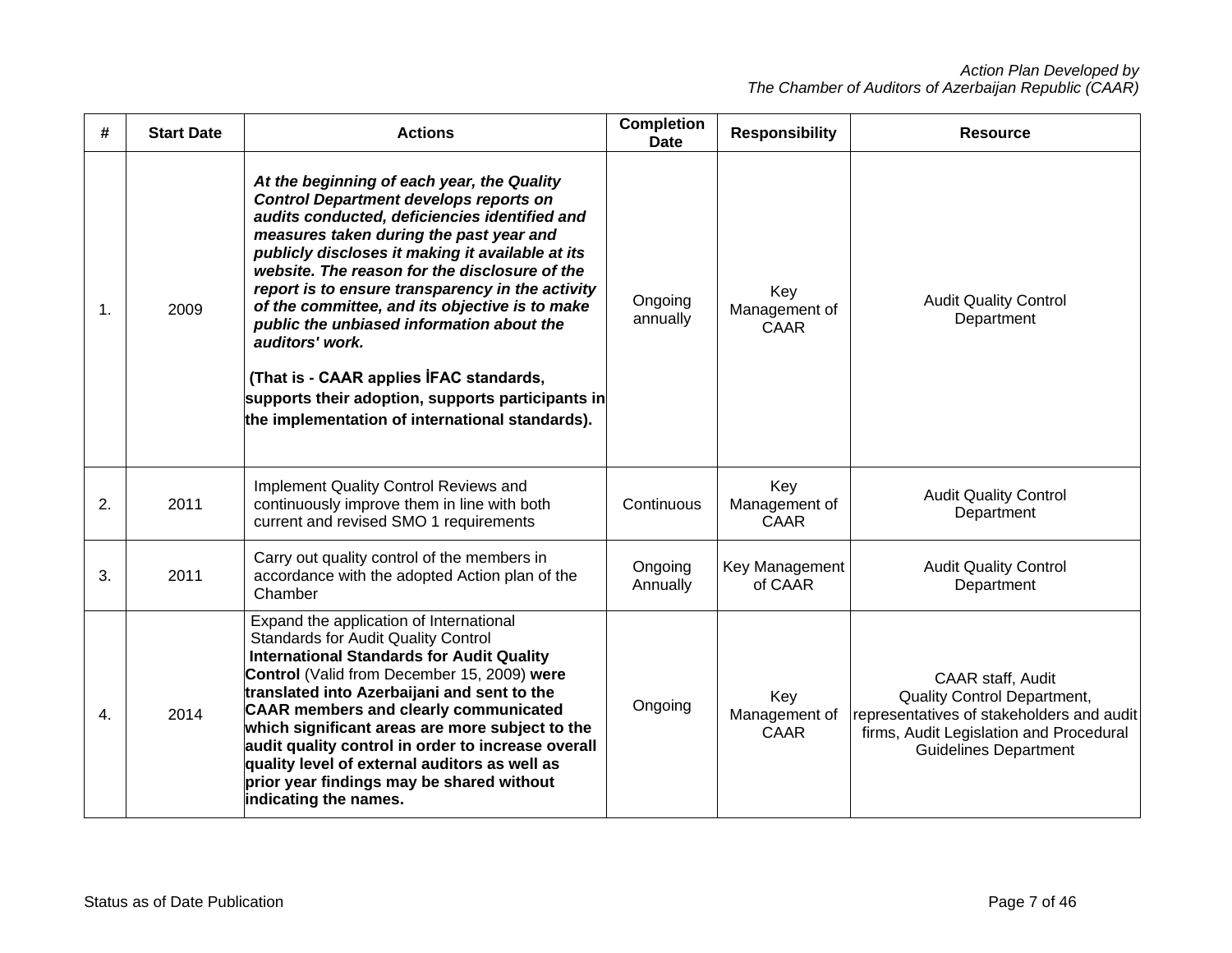| #   | <b>Start Date</b> | <b>Actions</b>                                                                                                                                                                                                                                                                                                                                                                                                                                                             | <b>Completion</b><br><b>Date</b> | <b>Responsibility</b>               | <b>Resource</b>                                                                                                                                                                 |
|-----|-------------------|----------------------------------------------------------------------------------------------------------------------------------------------------------------------------------------------------------------------------------------------------------------------------------------------------------------------------------------------------------------------------------------------------------------------------------------------------------------------------|----------------------------------|-------------------------------------|---------------------------------------------------------------------------------------------------------------------------------------------------------------------------------|
| 5.  | 2014              | <b>Public control over audit quality (This is</b><br>Public control over the quality of audit, which<br>is carried out not by the regulator, but by<br>users of financial statements, the media and<br>other interested parties.) is carried out by<br>users of financial statements, mass media<br>and other parties concerned.<br><b>CAR communicates regularly with these</b><br>parties and strives to ensure transparent<br>public control over the quality of audit. | Ongoing                          | Key<br>Management of<br>CAAR        | CAAR staff, Audit<br><b>Quality Control Department,</b><br>representatives of stakeholders and audit<br>firms, Audit Legislation and Procedural<br><b>Guidelines Department</b> |
| 8.  | 2014              | Application of risk approach for selecting firms for<br>QA review                                                                                                                                                                                                                                                                                                                                                                                                          | Ongoing                          | Key<br>Management of<br><b>CAAR</b> | CAAR staff, Audit<br>Quality Control Department,<br>representatives of stakeholders and audit<br>firms, Audit Legislation and Procedural<br><b>Guidelines Department</b>        |
| 9.  | Ongoing           | Conducting analysis of self-assessment check-<br>lists on compliance with CAAR and IFAC<br>requirements and update as required in chapter<br>concerning SMO1. Inform the IFAC compliance<br>personnel on updates in order to ensure<br>publication of updated information                                                                                                                                                                                                  | Ongoing                          | Key<br>Management of<br>CAAR        | <b>CAAR members and Audit Quality</b><br><b>Control Department</b>                                                                                                              |
| 10. | 2014              | Conduct quality control reviews for cycle-based<br>approach at least every three years (and every<br>three years for audits of public interest entities).                                                                                                                                                                                                                                                                                                                  | Ongoing                          | Key<br>Management of<br>CAAR        | CAAR staff, Audit<br>Quality Control Department,<br>representatives of stakeholders and audit<br>firms, Audit Legislation and Procedural<br><b>Guidelines Department</b>        |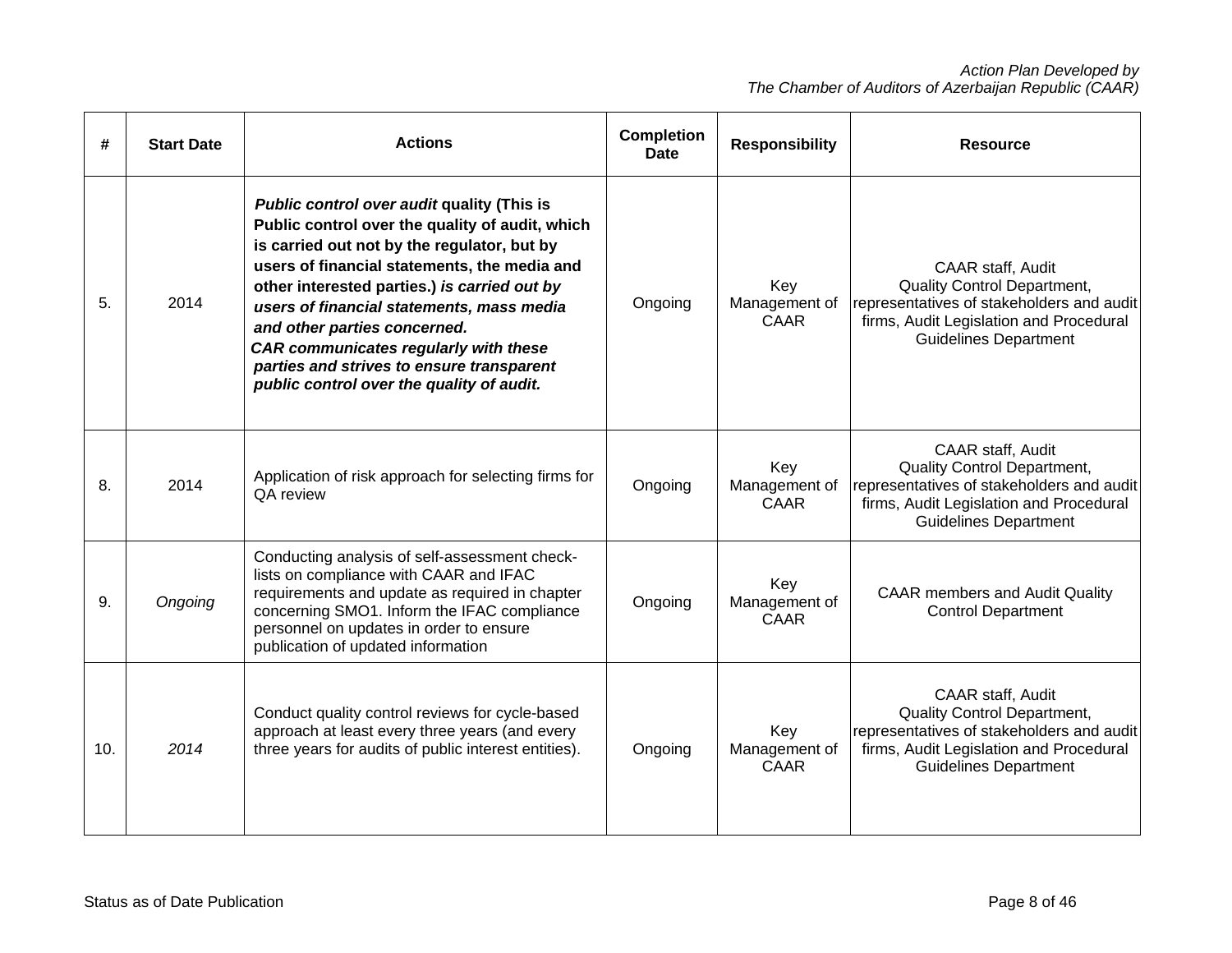| #   | <b>Start Date</b> | <b>Actions</b>                                                                                                                                                                                                                                                                                                                                                                                                                   | <b>Completion</b><br><b>Date</b> | <b>Responsibility</b>               | <b>Resource</b>                                                                                                                                                                 |
|-----|-------------------|----------------------------------------------------------------------------------------------------------------------------------------------------------------------------------------------------------------------------------------------------------------------------------------------------------------------------------------------------------------------------------------------------------------------------------|----------------------------------|-------------------------------------|---------------------------------------------------------------------------------------------------------------------------------------------------------------------------------|
| 11. | 2015              | Independence confirmation is obtained by the<br>each QA team members. Independence<br>confirmation is prepared based on Global<br>Independence Policy. "For the completeness and<br>reasonableness of the criteria included in the<br>independence confirmation, it may be attached or<br>make reference to the link where independence<br>confirmations set by CAAR are presented".                                             | Ongoing                          | Key<br>Management of<br>CAAR        | CAAR staff, Audit<br><b>Quality Control Department,</b><br>representatives of stakeholders and audit<br>firms, Audit Legislation and Procedural<br><b>Guidelines Department</b> |
| 12. | 2015              | Quality control is carried out by professional<br>auditors with 10+ audit background who have<br>no any fault in their activity. These auditors<br>attend regularly professional development<br>courses, as well as special training is held for<br>inspectors (professional development training<br>is held every year, and the last training for<br>inspectors was held in July 2018 and is<br>planned to be held every year). | Ongoing                          | Key<br>Management of<br><b>CAAR</b> | CAAR staff, Audit<br><b>Quality Control Department,</b><br>representatives of stakeholders and audit<br>firms, Audit Legislation and Procedural<br><b>Guidelines Department</b> |
| 13. | 2014              | Quality control results are documented by<br>quality control inspectors in accordance with<br>existing rules, a report is developed on each<br>inspection and the report is evaluated by the<br><b>Quality Control Committee (see Article 1).</b>                                                                                                                                                                                | Ongoing                          | Key<br>Management of<br>CAAR        | CAAR staff, Audit<br>Quality Control Department,<br>representatives of stakeholders and audit<br>firms, Audit Legislation and Procedural<br><b>Guidelines Department</b>        |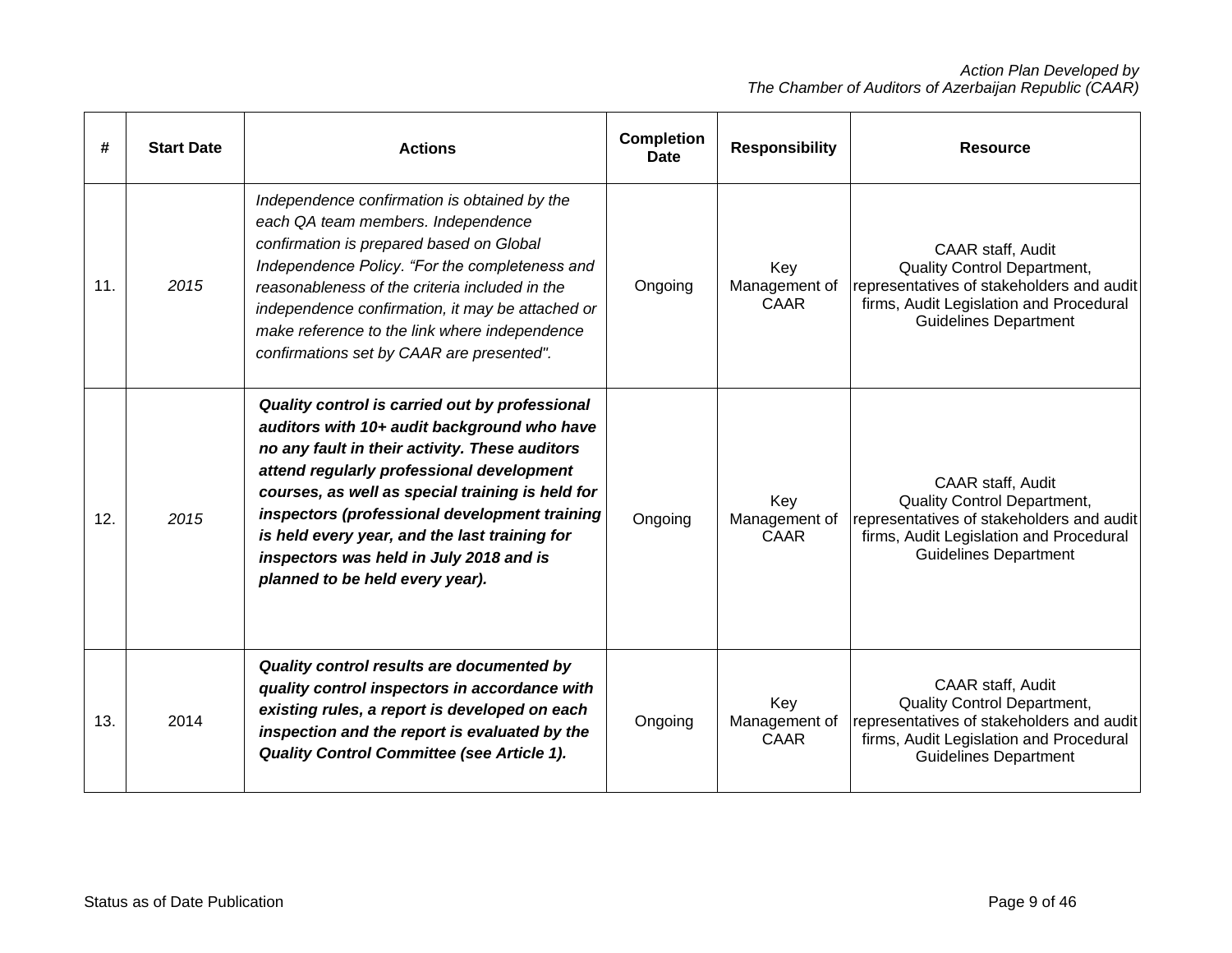| #   | <b>Start Date</b> | <b>Actions</b>                                                                                                                                                                                                                                                                                                                                                                                                                                                                                                                                                                        | <b>Completion</b><br><b>Date</b> | <b>Responsibility</b>               | <b>Resource</b>                                                                                                                                                                        |
|-----|-------------------|---------------------------------------------------------------------------------------------------------------------------------------------------------------------------------------------------------------------------------------------------------------------------------------------------------------------------------------------------------------------------------------------------------------------------------------------------------------------------------------------------------------------------------------------------------------------------------------|----------------------------------|-------------------------------------|----------------------------------------------------------------------------------------------------------------------------------------------------------------------------------------|
| 14. | 2014              | The result of this assessment is evaluated by<br>the Board (CAAR Council makes decisions)<br>and an appropriate decision is made.<br>Identified deficiencies administrative and<br>disciplinary measures are taken on the<br>identified deficiencies in accordance with the<br>system of research and disciplinary actions<br>adopted by the Chamber. Research and<br>disciplinary measures are listed below.<br>The system of research and disciplinary<br>actions is available at the link below.<br>http://audit.gov.az/Upload/Files/2019/Keyfiyyet<br>e nezaret gaydalar 2016.pdf | Ongoing                          | Key<br>Management of<br><b>CAAR</b> | CAAR staff, Audit<br>Quality Control Department,<br>representatives of stakeholders and audit<br>firms, Audit Legislation and Procedural<br><b>Guidelines Department</b>               |
| 15. | 2010              | Strict control of application of International Quality<br>Control Standard No 1 (ISQC-1) and other IASs<br>that are mandatory in the country<br>When audit is conducted by quality control<br>inspectors the availability and activity of the<br>quality control system is examined, evaluated<br>and special notes about it are made in the<br>inspector reports on the quality control<br>performed.                                                                                                                                                                                | Ongoing                          | Key<br>Management of<br>CAAR        | <b>CAAR staff, Audit</b><br><b>Quality Control Department,</b><br>representatives of stakeholders and audit<br>firms, Audit Legislation and Procedural<br><b>Guidelines Department</b> |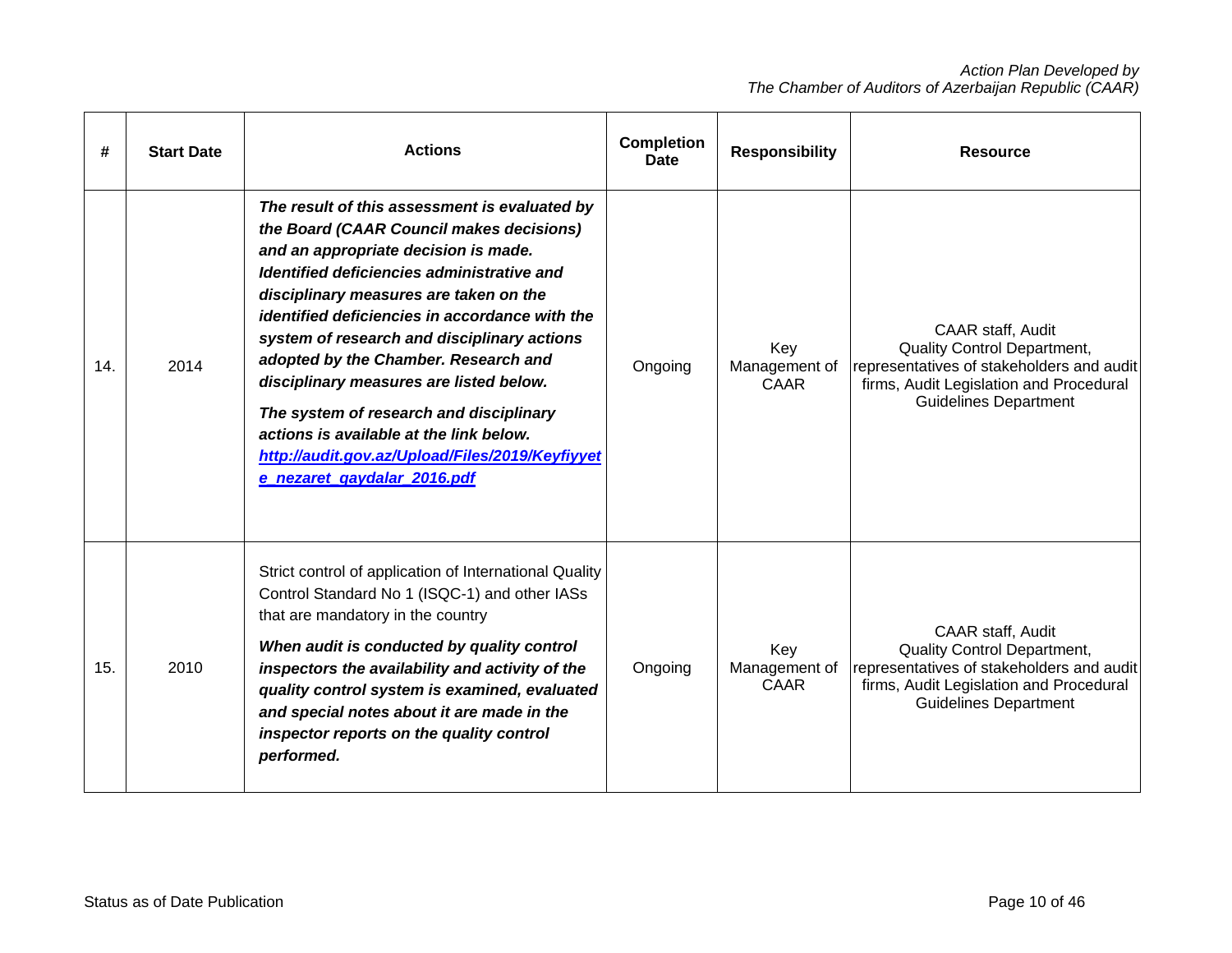| #   | <b>Start Date</b>                    | <b>Actions</b>                                                                                                                                                                                                                                                                                                                                                                                                                                                                                                                                                                                                                | <b>Completion</b><br><b>Date</b> | <b>Responsibility</b>               | <b>Resource</b>                                                                                                                                                                                                                                                                                                                                                                          |
|-----|--------------------------------------|-------------------------------------------------------------------------------------------------------------------------------------------------------------------------------------------------------------------------------------------------------------------------------------------------------------------------------------------------------------------------------------------------------------------------------------------------------------------------------------------------------------------------------------------------------------------------------------------------------------------------------|----------------------------------|-------------------------------------|------------------------------------------------------------------------------------------------------------------------------------------------------------------------------------------------------------------------------------------------------------------------------------------------------------------------------------------------------------------------------------------|
| 15A | 2019                                 | The following documents are currently being<br>implemented in Azerbaijan: (It means - that these<br>documents are being studied and preliminary work<br>is underway to implement them in the future after<br>approval).<br>1. International Standard on Quality Management 2<br>International Standard on Quality Management<br>3. International Standard on Auditing 220 (Revised).<br>Quality Management for an Audit of Financial<br>Statements                                                                                                                                                                            | Ongoing                          | Key<br>Management of<br>CAAR        | <b>CAAR staff, Audit</b><br><b>Quality Control Department,</b><br>representatives of stakeholders and audit<br>firms, Audit Legislation and Procedural<br><b>Guidelines Department</b>                                                                                                                                                                                                   |
|     | <b>Maintaining Ongoing Processes</b> |                                                                                                                                                                                                                                                                                                                                                                                                                                                                                                                                                                                                                               |                                  |                                     |                                                                                                                                                                                                                                                                                                                                                                                          |
| 16. | <b>July 2013</b>                     | Annual recommendations are issued through<br>developing a review on the performed quality<br>control, performed reviews and obtained<br>results. Identified deficiencies and measures<br>for their elimination are defined and a special<br>seminar is held with the participation of<br>auditors. Implementation of these measures<br>will be included in the work plans for the next<br>year. Exceptional quality control checks are<br>carried out in audit firms that have the most<br>faults in their operations. Time is provided for<br>elimination of deficiencies, and elimination of<br>deficiencies is supervised. | Continuous                       | Key<br>Management of<br><b>CAAR</b> | CAAR members and<br>Audit Quality Control Department. New<br>QC Regulations includes the framework<br>for this<br>activity, organization of review groups,<br>conduction terms, the sequence of<br>appropriate procedures, documentation,<br>reporting and making public. Appropriate<br>measures taken for organization of<br>internal control by audit firms are<br>supervised by CAAR |
|     |                                      | Review of CAAR's Compliance Information                                                                                                                                                                                                                                                                                                                                                                                                                                                                                                                                                                                       |                                  |                                     |                                                                                                                                                                                                                                                                                                                                                                                          |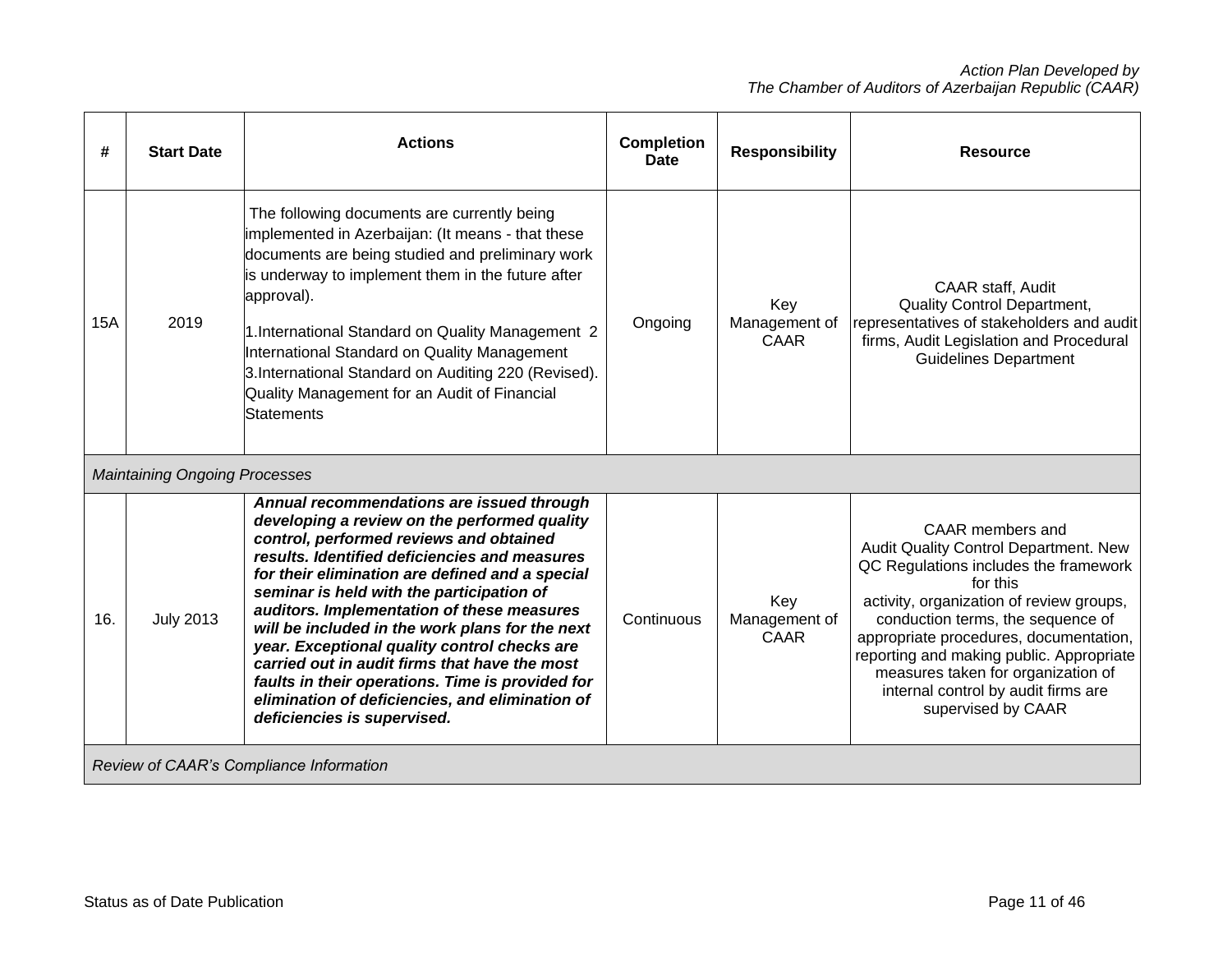| #   | <b>Start Date</b> | <b>Actions</b>                                                                                                                                                            | <b>Completion</b><br><b>Date</b> | <b>Responsibility</b>                                                                                             | <b>Resource</b>                                                                                                                                                                 |
|-----|-------------------|---------------------------------------------------------------------------------------------------------------------------------------------------------------------------|----------------------------------|-------------------------------------------------------------------------------------------------------------------|---------------------------------------------------------------------------------------------------------------------------------------------------------------------------------|
| 17. | Ongoing           | Perform periodic review of CAAR's SMO Action<br>Plan and update sections relevant to SMO1 as<br>necessary.                                                                | Ongoing                          | Key Management<br>of CAAR                                                                                         | <b>CAAR members and Audit Quality</b><br><b>Control Department</b>                                                                                                              |
| 18. | January 2011      | Ensure full performance of obligation on exercise<br>of Quality Control for CAAR members in<br>compliance with SM01 requirements                                          | Ongoing                          | <b>CAAR Executive</b><br>Staff, Quality<br><b>Control Board</b>                                                   | Members of the Quality Control Board,<br><b>Quality Control Department</b>                                                                                                      |
| 19. | January<br>2011   | Investigation of compliance of CAAR internal<br>documentation on quality control with international<br>audit and accounting standards and identifying<br>their actuality. | Ongoing                          | <b>CAAR Executive</b><br>Staff, Special<br>Commission on<br>Development of<br>Audit Rules and<br><b>Standards</b> | Quality Control Department, Members<br>of the Special Commission on<br>Development of Audit Rules and<br>Standards                                                              |
| 20. | 2014              | Review regularly activity and effectiveness of QA<br>system at CAAR Board.                                                                                                | Ongoing                          | Key<br>Management of<br>CAAR                                                                                      | CAAR staff, Audit<br><b>Quality Control Department,</b><br>representatives of stakeholders and<br>audit firms, Audit Legislation and<br><b>Procedural Guidelines Department</b> |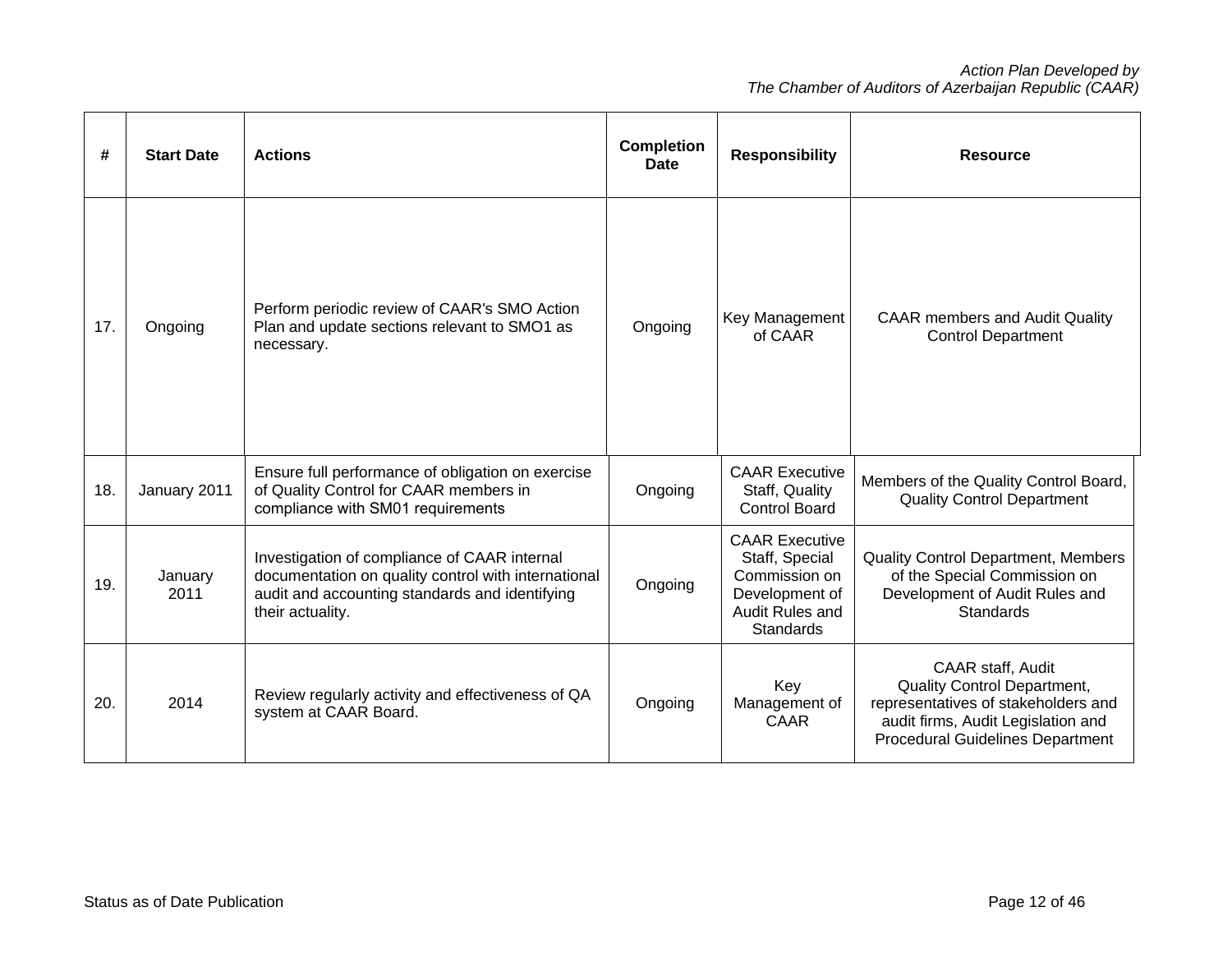|                                                                        | <b>Requirements</b>                                                                                                                                                            | Y                         | N | <b>Partially</b> | <b>Comments</b>                                                                                       |
|------------------------------------------------------------------------|--------------------------------------------------------------------------------------------------------------------------------------------------------------------------------|---------------------------|---|------------------|-------------------------------------------------------------------------------------------------------|
| 1.                                                                     | Scope of the system<br>At a minimum, mandatory QA reviews are required<br>for all audits of financial statements.                                                              | X                         |   |                  |                                                                                                       |
| Quality Control Standards and Other Quality Control<br><b>Guidance</b> |                                                                                                                                                                                |                           |   |                  |                                                                                                       |
| 2.                                                                     | Firms are required to implement a system of<br>quality control in accordance with the quality<br>control standards.                                                            | X                         |   |                  |                                                                                                       |
| 3.                                                                     | Most up to date versions of ISQC 1 and other<br>relevant ISAs are adopted as the quality control<br>standards.                                                                 | X                         |   |                  | ISQC 1 and ISA 220 (2016-2017 version) appear to be<br>adopted. Please consider indicating Partially. |
| 4.                                                                     | Member Body assists firms in understanding the<br>objectives of quality control and in implementing<br>and maintaining appropriate systems of quality<br>control.              | X                         |   |                  |                                                                                                       |
|                                                                        | <b>Review cycle</b>                                                                                                                                                            |                           |   |                  |                                                                                                       |
| 5.                                                                     | A mixed approach is used to select a firm based<br>on a periodic, risk-based or QC review.                                                                                     | X                         |   |                  |                                                                                                       |
| 6.                                                                     | For cycle-based approach, quality control reviews<br>are required to take place at least every six years<br>(and every three years for audits of public interest<br>entities). | $\boldsymbol{\mathsf{X}}$ |   |                  |                                                                                                       |

# **Self-Assessment against the Main Requirements of SMO 1(2020)**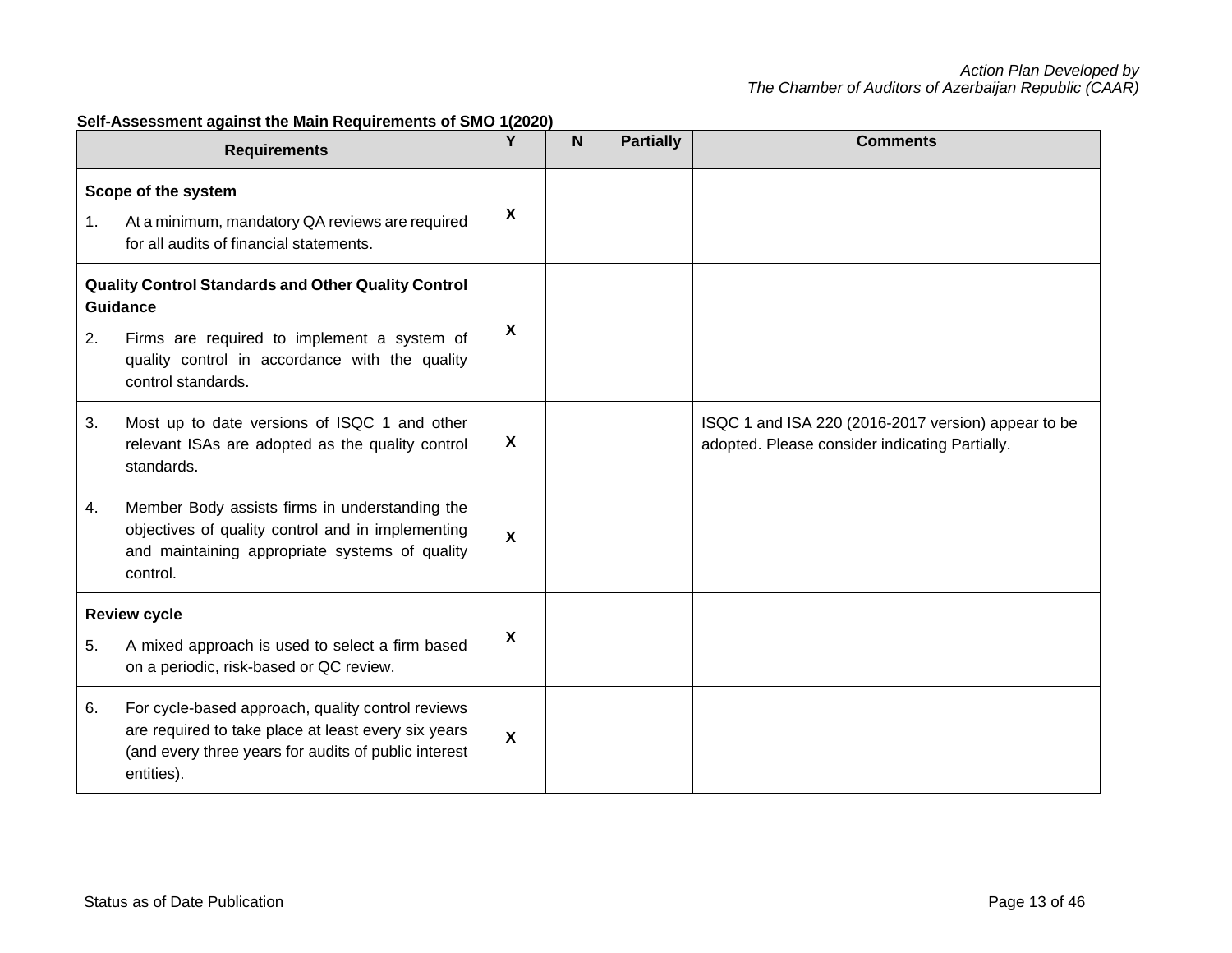|     | <b>Requirements</b>                                                                                                                                                                                                                                                                                                                                                                 | Y                         | N | <b>Partially</b> | <b>Comments</b> |
|-----|-------------------------------------------------------------------------------------------------------------------------------------------------------------------------------------------------------------------------------------------------------------------------------------------------------------------------------------------------------------------------------------|---------------------------|---|------------------|-----------------|
| 7.  | <b>QA Review Team</b><br>Independence of the QA Team is assessed and<br>documented.                                                                                                                                                                                                                                                                                                 | $\boldsymbol{\mathsf{X}}$ |   |                  |                 |
| 8.  | QA Team possesses appropriate<br>levels of<br>expertise.                                                                                                                                                                                                                                                                                                                            | $\boldsymbol{\mathsf{x}}$ |   |                  |                 |
|     | <b>Reporting</b>                                                                                                                                                                                                                                                                                                                                                                    |                           |   |                  |                 |
| 9.  | Documentation of evidence supporting the quality<br>control review report is required.                                                                                                                                                                                                                                                                                              | $\boldsymbol{\mathsf{X}}$ |   |                  |                 |
| 10. | A written report is issued upon conclusion of the<br>QA review and provided to the firm/partner<br>reviewed.                                                                                                                                                                                                                                                                        | $\boldsymbol{\mathsf{X}}$ |   |                  |                 |
|     | <b>Corrective and disciplinary actions</b>                                                                                                                                                                                                                                                                                                                                          |                           |   |                  |                 |
| 11. | Reviewed firms/partners are required to make<br>timely adjustments to meet recommendations<br>from the review report.                                                                                                                                                                                                                                                               | $\boldsymbol{\mathsf{X}}$ |   |                  |                 |
| 12. | QA review system is linked to the Investigation<br>and Discipline system.                                                                                                                                                                                                                                                                                                           | $\boldsymbol{\mathsf{X}}$ |   |                  |                 |
|     | <b>Consideration of Public Oversight</b><br>13. The body responsible for QA reviews cooperates<br>with its oversight body (and shares information on the<br>functioning of the QA review system, as needed. (This<br>means that the quality control committee cooperates<br>with the Council of the Chamber. And CAAR is an<br>independent financial body, it doesn't obey anyone.) | $\boldsymbol{\mathsf{X}}$ |   |                  |                 |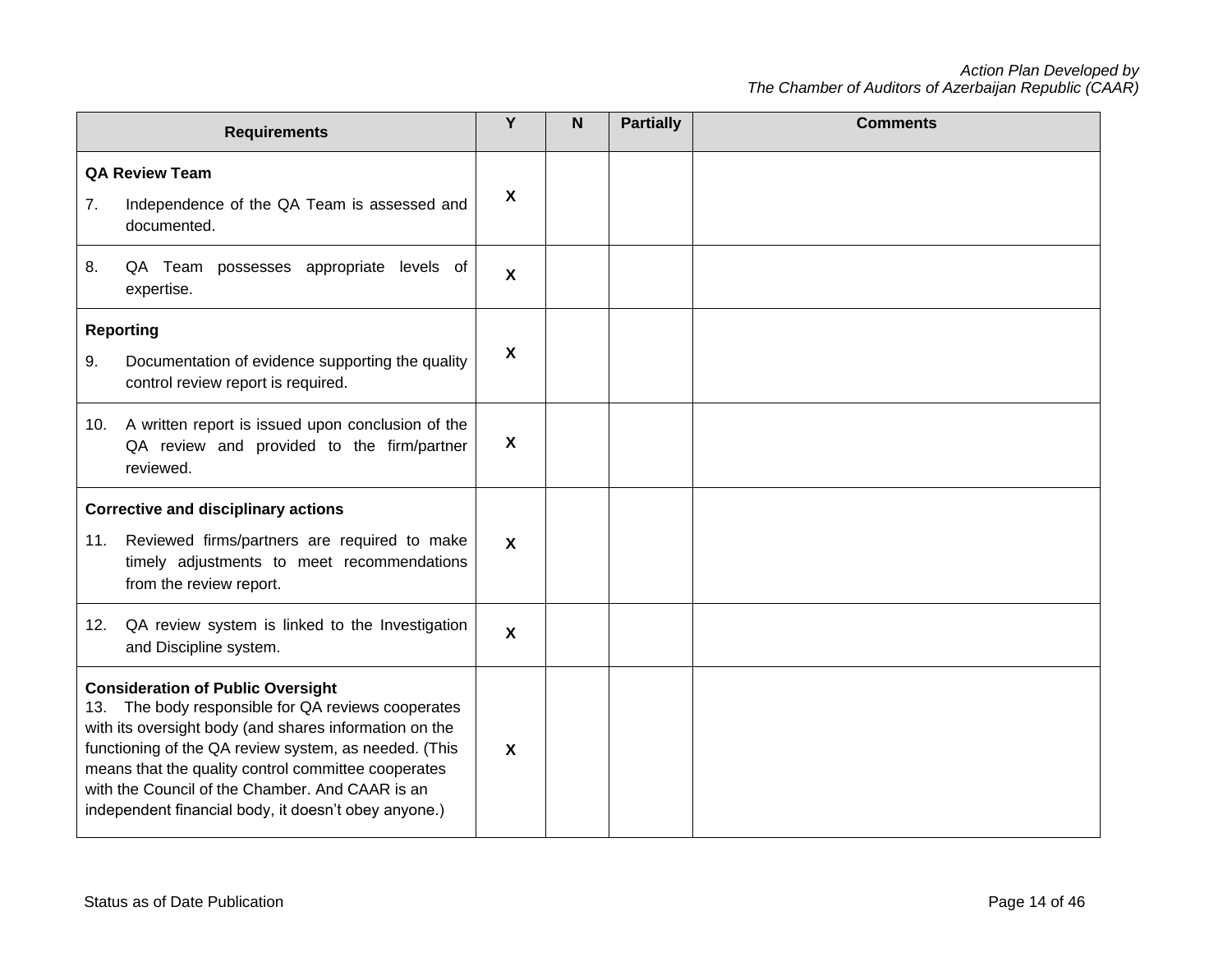| <b>Requirements</b>                                                                                                                                    |           | N | <b>Partially</b> | <b>Comments</b> |
|--------------------------------------------------------------------------------------------------------------------------------------------------------|-----------|---|------------------|-----------------|
| Regular review of implementation and<br>effectiveness<br>Regular reviews of implementation<br>and<br>14.<br>effectiveness of the system are performed. | $\lambda$ |   |                  |                 |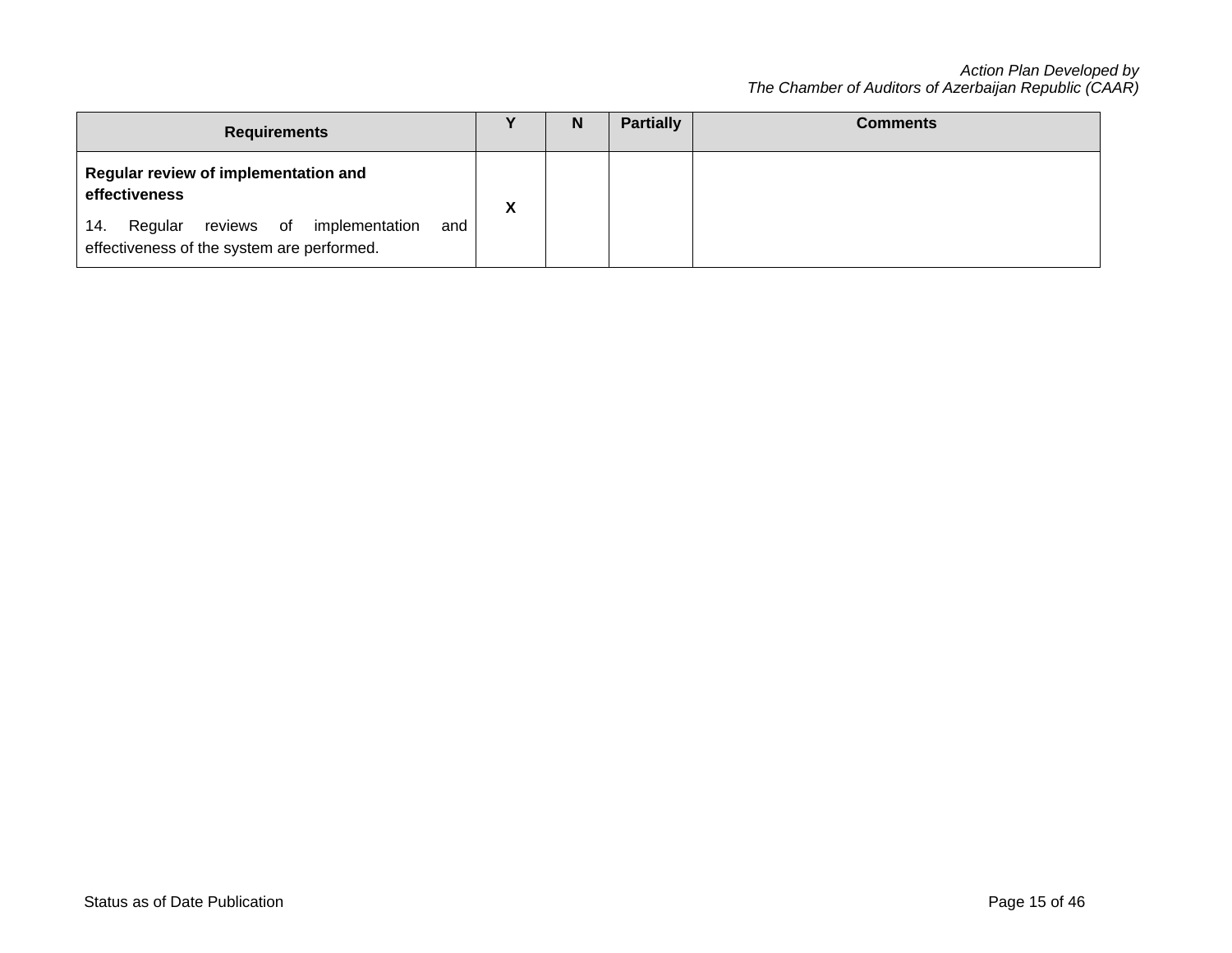| <b>Action Plan Subject:</b>   | SMO 2-International Education Standards for Professional Accountants and Other Pronouncements issued by the |
|-------------------------------|-------------------------------------------------------------------------------------------------------------|
|                               | <b>IAESB</b>                                                                                                |
| <b>Action Plan Objective:</b> | Enhance monitoring of Continuing Professional Development (CPD)                                             |

# *Background:*

Candidates for CAAR's membership have to (have a university degree in accounting, finance, economics and law and at least three years of work experience by specialty) complete CAAR's program for professional accountancy education, which comprises three-year practical experience and a final assessment. CAAR is regularly translating and adopting International Education Standards (IESs) (HANDBOOK OF INTERNATIONAL EDUCATION PRONOUNCEMENTS 2014 EDITION .) pronouncements, continues to publish those pronouncements for public consideration, and presents these pronouncements to the appropriate governmental authorities. Professional education is delivered by CAAR, universities and approved training institutions.

CAAR's Board annually adopts the action plan with the objective to study the advanced experience of foreign countries in developing audit legislation, the requirements of the international professional bodies ,professional education of auditors, especially in the sphere of audit quality control. CAAR's Department on Research and Education has established "Foreign audit experience school "for CAAR's employees. Starting with 2004, seminar sand classes were held on are gular basis and the available materials on best practices of international experience were discussed. The lecturers and presenters were CAAR's members and staff, auditors from "Big4", World Bank representatives, audit companies and regulation agencies of Azerbaiian.

Appropriate decision of CAAR Board and the Law of the Republic of Azerbaijan On Auditing Services forms the legal basis for adoption of IES for application. In accordance with Article 8 of CAAR Regulations initial and continuous development courses are conducted for auditors every year. Curriculum of initial and continuous development courses held by CAAR are developed by IESs.

Initial and continuous development courses for accountants are held by the Ministry of Finance and CAAR provides maximal support in this field. Compliance with all SMOs, including SMO 2 is one of the main provisions of "Development Concept of Audit Service in the Republic of Azerbaijan' [\(www.audit.gov.az/uploads/AUDIT\\_KONSEPSIYA\\_2013.pdf](http://www.audit.gov.az/uploads/AUDIT_KONSEPSIYA_2013.pdf)). This concept provides for presentation of IES application in the audit Igislation, its control, conducting awreness events, informing timely auditors on modifications and amendments to IESs, continuous educationa and training in this area.

*CAAR prospective members have completed CAAR program for accounting professional education. This program consists of three year practice and final evaluation. CAAR regularly translates and approves the guidelines on International Education Standards (IES), continues publishing these guidelines for public review and submits them to relevant government agencies. IESs are available on CAAR website:* 

*<http://www.audit.gov.az/index.php?type=content&subid=74&cid=74>*

 *Professional training is provided by CAAR, universities and approved training centers.*

CAAR studies the requirements of International Education Standards and takes them into account in the new draft law. This project is the Law of the *Republic of Azerbaijan on the Audit Service. This draft law is currently under consideration of the relevant authorities. The e-version of the project is available on CAAR website*

*[http://audit.gov.az/uploads/AXH\\_Qanun\\_layihesi\\_10\\_10\\_2014.pdf](https://deref-mail.com/mail/client/wuh0UjbgrFc/dereferrer/?redirectUrl=http%3A%2F%2Faudit.gov.az%2Fuploads%2FAXH_Qanun_layihesi_10_10_2014.pdf)*

*CAAR also publishes audit manuals of major universities, and the 2nd revision of these manuals was issued in 2011.* (Yes. Included in the plan for 2021)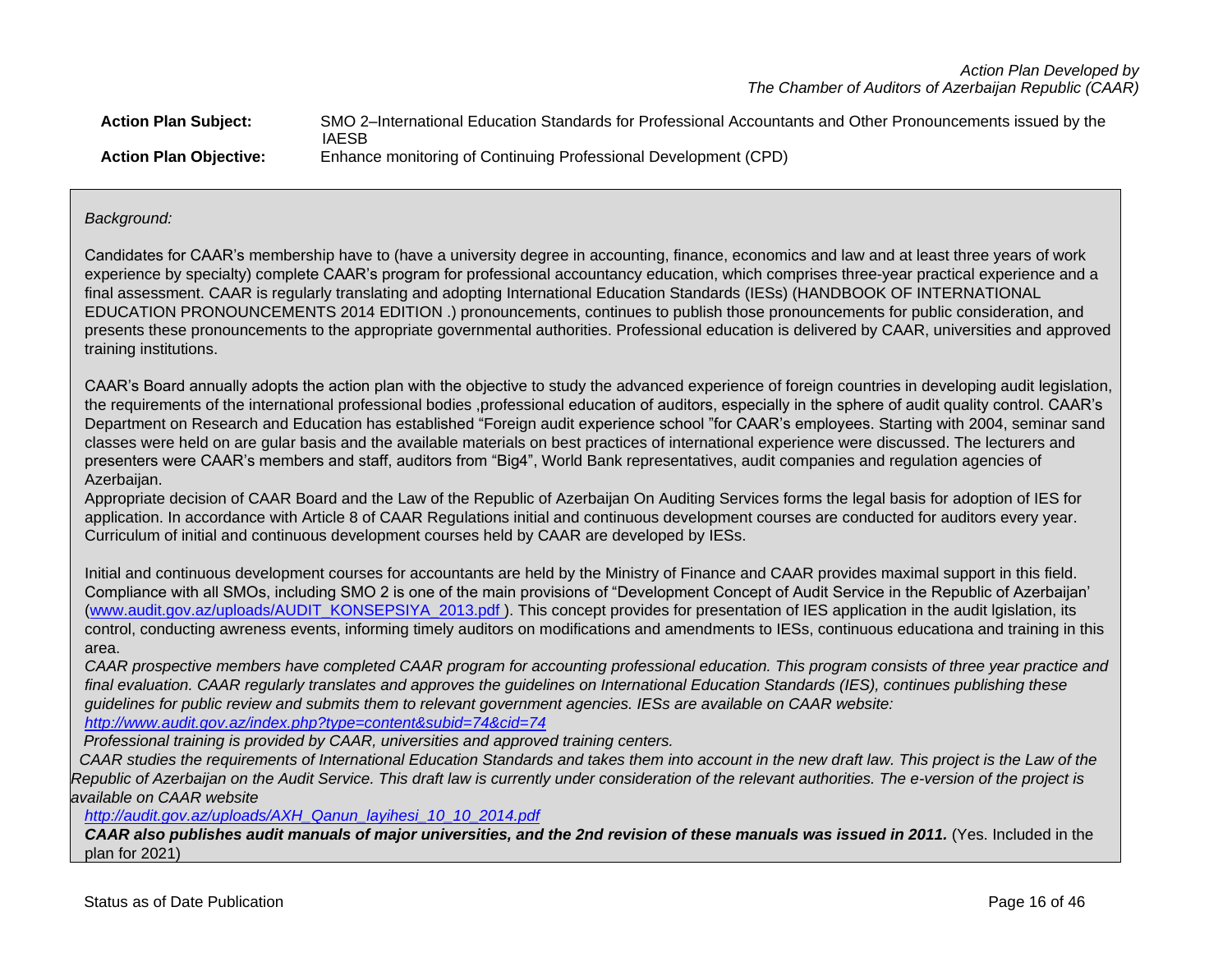*At present, "Audit" manual developed and published by CAAR is used in Azerbaijan for teaching audit subject at the universities. The book was recognized by the Ministry of Education of Azerbaijan.*

*Information on publications is available at this link.*

# *<http://audit.gov.az/Az/page/59>*

*Memorandum on cooperation was signed by CAAR with Azerbaijan State Economic University, Azerbaijan University, Azerbaijan Bank Training Center, Azerbaijan State Agriculture University, Baku Business University, Lankaran State University, Tourism and Management University, Association of Accountants and Risk Professionals of Azerbaijan (ARPA), and other educational and training centers to comply with IES. Information about partners is available at the following link:*

*<http://audit.gov.az/index.php?type=content&subid=17&cid=17>*

*Training events are provided by ACCA together with education providers represented in Azerbaijan. Highly qualified teachers regularly take part in CAAR training program examination processes. Trainers appointed by CAAR in Azerbaijan held annual workshops.12 workshops were held in 2019. Every year CAAR provides continuous vocational training courses for auditors and assistants. Courses are 40 hours long minimum. In 2017, four courses were provided for 200 attendees. At the same time CAAR provides fee based courses on accounting and auditing for company employees and other interested parties. 5 courses were held in 2017. Information on courses is available in the Announcements and News sections on CAAR website. Topics of courses include ISA, IFRS, Code of Ethics, IPSAS, ISRE and other documents.*

*Curriculums and schedules of courses are approved by CAAR Council at the beginning of each year.*

*Every year, CAAR arranges two-stage (test and written) certified auditor's exam candidates to obtain an auditor's name. Exams are held by the Examination Commission whose composition is defined by law. Examination topics include audit, accounting, civil law, management, etc. Information on the exams and their results is available in the Announcements and News section on CAAR website.*

*An annual action plan aimed to study the experience of developed foreign countries in development audit legislation, the requirements of international professional bodies, professional training of auditors, particularly in the field of audit quality control is adopted by CAAR Council.* 

| #   | <b>Start Date</b>                                        | <b>Actions</b>                                                                                                                                                | <b>Completion</b><br><b>Date</b> | <b>Responsibility</b>                                                                                                                  | <b>Resource</b>     |  |  |
|-----|----------------------------------------------------------|---------------------------------------------------------------------------------------------------------------------------------------------------------------|----------------------------------|----------------------------------------------------------------------------------------------------------------------------------------|---------------------|--|--|
|     | Sanctions and Continuous Professional Development (CAAR) |                                                                                                                                                               |                                  |                                                                                                                                        |                     |  |  |
| 21. | 2002                                                     | CAAR is trying to work with stakeholders for<br>application of IESs                                                                                           | Ongoing                          | Key Management<br>of CAAR,<br>Department of<br>Research and<br><b>Trainings Director</b><br>of Research and<br><b>Education Center</b> | <b>CAAR</b> members |  |  |
| 22. | January2017                                              | Inclusion of the article on application of<br>education standards into the draft law On the<br>Audit Service (submitted to the relevant<br><i>authorities</i> | Ongoing                          | Key Management<br>of CAAR,                                                                                                             | <b>CAAR</b> members |  |  |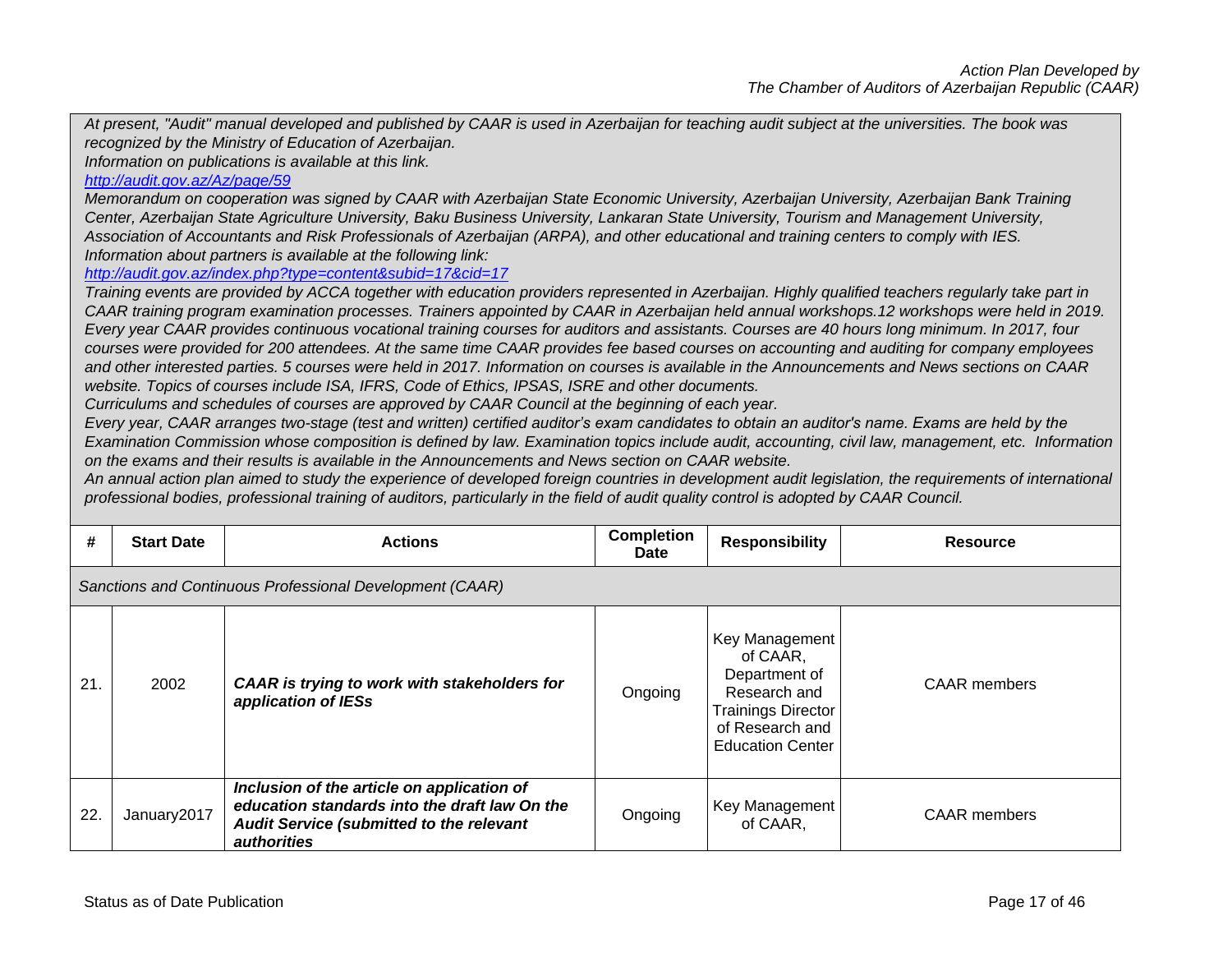| #   | <b>Start Date</b>                    | <b>Actions</b>                                                                                                                                                                                                                                                                          | <b>Completion</b><br><b>Date</b> | <b>Responsibility</b>                                                                                                  | <b>Resource</b>                                                                                                                |
|-----|--------------------------------------|-----------------------------------------------------------------------------------------------------------------------------------------------------------------------------------------------------------------------------------------------------------------------------------------|----------------------------------|------------------------------------------------------------------------------------------------------------------------|--------------------------------------------------------------------------------------------------------------------------------|
|     | <b>Maintaining Ongoing Processes</b> |                                                                                                                                                                                                                                                                                         |                                  |                                                                                                                        |                                                                                                                                |
| 23. | Ongoing                              | Maintain the ongoing process to monitor new and<br>revised standards and incorporate them into<br>education and examination requirements. In this<br>area events included work plan of CAAR for 2015-<br>2020<br>Study of updated education standards and<br>their delivery to auditors | Ongoing                          | Key Management<br>of CAAR,<br>Director of<br>Research and<br><b>Education Center</b><br>& Examination<br>Board         | <b>CAAR</b> members                                                                                                            |
| 24. | January2012                          | <b>Encouraging auditors to international</b><br>certification (ACCA, CPA, CIMA, etc.),<br>considering these certificates in curriculum<br>and providing support to auditors in this field                                                                                               | Continuous                       | <b>CAAR Executive</b><br>Staff<br>Personnel<br>Training,<br>International<br>Relations and<br>Publishing<br>Department | Professional Development Commission,<br>Personnel Training, International<br>Relations and Publishing Department               |
| 25. | 2013                                 | Organization of mutual relations with other IFAC<br>members aimed to study of existing experience of<br>auditors on application of monitoring and control<br>mechanisms in compliance with IES-5.                                                                                       | Ongoing                          | <b>CAAR Executive</b><br>Staff<br>Personnel<br>Training,<br>International<br>Relations and<br>Publishing<br>Department | <b>CAAR Executive Staff.</b><br>Personnel Training, International<br>Relations and Publishing Department<br>and CAAR employees |
| 26. | 2013                                 | Application of practical experience advanced<br>methods on conducting activity control and<br>monitoring                                                                                                                                                                                | Ongoing                          | <b>CAAR Executive</b><br>Staff<br>Personnel<br>Training,<br>International<br>Relations and<br>Publishing<br>Department | Personnel Training, International<br><b>Relations and Publishing Department</b><br>and CAAR employees                          |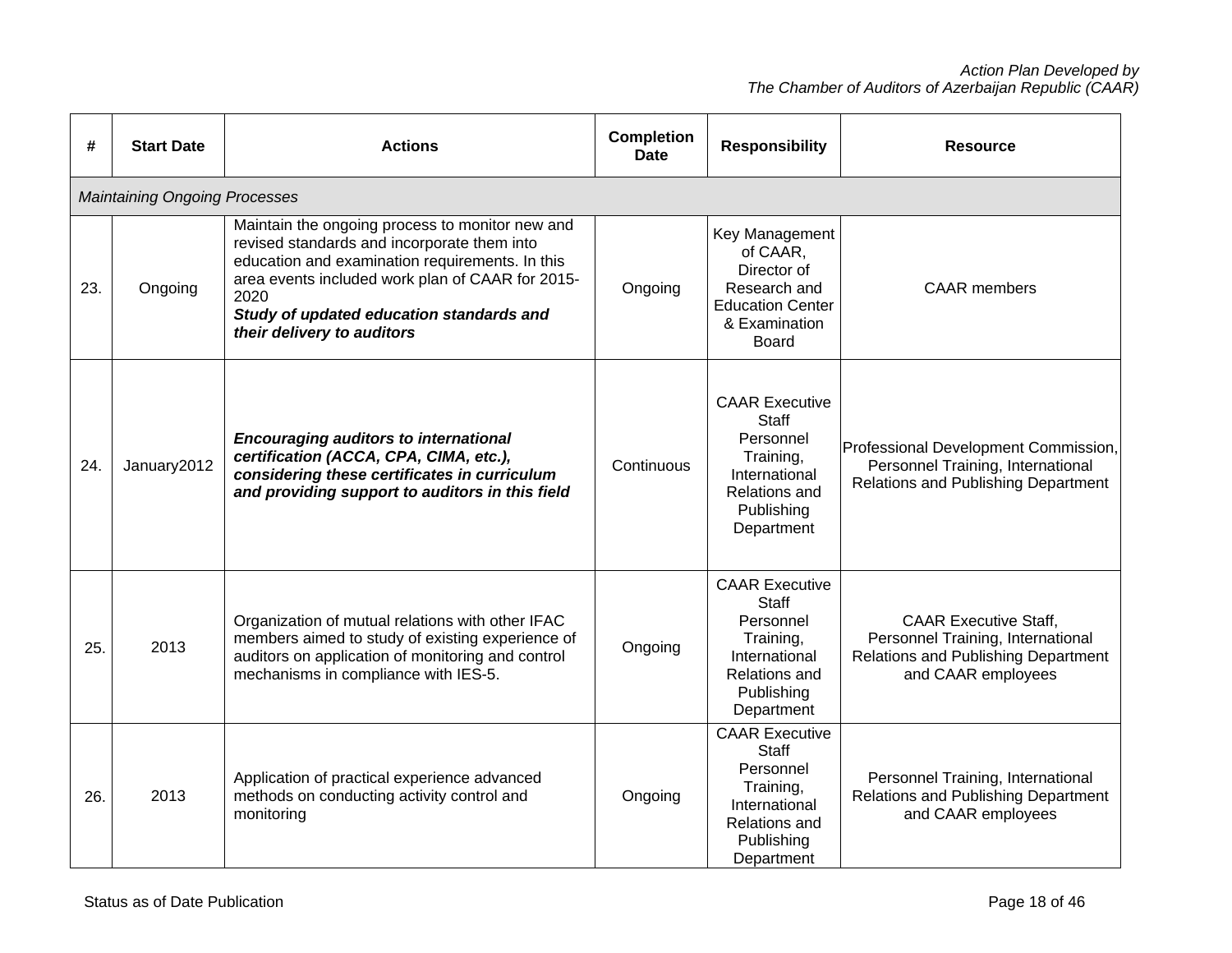| #   | <b>Start Date</b> | <b>Actions</b>                                                                                                                                                                                                                                                                                                                                                                                        | <b>Completion</b><br><b>Date</b> | <b>Responsibility</b>                                                                                                         | <b>Resource</b>                                                                                |
|-----|-------------------|-------------------------------------------------------------------------------------------------------------------------------------------------------------------------------------------------------------------------------------------------------------------------------------------------------------------------------------------------------------------------------------------------------|----------------------------------|-------------------------------------------------------------------------------------------------------------------------------|------------------------------------------------------------------------------------------------|
| 27. | 2014              | Arrangement of trainings for accountants with<br>appropriate level of knowledge (Annual training<br>sessions are held by the Chamber, certified<br>auditors participate in audit and accounting<br>training at universities)                                                                                                                                                                          | Ongoing                          | <b>CAAR Executive</b><br><b>Staff</b><br>Personnel<br>Training,<br>International<br>Relations and<br>Publishing<br>Department | Personnel Training, International<br>Relations and Publishing Department<br>and CAAR employees |
| 28. | 2014              | Going on with arrangement of professional<br>training courses (CPD) (There are 5 to 7<br>training courses annually, 7 are finished<br>courses in 2018 and 7 courses in 2019. Seven<br>courses are planned for 2020)<br>http://audit.gov.az/uploads/Tedris programi 312 3<br>.pdf                                                                                                                      | ongoing                          | <b>CAAR Executive</b><br><b>Staff</b><br>Personnel<br>Training,<br>International<br>Relations and<br>Publishing<br>Department | Personnel Training, International<br>Relations and Publishing Department<br>and CAAR employees |
| 29. | 2014              | Organize mandatory continuous professional<br>development (CPD) courses in theoretical and<br>practical directions<br>60-68 hours professional development courses<br>are arranged for the members of the Chamber<br>in September-November every year. Auditors<br>are encouraged to attend classes 4-5 years<br>consecutively.                                                                       | Ongoing                          | <b>CAAR Executive</b><br><b>Staff</b><br>Personnel<br>Training,<br>International<br>Relations and<br>Publishing<br>Department | Personnel Training, International<br>Relations and Publishing Department<br>and CAAR employees |
| 30. | 2014              | Take into account requirements of International<br>Education Standards to improve organization and<br>application multi-tiered system of exams for getting<br>qualification of the auditor<br>Two-step certified auditor exams (CAAR has<br>one examination board with 9 members.) have<br>been held by the Chamber at least twice a year<br>since 2015 in accordance with international<br>practice. | Ongoing                          | <b>CAAR Executive</b><br><b>Staff</b><br>Personnel<br>Training,<br>International<br>Relations and<br>Publishing<br>Department | Personnel Training, International<br>Relations and Publishing Department<br>and CAAR employees |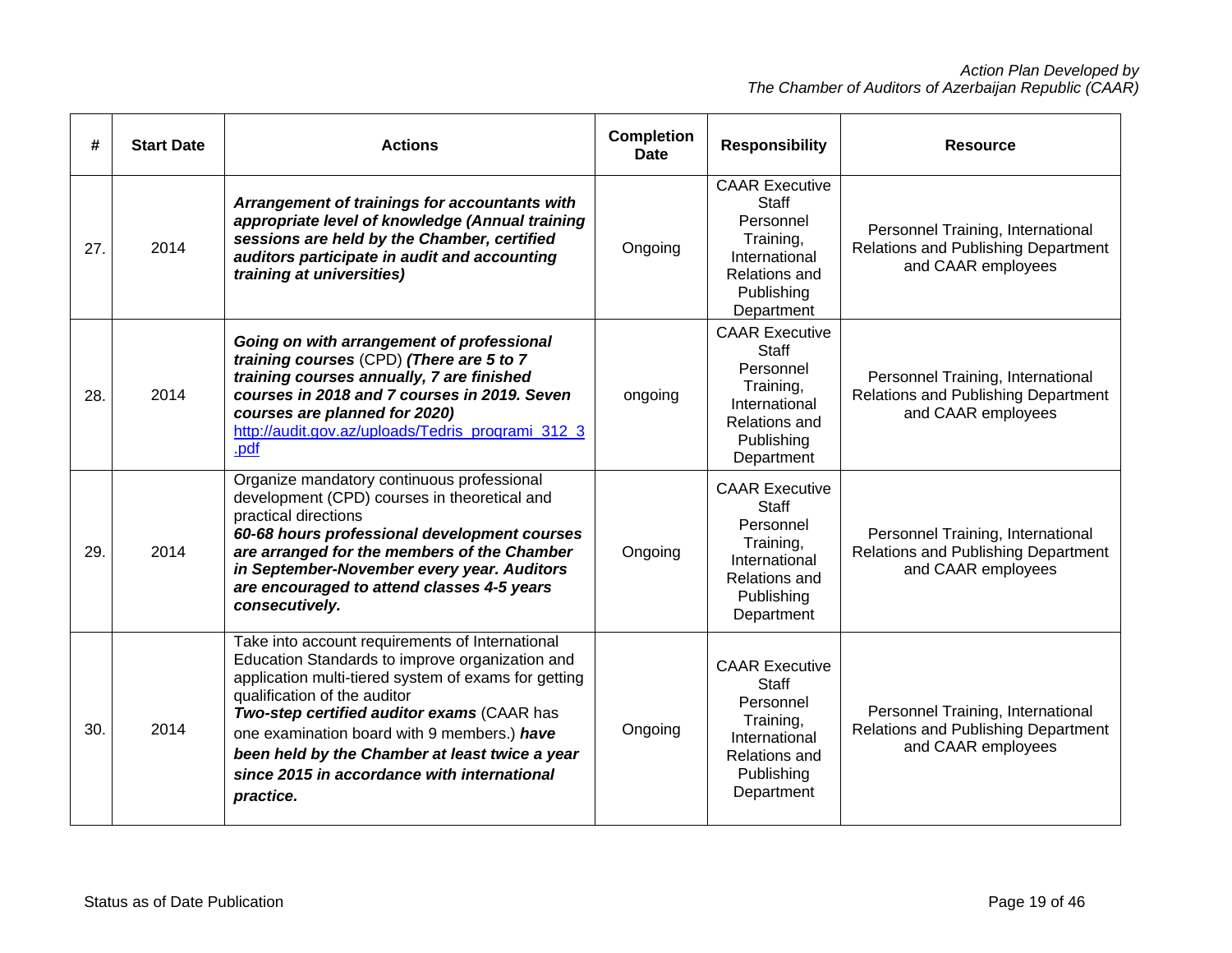| #   | <b>Start Date</b>                       | <b>Actions</b>                                                                                                                                                                                                                                                                                                                                                                                                                                                                   | <b>Completion</b><br>Date | <b>Responsibility</b>                                                                                                         | <b>Resource</b>                                                                                                                          |
|-----|-----------------------------------------|----------------------------------------------------------------------------------------------------------------------------------------------------------------------------------------------------------------------------------------------------------------------------------------------------------------------------------------------------------------------------------------------------------------------------------------------------------------------------------|---------------------------|-------------------------------------------------------------------------------------------------------------------------------|------------------------------------------------------------------------------------------------------------------------------------------|
| 31. | 2014                                    | Audit seminars, round tables, symposium and<br>international scientific and practical<br>conferences are arranged by the Chamber<br>every year. In 2017, two international<br>conferences (with 60 delegates from 15<br>countries), 6 round tables and numerous<br>seminars were held. 1 conference in 2018 and 2<br>in 2019. These events are available on the<br>Chamber's website (www.audit.gov.az) under<br>News section. Such events are held regularly at<br>the Chamber. | Ongoing                   | <b>CAAR Executive</b><br><b>Staff</b><br>Personnel<br>Training,<br>International<br>Relations and<br>Publishing<br>Department | Personnel Training, International<br>Relations and Publishing Department<br>and CAAR employees                                           |
| 32. | 2014                                    | Auditors are regularly informed about the<br>changes made in IFAC documents. This<br>information is made available on the<br>Chamber's website, sent to their e-mail<br>addresses and included in the agenda of<br>seminars and trainings. IFAC updates are<br>included in the auditor's professional<br>development every year.                                                                                                                                                 | Ongoing                   | <b>CAAR Executive</b><br><b>Staff</b><br>Personnel<br>Training,<br>International<br>Relations and<br>Publishing<br>Department | Personnel Training, International<br>Relations and Publishing Department<br>and CAAR employees                                           |
| 33. | 2014                                    | Training courses conforming to certified<br>auditor exam topics will be held in November-<br>December 2018.<br>Training courses conforming to certified<br>auditor exam topics will be held in May-<br>December 2019.                                                                                                                                                                                                                                                            | 2018-2019                 | <b>CAAR Executive</b><br><b>Staff</b><br>Personnel<br>Training,<br>International<br>Relations and<br>Publishing<br>Department | Personnel Training, International<br>Relations and Publishing Department<br>and CAAR employees                                           |
|     | Review of CAAR's Compliance Information |                                                                                                                                                                                                                                                                                                                                                                                                                                                                                  |                           |                                                                                                                               |                                                                                                                                          |
| 34. | 2013                                    | Review and update sections relevant to SMO 3, as<br>necessary.                                                                                                                                                                                                                                                                                                                                                                                                                   | Ongoing                   | CAAR's<br><b>Executive Staff,</b><br>Advisor to<br>Chair of CAAR on<br>Methodological<br><b>Issues</b>                        | Audit Legislation and<br>Procedural Guidelines Department,<br><b>External Relations Department,</b><br>Information Technologies Division |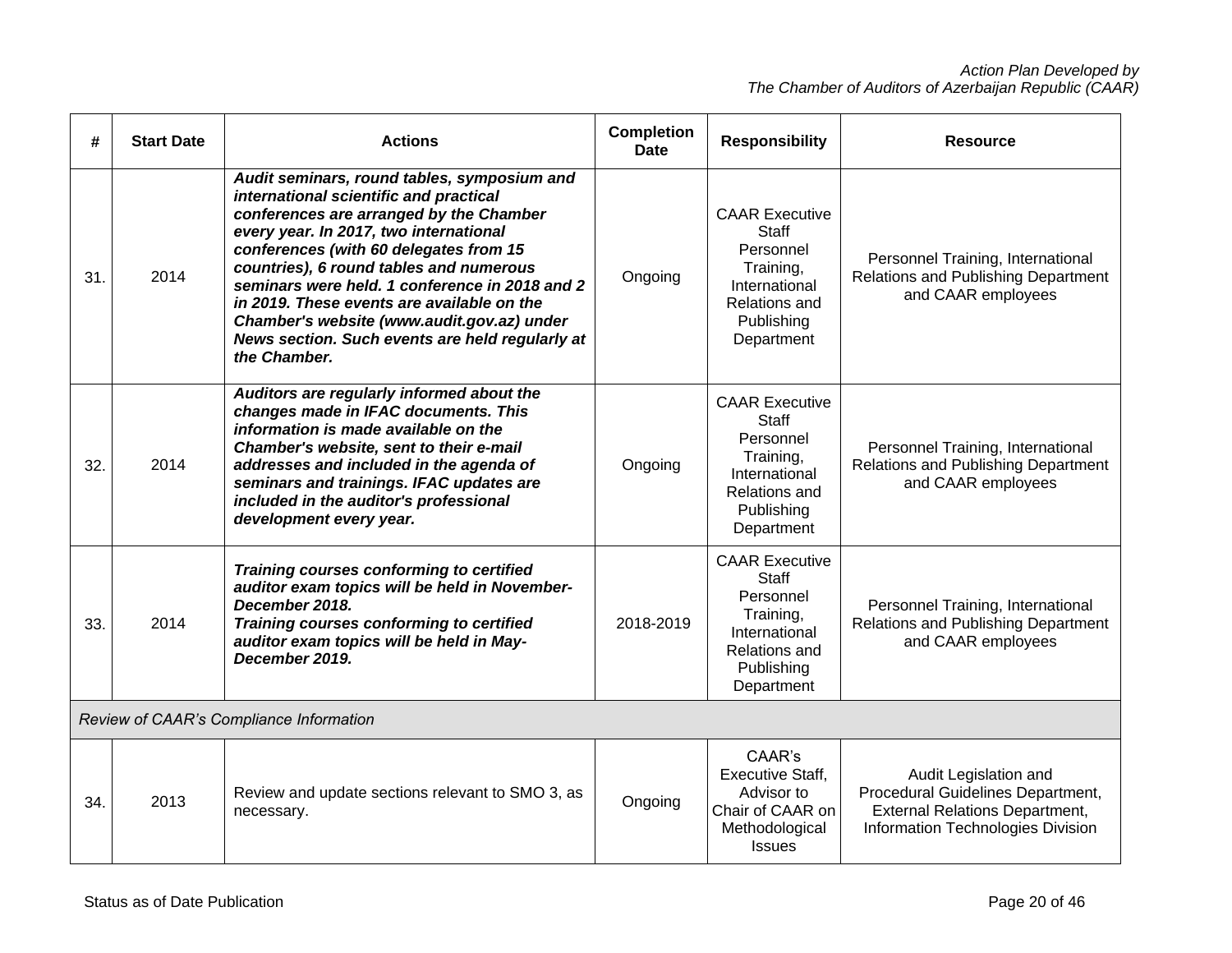|  | <b>Action Plan Subject:</b>   |
|--|-------------------------------|
|  | <b>Action Plan Objective:</b> |

**Action Plan Subject:** SMO 3–International Standards and other Pronouncements Issued by the IAASB Further improve and maintain processes for ongoing convergence with the International Audit &Assurance Standards Board (IAASB) Pronouncements

#### *Background*

In August 2005 CAAR's Board decided to adopt and implement AASB's International Standards on Auditing (ISAs). Between 2005- 2009 in addition to developing a list of key term sand training programs CAAR caried out preparatory work on translation of ISAs. Since 1 January 2010 IASs are applied in the country.

In the past, CAAR prepared the national auditing standards, which were further confirmed by the Ministry of Justice and published for the public consideration. The existing Lawon Audit Services defines the notions of audit, independent auditor, and audit firm; specifies the requirements to become an auditor and outlines the rights, responsibilities, and liability of the auditor. However, neither the Lawon Audit Services (1994),nor any other legislative act defines which audit standards are to be used by auditors or makes references to auditing standards. In the absence of a clear legal requirement, CAAR was issuing national auditing standards based on a translation and adaptation of ISA of various years of publication by IFAC. In accordance with Article 45 of the action plan concerning implementation of the National Strategy for Increase of Transparency and Combating Corruption approved by Order No 2292 of the President of AR dated 28 July 2007 CAAR was entrusted implementation International Audit Standards. In accordance with Article 13.1 of **National** Anti-Corruption **Action Plan in 2012-2015** CAAR was entrusted to continue activities concerning application of International Standards in auditing. These documents comprise legal bases for identification of IAS application and executive body. *The new draft Audit Law (Opinions of all interested parties have been received. However it hasn't been adopted by the Parliament at present), prepared by CAAR and discussed with many international organizations, has a provision for CAAR to be responsible for setting auditing standards.*

*In April 2008 a CAAR translated the 2013 Handbook of International Quality Control, Auditing, Review, Other Assurance, and Related Services Pronouncements and it was issued in 2015 and provided to auditors. Translation and professional editing of ISA 2017 has been completed by the end of 2018.*

The new draft Audit Law, prepared by CAAR and discussed with many international organizations, has a provision for CAAR to be responsible for setting auditing standards. In April 2008 a memorandum on translation of the ISAs was signed with IFA Cand so far, the translation activities were carried out in 3 main directions:

- Translation of ISAs into Azerbaijani by professional translators;
- Professional editing of the translated materials
- Correction and editing of translated materials

The process was carried out in the basis of an individual approach to each standard. The editing process was carried out once a week under the leadership of CAAR's chairman and involving professional auditors and members of the Big Four. During the process, the translations are also compared with Russian and Turkish translation versions. The correction and editing processes was conducted by professional linguists. "Professional ethics of professional accountants and International audit standards "Handbooks (796 pages) published in December 2009 and was targeted to auditors. Azerbaijan implemented ISAs in January 2010. For 2011-2013 the work plan was established aimed for the translation and publication of the Clarity ISAs. As the interim arrangement, before the Clarity Translation of the 2010 IAASB Handbook translation into Azeri language was finalized, CAAR purchased translated Handbooks of the Russian translation of the ISAs, performed by the IFAC member body in Russia, RCA. According to the memorandum signed with IFAC Handbook of 2014 was translated into Azerbaijani in accordance with requirements of the Translation Strategy of IFAC. These standards were published in November 2015 and distributed to auditors and all interested parties.

Translation and professional editing of BAS 2017 was completed by the end of 2018 and delivered to auditors in 2019.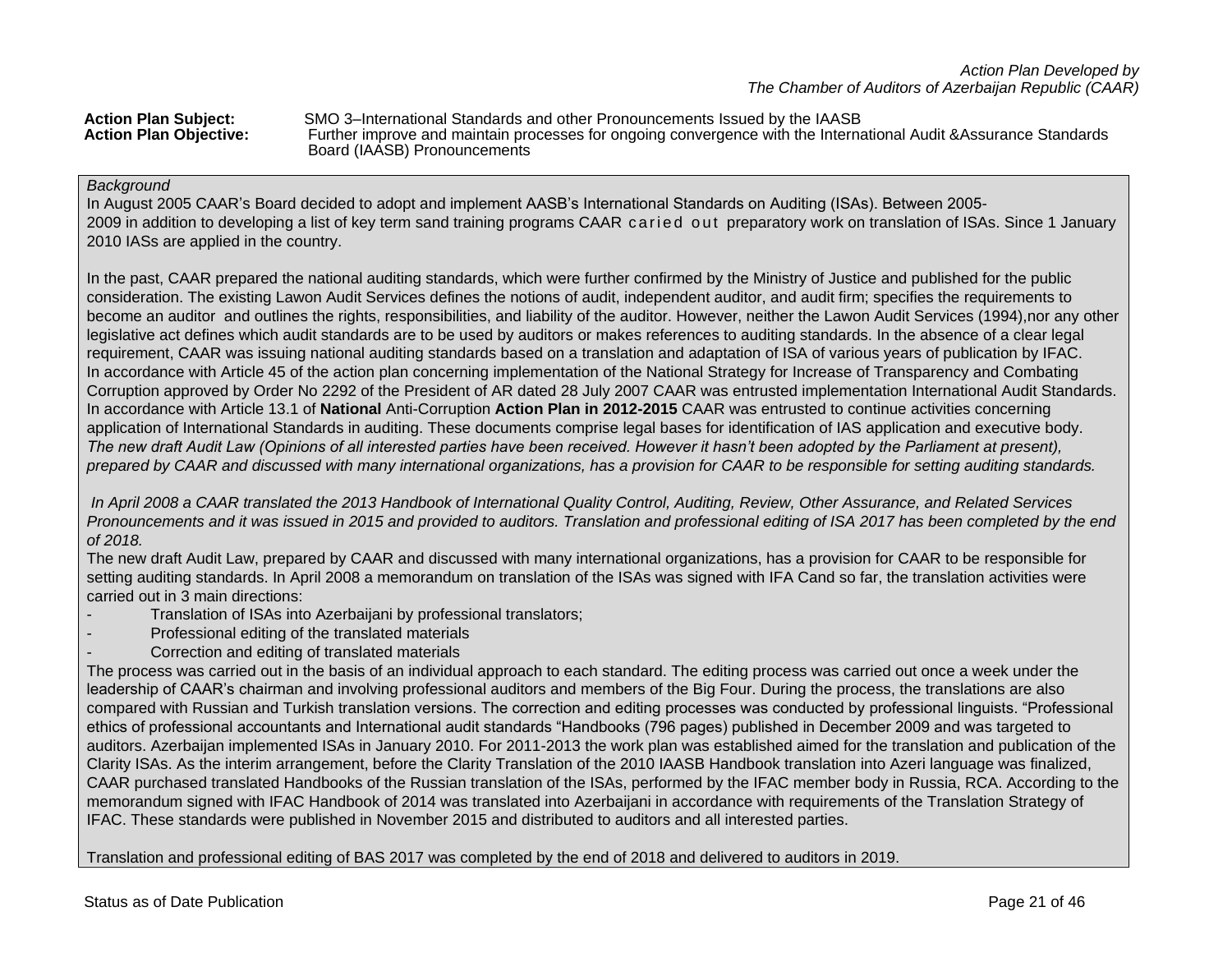| #   | <b>StartDate</b> | <b>Actions</b>                                                                                                                                                           | <b>Completion</b><br><b>Date</b> | <b>Responsibility</b>                                                                                        | <b>Resource</b>                                                                                                                                                                                                                                                                                |
|-----|------------------|--------------------------------------------------------------------------------------------------------------------------------------------------------------------------|----------------------------------|--------------------------------------------------------------------------------------------------------------|------------------------------------------------------------------------------------------------------------------------------------------------------------------------------------------------------------------------------------------------------------------------------------------------|
| 35. | August 2005      | Fully implement ISAs by August 30, 2005. Sign<br>a Memorandum with IFAC for translating and<br>issuing ISAs in the national language to be<br>delivered to the auditors. | <b>July2009</b><br>Completed     | <b>CAAR</b><br><b>Executive Staff</b><br>and respective<br>board                                             | Sponsorship of CAAR members and at<br>CAAR's own expense.                                                                                                                                                                                                                                      |
| 36. | January 2010     | Decide on the implementation of the ISAs and<br>hold a seminar on this subject                                                                                           | January2010<br>Completed         | Board of the<br>Chamber                                                                                      | <b>CAAR</b> members                                                                                                                                                                                                                                                                            |
| 37. | August 2008      | Professionally edit ISA translations.                                                                                                                                    | Completed                        | <b>CAAR</b><br><b>Executive Staff</b>                                                                        | Contract or as agreed.<br>Professional edition of translated<br>standards are carried out<br>simultaneously. Standards up to No<br>530 have been edited until now.<br>Representatives of audit firms, Big<br>Four and CAAR officers<br>Have been involved into professional<br>editing groups. |
| 38. | January 2009     | Communicate the translated ISAs to CAAR<br>members and publish on CAAR website<br>www.audit.gov.az.                                                                      | April2009<br>Completed           | Financial and<br>Economic<br>department,<br>Information<br>Technologies<br>Division                          | <b>CAAR</b> members                                                                                                                                                                                                                                                                            |
| 39. | 2015             | Prepare workbooks about implementation of<br>audit standards.                                                                                                            | Completed                        | Audit<br>Legislation and<br>Procedural<br>Guidelines<br>Department,<br>Task force for<br>Standard<br>Setting | Audit Legislation and Procedural<br>Guidelines Department, Task force for<br><b>Standard Setting</b>                                                                                                                                                                                           |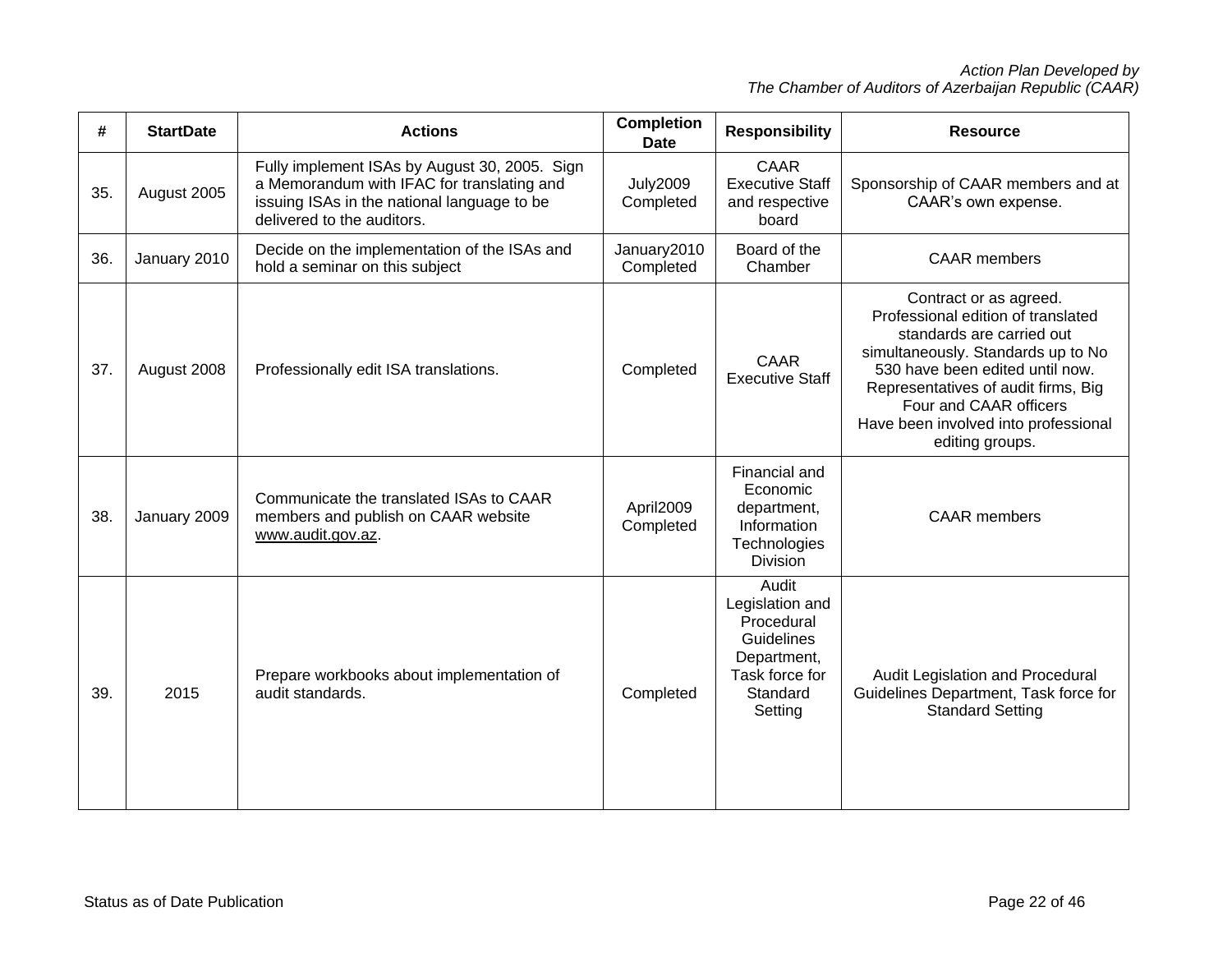| #                                    | <b>Start Date</b>                                                                                                                                        | <b>Actions</b>                                                                                                                                                                                                                                                             | <b>Completion</b><br><b>Date</b> | <b>Responsibility</b>                                                                                                   | <b>Resource</b>                                                                                                 |
|--------------------------------------|----------------------------------------------------------------------------------------------------------------------------------------------------------|----------------------------------------------------------------------------------------------------------------------------------------------------------------------------------------------------------------------------------------------------------------------------|----------------------------------|-------------------------------------------------------------------------------------------------------------------------|-----------------------------------------------------------------------------------------------------------------|
| 40.                                  | September-<br>October<br>2 courses<br>annually<br>(Training is<br>planned CPD<br>courses, and<br>unscheduled<br>and targeted<br>seminars - as<br>needed) | Develop and conduct training of Clarity ISAs to<br><b>CAAR's members</b><br>Familiarizing CAAR members with the activity<br>principles of the International Audit &<br>Assurance Standards Board (IAASB) and<br>arrange their provision with the documents of<br>the board | Ongoing                          | Human<br><b>Resources</b><br>Department                                                                                 | <b>CAAR Employees</b>                                                                                           |
| 41.                                  | September<br>Annual                                                                                                                                      | Hold seminars about application of ISAs<br>Arrangement for study of new projects of<br>international audit standards:<br>-Conducting trainings and seminars on ISA<br>study<br>-Conducting events devoted to the increase of<br>interest to ISA application                | Ongoing                          | Human<br>Resources<br>Department                                                                                        | <b>CAAR Employees</b>                                                                                           |
| 42.                                  | August 2009                                                                                                                                              | Maintain efficient support to auditors in<br>connection with implementation of ISAs<br>http://audit.gov.az/Upload/Files/2019/illik_hesab<br>at 2019 eng.pdf                                                                                                                | Ongoing                          | Audit<br>Organization<br>and Regulation<br>Department                                                                   | CAAR members.<br>Workshop sessions for auditors are<br>planned to be held within practical<br>support framework |
| <b>Maintaining Ongoing Processes</b> |                                                                                                                                                          |                                                                                                                                                                                                                                                                            |                                  |                                                                                                                         |                                                                                                                 |
| 43.                                  | Ongoing                                                                                                                                                  | Continue to support ongoing convergence with<br>IAASB pronouncements. This includes review of<br>the implementation of the Action Plan to date<br>and updating the Action Plan for future activities<br>as necessary.                                                      | Ongoing                          | CAAR<br><b>Executive Staff,</b><br>Directors of<br>Departments<br>concerned,<br>Chairs of<br><b>Boards</b><br>concerned | Respective boards<br>members, technical staff responsible<br>for<br>respective boards                           |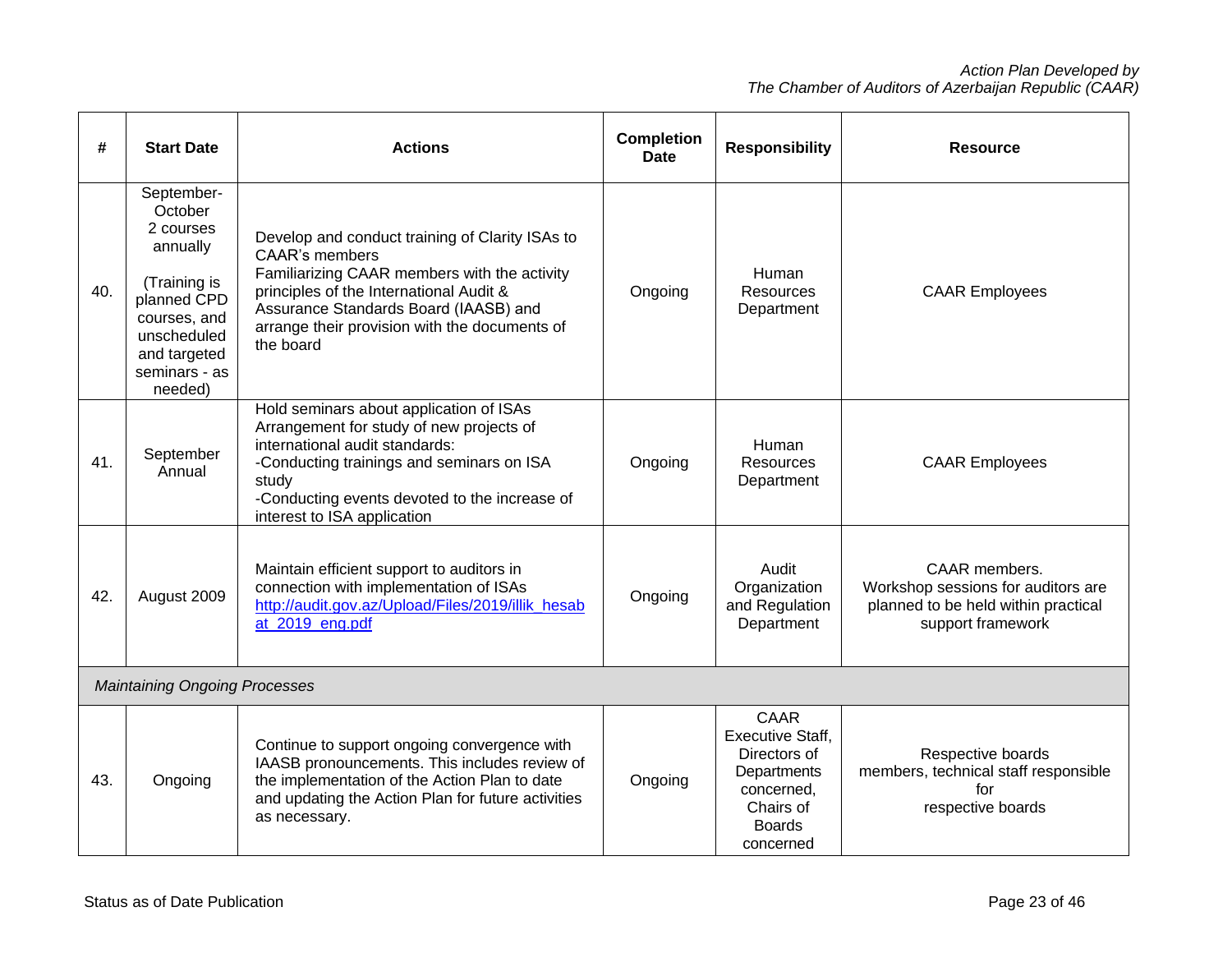| #   | <b>Start Date</b> | <b>Actions</b>                                                                                                                                                                                                                                                                                                                           | <b>Completion</b><br><b>Date</b> | <b>Responsibility</b>                                                                                                                        | <b>Resource</b>                                                                                                                |
|-----|-------------------|------------------------------------------------------------------------------------------------------------------------------------------------------------------------------------------------------------------------------------------------------------------------------------------------------------------------------------------|----------------------------------|----------------------------------------------------------------------------------------------------------------------------------------------|--------------------------------------------------------------------------------------------------------------------------------|
|     |                   | Review of CAAR's Compliance Information                                                                                                                                                                                                                                                                                                  |                                  |                                                                                                                                              |                                                                                                                                |
| 44. | 2013              | Coordination of possible methods on exchange<br>of methodological materials on the application<br>of standards with other professional<br>organizations<br>http://audit.gov.az/index.php?type=content⊂<br>id=15&cid=15                                                                                                                   | Ongoing                          | <b>CAAR</b><br><b>Executive Staff</b><br>Members of the<br>Special<br>Commission on<br>Development of<br><b>Audit Rules</b><br>and Standards | <b>CAAR Executive Staff,</b><br>Members of the Special Commission<br>on Development of Audit Rules and<br><b>Standards</b>     |
| 45. | 2010              | <b>Familiarizing CAAR members</b><br>(-CPD courses;<br>- targeted seminars, translation of ISA and<br>transfer of books to members, and other<br>educational activities) with the activity principles of<br>the International Audit & Assurance Standards<br>Board(IAASB) and arrange their provision with the<br>documents of the board | Ongoing                          | <b>CAAR</b><br><b>Executive Staff</b><br>Personnel<br>Training,<br>International<br>Relations and<br>Publishing<br>Department                | <b>CAAR Executive Staff,</b><br>Personnel Training, International<br>Relations and Publishing Department<br>and CAAR employees |
| 46. | 2014              | Translation and publication of International<br><b>Audit Standards</b>                                                                                                                                                                                                                                                                   | 2015<br>completed                | <b>CAAR</b><br><b>Executive Staff</b><br>Members of the<br>Special<br>Commission on<br>Development of<br><b>Audit Rules</b><br>and Standards | <b>CAAR Executive Staff,</b><br>Members of the Special Commission<br>on Development of Audit Rules and<br>Standards            |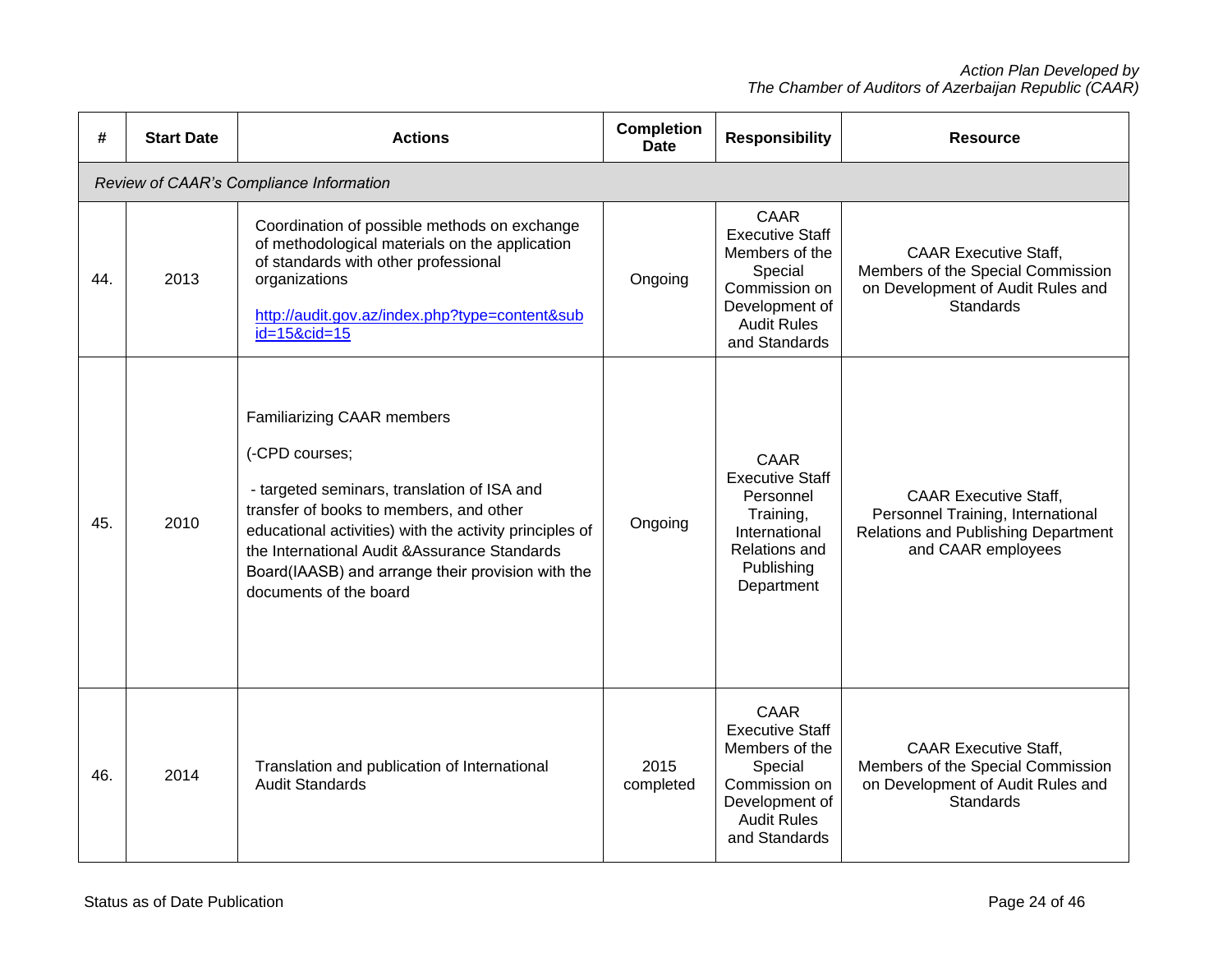| #   | <b>Start Date</b> | <b>Actions</b>                                                                                                                                                                                                                                                                                                                                                                                            | <b>Completion</b><br><b>Date</b> | <b>Responsibility</b>                                                                                                                        | <b>Resource</b>                                                                                                            |
|-----|-------------------|-----------------------------------------------------------------------------------------------------------------------------------------------------------------------------------------------------------------------------------------------------------------------------------------------------------------------------------------------------------------------------------------------------------|----------------------------------|----------------------------------------------------------------------------------------------------------------------------------------------|----------------------------------------------------------------------------------------------------------------------------|
| 47. | 2018              | Translation and publication of International<br>Audit Standards - Revision 2017                                                                                                                                                                                                                                                                                                                           | completed<br>2018                | <b>CAAR</b><br><b>Executive Staff</b><br>Members of the<br>Special<br>Commission on<br>Development of<br><b>Audit Rules</b><br>and Standards | <b>CAAR Executive Staff,</b><br>Members of the Special Commission<br>on Development of Audit Rules and<br>Standards        |
| 48. | 2014              | Translation and publication of International<br><b>Audit Standards for SMEs</b><br>(http://audit.gov.az/uploads/Kicik_ve_orta_mue<br>ssiselerin_auditinde_beynelxalq_audit_standartl<br>arinin_tetbiqine_dair_Telimat_2017_II_cild.pdf)                                                                                                                                                                   | 2019                             | CAAR<br><b>Executive Staff</b><br>Members of the<br>Special<br>Commission on<br>Development of<br><b>Audit Rules</b><br>and Standards        | <b>CAAR Executive Staff.</b><br>Members of the Special Commission<br>on Development of Audit Rules and<br><b>Standards</b> |
| 49. | 2014              | Launching the application of audit standards for<br>SMEs (Look above).                                                                                                                                                                                                                                                                                                                                    | Ongoing                          | <b>CAAR</b><br><b>Executive Staff</b><br>Members of the<br>Special<br>Commission on<br>Development of<br><b>Audit Rules</b><br>and Standards | <b>CAAR Executive Staff.</b><br>Members of the Special Commission<br>on Development of Audit Rules and<br><b>Standards</b> |
| 50. | 2014              | Improvement of existing The rules of<br>examination for getting a title of auditor" and<br>"The rules for CPD for auditors" taking into<br>account requirements of International<br><b>Educational Standards.</b><br>Two-stage Certified Auditor Exam is conducted<br>twice a year minimum.<br>(HANDBOOK OF INTERNATIONAL<br>EDUCATION PRONOUNCEMENTS 2010<br>EDITION)<br>http://audit.gov.az/Az/page/429 | Ongoing                          | CAAR<br><b>Executive Staff</b><br>Members of the<br>Special<br>Commission on<br>Development of<br><b>Audit Rules</b><br>and Standards        | <b>CAAR Executive Staff,</b><br>Members of the Special Commission<br>on Development of Audit Rules and<br><b>Standards</b> |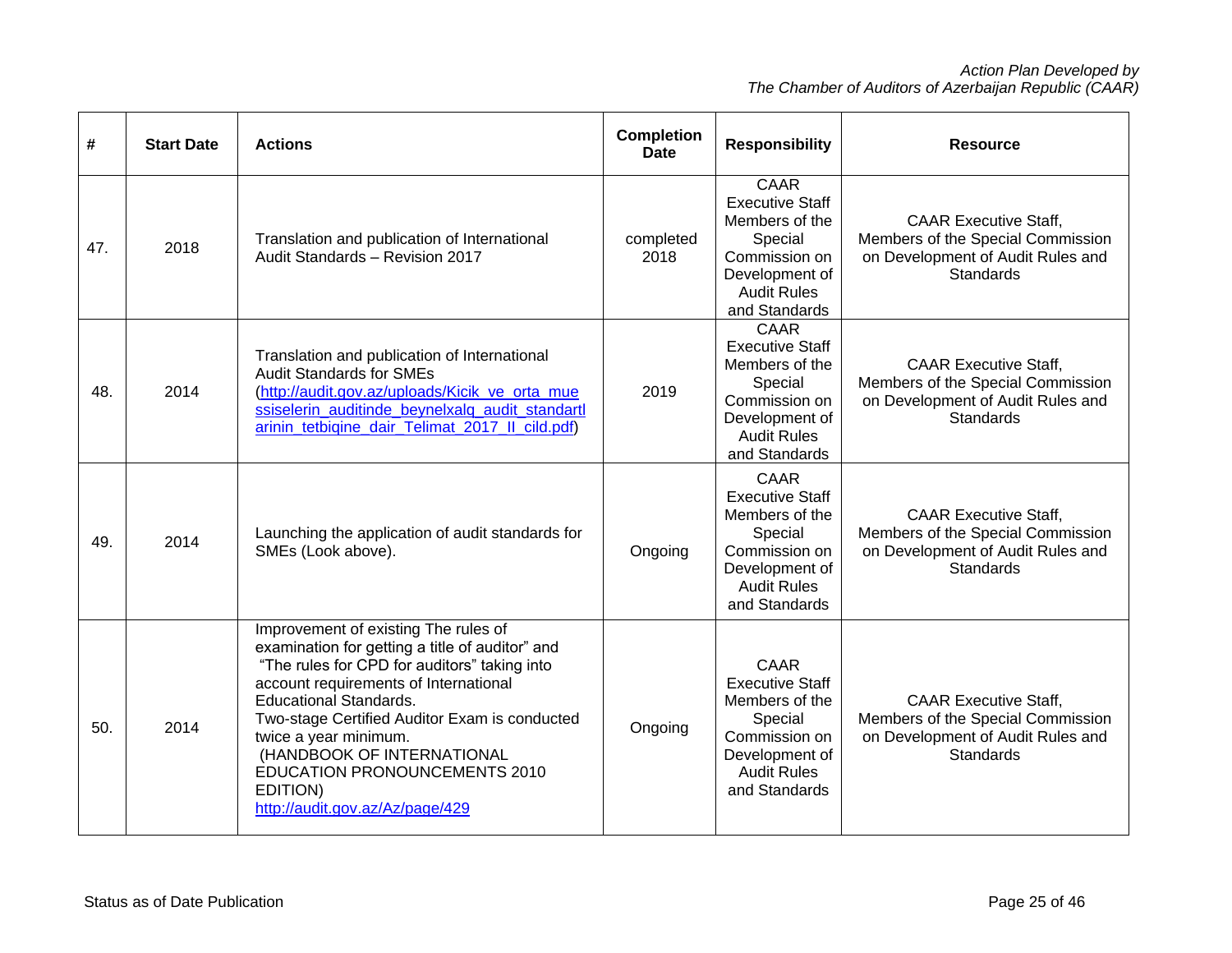| #   | <b>Start Date</b> | <b>Actions</b>                                                                                                                                                                                                                                                           | <b>Completion</b><br><b>Date</b> | <b>Responsibility</b>                                                                                                                        | <b>Resource</b>                                                                                                     |
|-----|-------------------|--------------------------------------------------------------------------------------------------------------------------------------------------------------------------------------------------------------------------------------------------------------------------|----------------------------------|----------------------------------------------------------------------------------------------------------------------------------------------|---------------------------------------------------------------------------------------------------------------------|
| 51. | 2014              | Implementation of multi-tiered system of exams for<br>getting auditor's qualification in Azerbaijan<br>according to recommendations of International<br>Federation of Accountants (IFAC) (Transition to a<br>2-level system)                                             | Ongoing                          | CAAR<br><b>Executive Staff</b><br>Members of the<br>Special<br>Commission on<br>Development of<br><b>Audit Rules</b><br>and Standards        | <b>CAAR Executive Staff,</b><br>Members of the Special Commission<br>on Development of Audit Rules and<br>Standards |
| 52. | 2014              | Inclusion and training of added changes and<br>additions to International Audit Standards and<br>Ethics Code of Professional Accountants to CPD<br>program for auditors (The latter, which have been<br>translated and published and are in force from 15<br>July 2019.) | Ongoing                          | CAAR<br><b>Executive Staff</b><br>Members of the<br>Special<br>Commission on<br>Development of<br><b>Audit Rules</b><br>and Standards        | <b>CAAR Executive Staff.</b><br>Members of the Special Commission<br>on Development of Audit Rules and<br>Standards |
| 53. | 2014              | Preparation and application of exemplary audit<br>standards inside firms for national audit<br>organizations (These are examples (samples) of<br>in-house standards of national audit organizations.<br>4 examples have been prepared.)                                  | ongoing                          | <b>CAAR</b><br><b>Executive Staff</b><br>Members of the<br>Special<br>Commission on<br>Development of<br><b>Audit Rules</b><br>and Standards | <b>CAAR Executive Staff,</b><br>Members of the Special Commission<br>on Development of Audit Rules and<br>Standards |
| 54. | 2013              | Review and update sections relevant to SMO 3,<br>as necessary.                                                                                                                                                                                                           | Ongoing                          | CAAR<br><b>Executive Staff</b>                                                                                                               | <b>CAAR</b> staff                                                                                                   |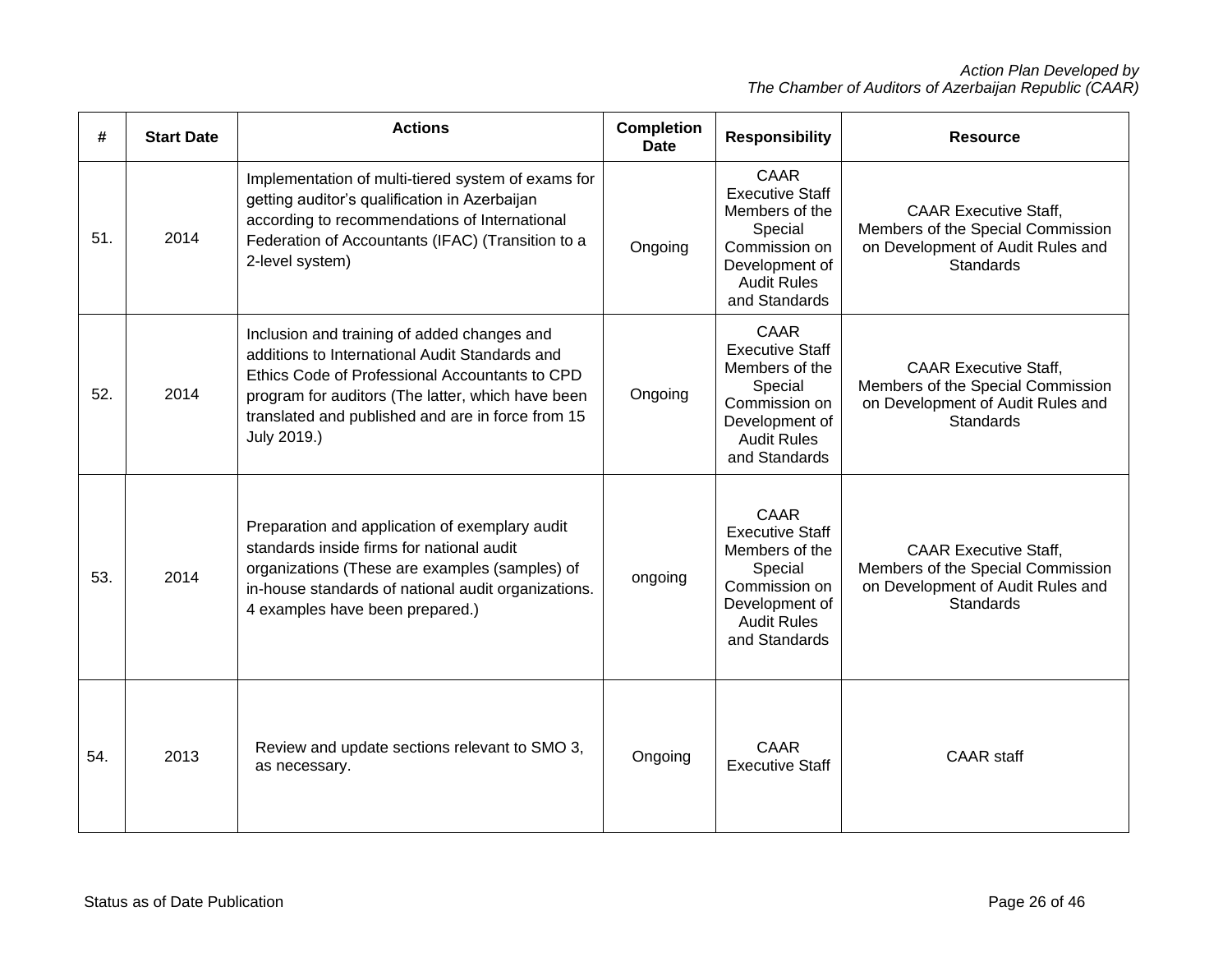| #   | <b>Start Date</b> | <b>Actions</b>                                                                                                                               | <b>Completion</b><br><b>Date</b> | Responsibility                                                                                                                               | <b>Resource</b>                                                                                                            |
|-----|-------------------|----------------------------------------------------------------------------------------------------------------------------------------------|----------------------------------|----------------------------------------------------------------------------------------------------------------------------------------------|----------------------------------------------------------------------------------------------------------------------------|
| 55. | 2018              | Translation and Publication of International<br>Auditing Standards (2016-2017).<br>http://audit.gov.az/uploads/Beynelxalq_Audit_2<br>019.pdf | 2018.<br>completed               | <b>CAAR</b><br><b>Executive Staff</b><br>Members of the<br>Special<br>Commission on<br>Development of<br><b>Audit Rules</b><br>and Standards | <b>CAAR Executive Staff,</b><br>Members of the Special Commission<br>on Development of Audit Rules and<br><b>Standards</b> |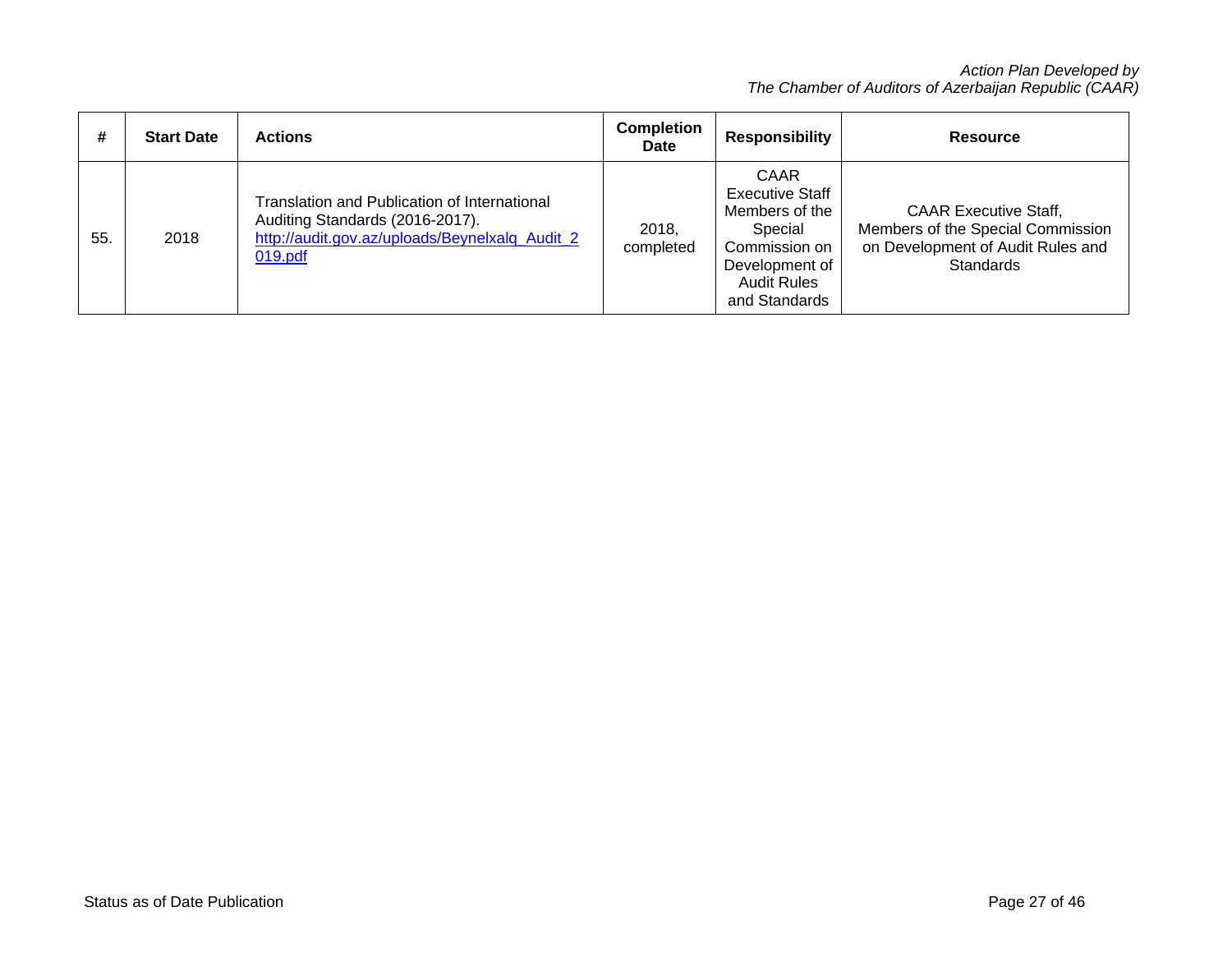| <b>Action Plan Subject:</b>   | SMO 4–IESBA Code of Ethics for Professional Accountants                              |
|-------------------------------|--------------------------------------------------------------------------------------|
| <b>Action Plan Objective:</b> | FurtherimproveandmaintainprocessestoensureongoingconvergencewiththeIESBACodeofEthics |

#### *Background:*

Ethical requirements are defined by Articles 13 and 18 of the Law on Auditing Services.

In2009 previous version of IESBA's Code of Ethics for professional accountants (Code of Ethics) was translated, published and delivered to the auditors by CAAR. In accordance with the decision of CAAR Board this IESBA's Code of Ethics for professional accountants is applied in Azerbaijan and all auditors have to comply with this Code. In accordance with Memorandum signed with IFAC 2019 version of the Code of Ethics is currently translated in accordance with Translation Strategy and is going to be published*.*

Moreover, there is Professional Ethics Committee in CAAR. Its responsibility is to control the status of compliance of IESBA's Code of Ethics for professional accountants by auditors and to take up the matter with CAAR Board for the appropriate measures to be take in case if cases of noncompliance are disclosed. *CAAR monitors regularly compliance with ethical requirements and takes the necessary measures by carrying out appropriate investigations based on the received appeals and information.*

REGULATION ON PROFESSION ETHICS COMMITTEE OF THE AUDITORS:

<http://www.audit.gov.az/uploads/XXII.pdf>

PROFESSION ETHICS COMMITTEE give report on the work done every year. The reports for 2015-2017 are available at: <http://www.audit.gov.az/index.php?type=content&subid=121&cid=121>

*Requirements of IESBA Code of Ethics have been included in the draft law On Audit Service.*

*NOCLAR adopted by CAAR in July 2017 have been brought to the attention of the parties concerned and it is planned to include their requirements in national legislation. Work on translation of the Code of Ethics into Azerbaijani was* 

*finished:http://www.audit.gov.az/uploads/muhasibler* ucun beyxelxalq etika mecellesi nesr 2016.pdf (Yes. But the Code of Ethics (with the MSN) of 2019 has been translated and published, we will post it soon.)

Currently Code of Ethics regularly included in professional development program for auditors and continuously taught, speeches and reports are made at the seminars, symposiums and conferences concerning ethical issues. Opinion of audit users on auditors' ethical conduct through surveys conducted by the Chamber as well as conditions for online surveys with this regard and online application of interested parties through internet site of the Chamber.

Compliance with the Code of Ethics is also one of the main provisions of the Auditing Service Development Strategy in the Republic of Azerbaijan (2012-2020) developed and adopted by CAAR (www.audit.gov.az/uploads/AUDIT\_KONSEPSIYA\_2013.pdf).This conception provides for IESBA'Ss Code of Ethics for Professional Accountant application to be reflected in audit legislation, its control, conduct of awareness activities related to ethical issues, timely delivery of modifications and amendments made to Code of Ethics to auditors, continuous implementation of educational and training programs in this area that is implemented regularly.

The work on translating the July 15, 2019 version of the Code of Ethics into Azerbaijani has been completed. (Already applied).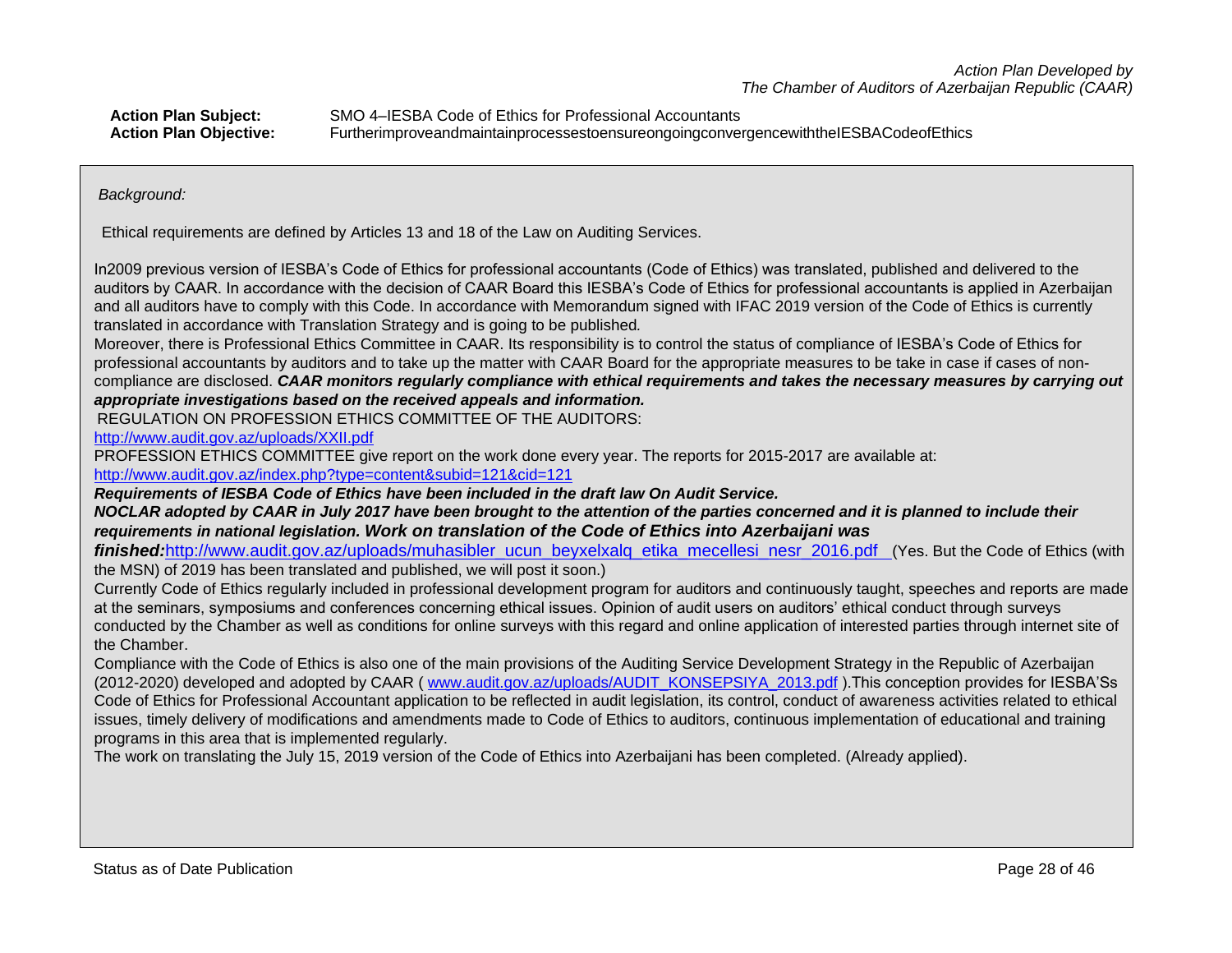| #   | <b>Start Date</b>                         | <b>Actions</b>                                                                                                                                                                                                                                                                                                                                                                                                                                                                                                                                                | <b>Completion</b><br><b>Date</b> | <b>Responsibility</b>                                                                                                           | <b>Resource</b>                                                                                                                                                                 |  |  |  |  |
|-----|-------------------------------------------|---------------------------------------------------------------------------------------------------------------------------------------------------------------------------------------------------------------------------------------------------------------------------------------------------------------------------------------------------------------------------------------------------------------------------------------------------------------------------------------------------------------------------------------------------------------|----------------------------------|---------------------------------------------------------------------------------------------------------------------------------|---------------------------------------------------------------------------------------------------------------------------------------------------------------------------------|--|--|--|--|
|     | <b>Updating the Code of Ethics</b>        |                                                                                                                                                                                                                                                                                                                                                                                                                                                                                                                                                               |                                  |                                                                                                                                 |                                                                                                                                                                                 |  |  |  |  |
| 56. | 2011                                      | Initiate the translation and publication process of<br>the new 2009 version of Code of Ethics                                                                                                                                                                                                                                                                                                                                                                                                                                                                 | 2012<br>Completed                | <b>CAAR Executive</b><br><b>Staff</b>                                                                                           | <b>CAAR Executive Staff,</b><br>Members of the Special Commission on<br>Development of Audit Rules and<br><b>Standards</b>                                                      |  |  |  |  |
| 57. | 2014                                      | Translation and publication of the IESBA's Ethics<br>Code of Professional Accountants                                                                                                                                                                                                                                                                                                                                                                                                                                                                         | 2016-2019<br>Completed           | <b>CAAR Executive</b><br>Staff<br>Members of the<br>Special<br>Commission on<br>Development of<br>Audit Rules and<br>Standards. | <b>CAAR Executive Staff.</b><br>Members of the Special Commission on<br>Development of Audit Rules and<br><b>Standards</b>                                                      |  |  |  |  |
| 58. | 2014                                      | Holding of regular seminars on the implementation<br>of Ethics Code of Professional Accountants                                                                                                                                                                                                                                                                                                                                                                                                                                                               | 2014-2020                        | Board of Ethics,<br>Audit Organization<br>and Regulation<br>Department                                                          | <b>CAAR</b> members                                                                                                                                                             |  |  |  |  |
| 59. | 2014                                      | Control over observance of ethical<br>requirements is carried out by the Chamber.<br>Any complaint, appeal, information received<br>from the various sources by the Chamber<br>regarding non-compliance with these<br>requirements is carefully examined and, as<br>required, discussed by the Ethics Committee<br>under the Board of the Chamber as required.<br>When non-compliance with ethical<br>requirements is identified, appropriate<br>administrative and disciplinary actions are<br>taken by the Board based on presentation of<br>the Committee. | Ongoing                          | Key<br>Management of<br><b>CAAR</b>                                                                                             | CAAR staff, Audit<br><b>Quality Control Department,</b><br>representatives of stakeholders and<br>audit firms, Audit Legislation and<br><b>Procedural Guidelines Department</b> |  |  |  |  |
|     | <b>Education and Promotion Activities</b> |                                                                                                                                                                                                                                                                                                                                                                                                                                                                                                                                                               |                                  |                                                                                                                                 |                                                                                                                                                                                 |  |  |  |  |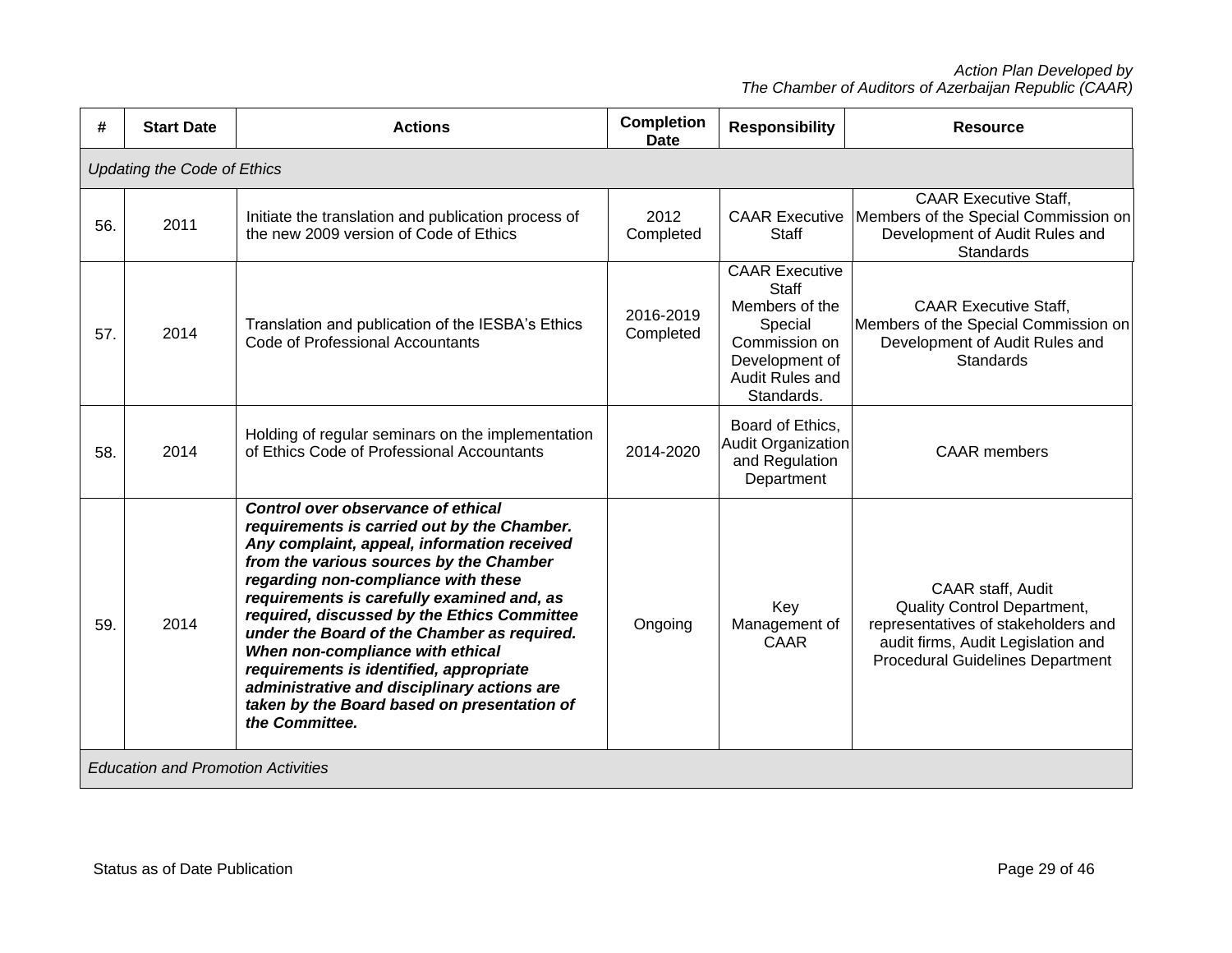| #   | <b>Start Date</b>            | <b>Actions</b>                                                                                                                                                                                                                                         | <b>Completion</b><br><b>Date</b> | <b>Responsibility</b>                                                                                                                  | <b>Resource</b>                                 |
|-----|------------------------------|--------------------------------------------------------------------------------------------------------------------------------------------------------------------------------------------------------------------------------------------------------|----------------------------------|----------------------------------------------------------------------------------------------------------------------------------------|-------------------------------------------------|
| 60. | January2009                  | Research and Education Department and<br>Examination Board of CAAR review changes in<br>IESBA Code of Ethics and update the curricula for<br>professional education, training and examination<br>programs.                                             | Ongoing                          | Director of<br>Research and<br><b>Education Center,</b><br><b>Examination Board</b>                                                    | <b>CAAR</b> members                             |
| 61  | February<br>2009             | Members of the Chamber are required comply<br>with the IESBA Code of Ethics. The subject of<br>the Code of Ethics is included in the auditor's<br>professional development trainings and auditor<br>assistant training courses every year.             | Ongoing                          | Director of<br>Research and<br><b>Education Center</b>                                                                                 | CAAR members and<br><b>CAAR Council members</b> |
| 62. | Ongoing                      | Publish IFAC updates and discussion drafts on the<br>CAAR website www.audit.gov.az_ and in the CAAR<br>journal "Economy and Audit"                                                                                                                     | Ongoing                          | Editing and<br>Publishing<br>Department,<br><b>External Relations</b><br>Department,<br>Information<br>Technologies<br><b>Division</b> | <b>CAAR</b> respective departments              |
| 62A | 2019                         | Works on translating the July 15, 2019 version of<br>the Code of Ethics into Azerbaijani                                                                                                                                                               | Completed                        | Editing and<br>Publishing<br>Department,<br><b>External Relations</b><br>Department,<br>Information<br>Technologies<br><b>Division</b> | <b>CAAR</b> respective departments              |
|     | <b>Monitoring Activities</b> |                                                                                                                                                                                                                                                        |                                  |                                                                                                                                        |                                                 |
| 63. | January2009                  | CAAR monitors regularly compliance with<br>ethical requirements and takes the necessary<br>measures by carrying out appropriate<br>investigations based on the received appeals<br>and information.<br>(Any materials from any sources are considered, | Ongoing                          | <b>CAAR</b><br><b>Executive Staff.</b><br>Director of Audit<br><b>Quality Control</b><br>Department                                    | <b>CAAR</b> members                             |

Status as of Date Publication **Page 30 of 46** Status as of Date Publication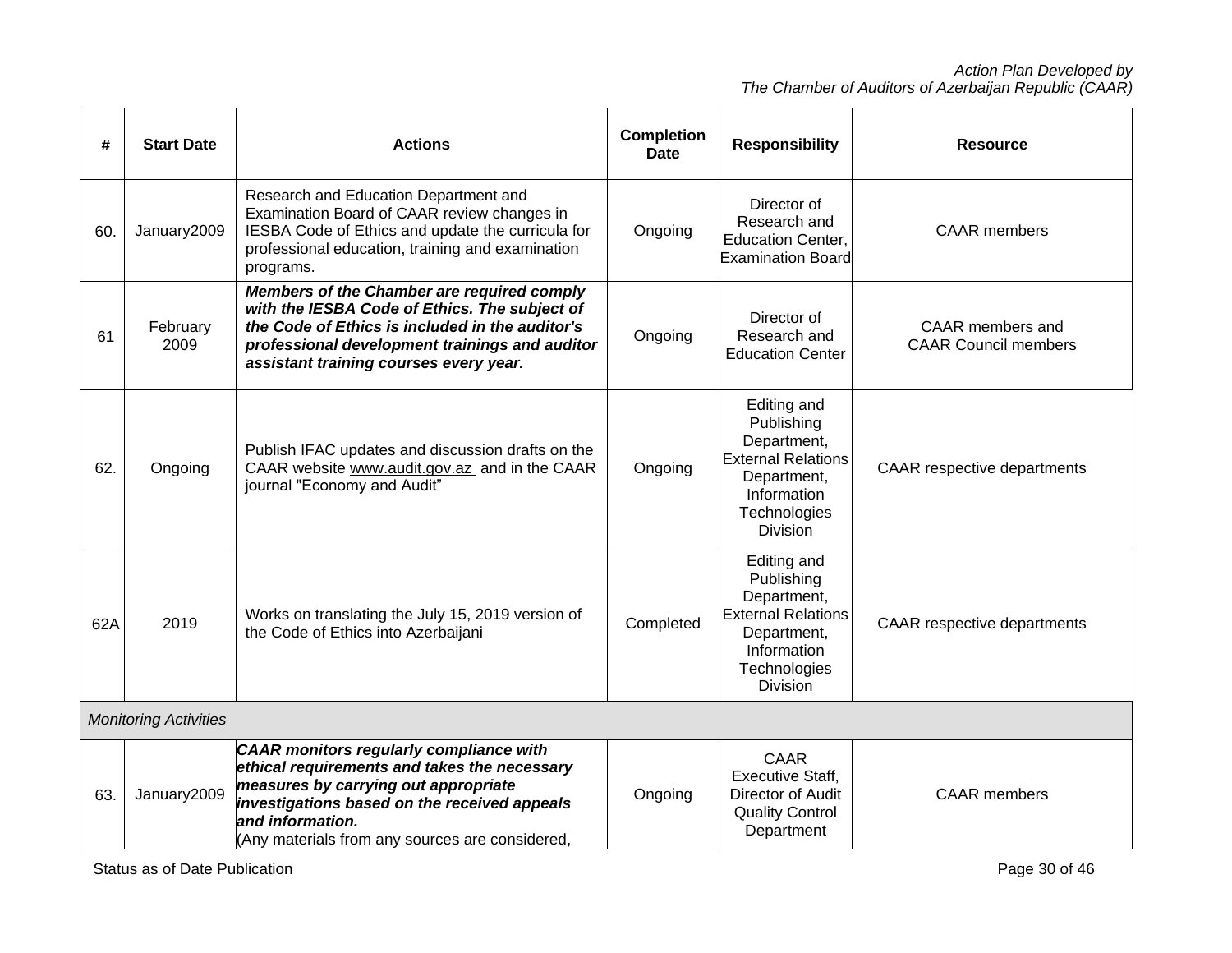|     |                                      | disciplinary measures are analyzed and taken in<br>accordance with the system of measures of<br>investigation and punishment:<br>http://audit.gov.az/uploads/Shura_288_4_elave.pdf) |         |                                                                                       |                     |  |  |  |
|-----|--------------------------------------|-------------------------------------------------------------------------------------------------------------------------------------------------------------------------------------|---------|---------------------------------------------------------------------------------------|---------------------|--|--|--|
|     | <b>Maintaining Ongoing Processes</b> |                                                                                                                                                                                     |         |                                                                                       |                     |  |  |  |
| 64. | November<br>2008                     | This information is made available on the<br>Chamber's website, sent to their e-mail<br>addresses and included in the agenda of the<br>seminars and trainings.                      | Ongoing | Audit<br>Organization and<br>Regulation<br>Department                                 | <b>CAAR</b> members |  |  |  |
|     |                                      | Review of CAAR's Compliance Information                                                                                                                                             |         |                                                                                       |                     |  |  |  |
| 65. | 2013                                 | Review and update sections relevant to SMO 4, as<br>necessary.                                                                                                                      | Ongoing | CAAR<br>Executive Staff,<br>Director of Audit<br><b>Quality Control</b><br>Department | CAAR staff          |  |  |  |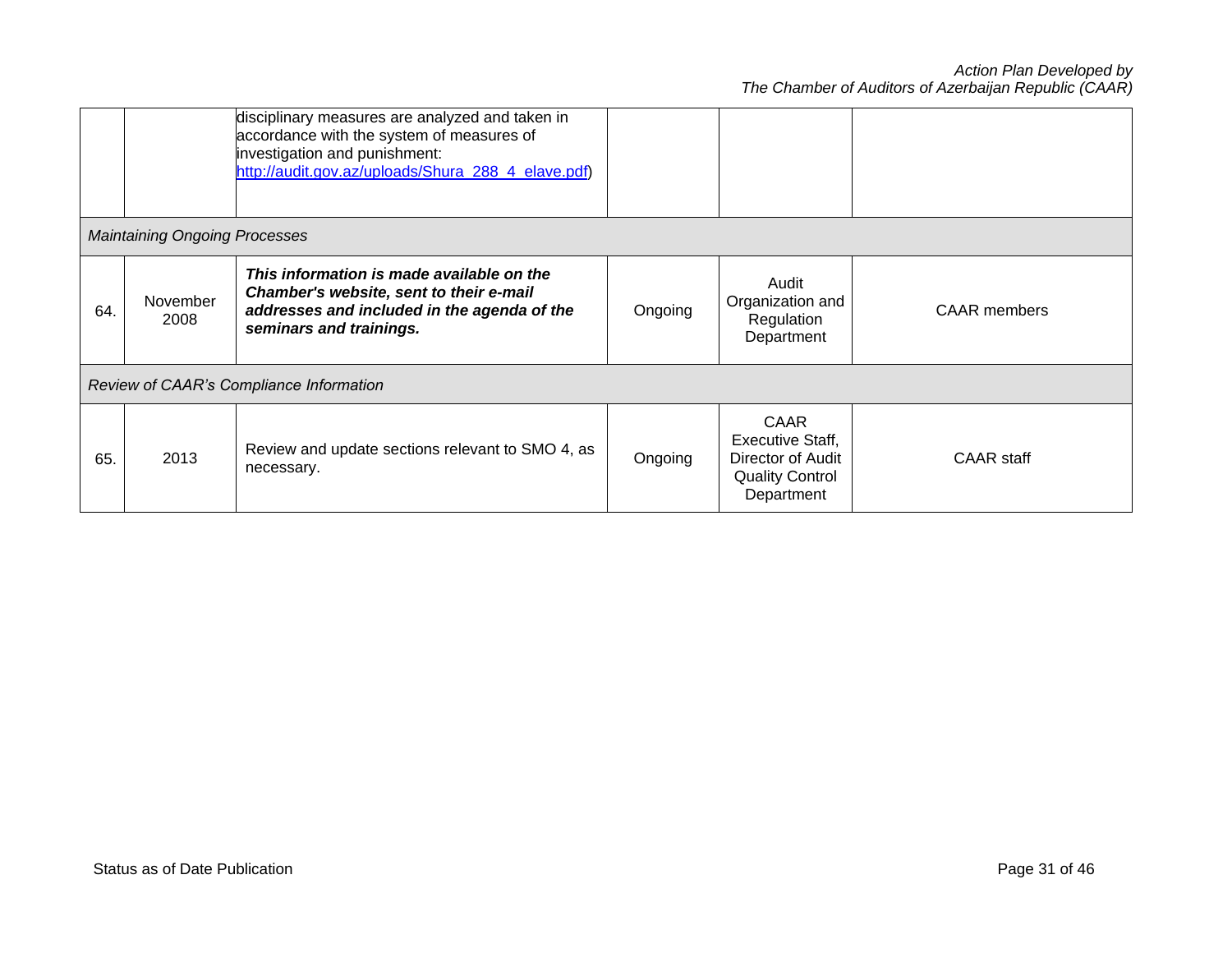**Action Plan Subject:** SMO 5–International Public Sector Accounting Standards and Other Pronouncements Issued by the IPSASB **Action Plan Objective:** Continue to use best endeavors to promote the use of IPSASs in Azerbaijan

# *Background*

The Ministry of Finance of Azerbaijanis responsible for establishing public sector accounting standards. It has established convergence with International Public Sector Accounting Standards (IPSAS)as an objective. The adoption started in 2009. **[Law of the Republic of Azerbaijan "On](http://www.maliyye.gov.az/en/node/1001)  [Accounting"](http://www.maliyye.gov.az/en/node/1001) http://e-qanun.az/framework/5458**

The Corporate and Public Sector Accountability Project (CAPSAP) is an important component of the World Bank Group's Country Partnership Strategy (CPS) for Azerbaijan. CAPSAP supports the implementation of the Accounting Law enacted in November 2004, which mandates transition to International Financial Reporting Standards (IFRS) for Public Interest Entities (PIEs - those commercial entities where the government of Azerbaijan deems there to be a public interest in their operations), the domestic National Accounting Standards for Commercial Organizations (NASCO) for other commercial entities (non-Public Interest Entities), and International Public Sector Accounting Standards (IPSAS) for budget organizations. This law represented a major step forward in addressing transparency and accountability in the corporate and public sectors, and its development was supported by the IDA under accounting and auditing Report on the Observance of Standards and Codes (ROSC) technical assistance. IPSAS as of 2011 have been fully translated into the Azerbaijani language; Regulation "on the organization and conduct of accounting in compliance with the National Accounting Standards for public institutions" has been approved. (Yes. [http://maliyye.gov.az/static/226/ictimai-sektor-ucun-muhasibat](http://maliyye.gov.az/static/226/ictimai-sektor-ucun-muhasibat-ucotunun-beynelxalq-standartlari)[ucotunun-beynelxalq-standartlari](http://maliyye.gov.az/static/226/ictimai-sektor-ucun-muhasibat-ucotunun-beynelxalq-standartlari) ) According to legislation accounting in the Republic of Azerbaijan is regulated by the Ministry of Finance. IPSASs developed by International Public Sector Accounting Standards Board (IPSASB) were translated by the Ministry and published on its internet site: [\(www.maliyye.gov.az/node/1507\)](http://www.maliyye.gov.az/node/1507)

Within its authorities in the area of application of International Public Sector Accounting Standards CAAR does its best for these standards to be included in continuous educational programs for auditors and specialists, to be taught at the courses, discussions and presentations to be presented at the seminars and symposiums, and through coverage in mass media.

| #   | <b>Start Date</b>         | <b>Actions</b>                                                                                                                                                                                                                                                                          | <b>Completion</b><br><b>Date</b>    | <b>Responsibility</b>          | <b>Resource</b>                                                              |  |  |  |
|-----|---------------------------|-----------------------------------------------------------------------------------------------------------------------------------------------------------------------------------------------------------------------------------------------------------------------------------------|-------------------------------------|--------------------------------|------------------------------------------------------------------------------|--|--|--|
|     | Promote the use of IPSASs |                                                                                                                                                                                                                                                                                         |                                     |                                |                                                                              |  |  |  |
| 66. | Ongoing                   | Continue to support implementation of IPSASs<br>through participation in the IPSASB work program<br>and maintaining an ongoing process to translate<br>IPSASs into Azerbaijani.<br>(CAAR supports the implementation of IPSAS<br>through participation in events, educational measures, | As per grant<br>project<br>schedule | CAAR<br><b>Executive Staff</b> | CAAR staff. To be<br>Carried out within World Bank's<br>CAPSAP grant project |  |  |  |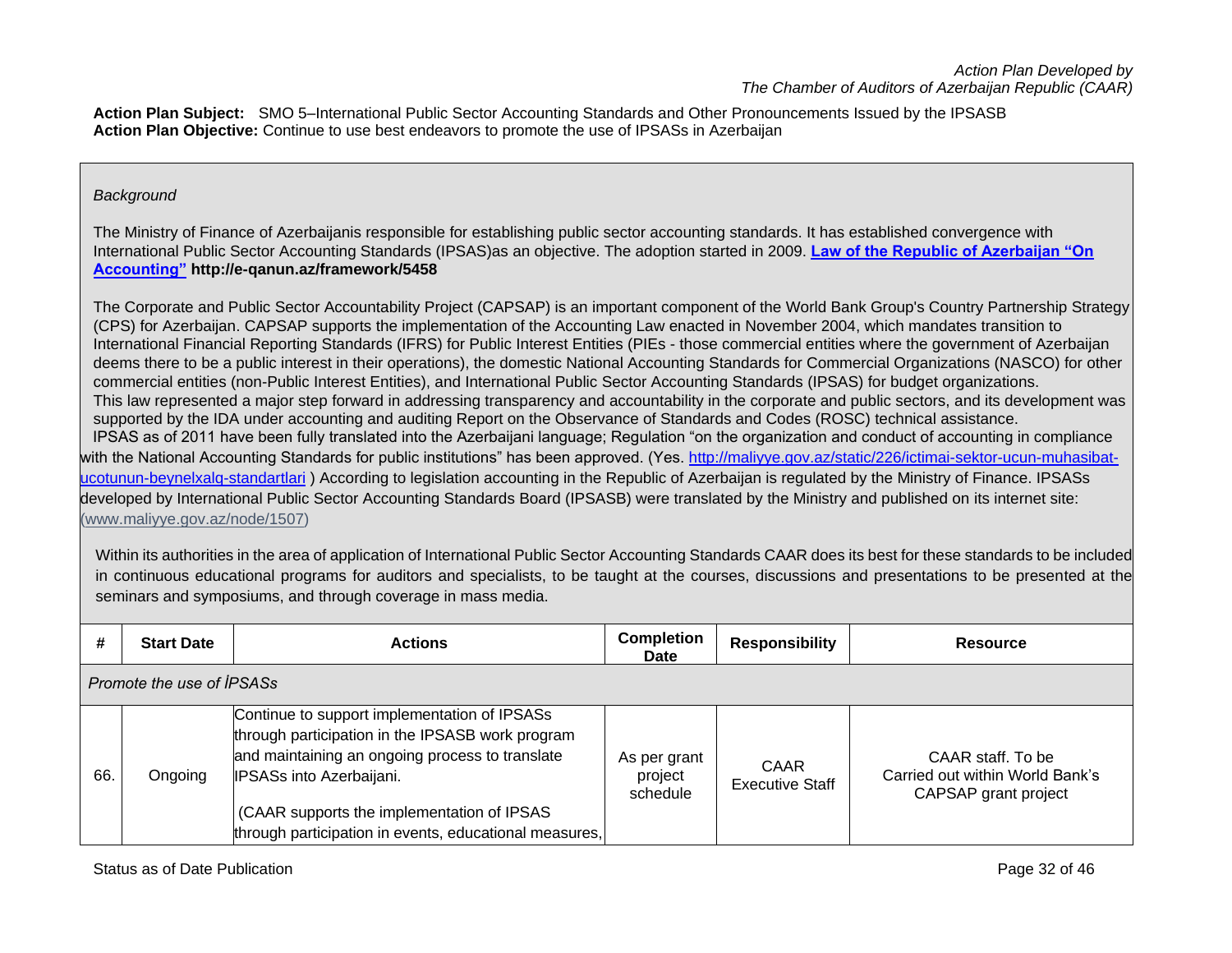|     |         | through propaganda and agitation. It should be noted<br>that the implementation of IPSAS is within the                                                                                                                                           |                                    |                                                                                                                      |                                                                                                                                          |
|-----|---------|--------------------------------------------------------------------------------------------------------------------------------------------------------------------------------------------------------------------------------------------------|------------------------------------|----------------------------------------------------------------------------------------------------------------------|------------------------------------------------------------------------------------------------------------------------------------------|
|     |         | competence of the Ministry of Finance of the Republic<br>of Azerbaijan. We do our best in implementation.)                                                                                                                                       |                                    |                                                                                                                      |                                                                                                                                          |
|     |         |                                                                                                                                                                                                                                                  |                                    |                                                                                                                      |                                                                                                                                          |
|     |         | This program is implemented by the Ministry of<br>Finance of AR and if necessary consultations are<br>held with the CAAR                                                                                                                         |                                    |                                                                                                                      |                                                                                                                                          |
| 67. | Ongoing | Continue to use best endeavors by identifying<br>Opportunities to further assist in implementation of<br>ISPASs. This includes review of the existing<br>activities and preparation of the Action Plan for<br>future activities where necessary. | Asper grant<br>project<br>schedule | <b>CAAR</b><br><b>Executive Staff</b>                                                                                | CAAR staff. To be<br>Carried out within World Bank's<br>CAPSAP grant project                                                             |
|     |         | Review of CAAR's Compliance Information                                                                                                                                                                                                          |                                    |                                                                                                                      |                                                                                                                                          |
| 68. | 2014    | Review and update sections relevant to SMO 5, as<br>necessary.                                                                                                                                                                                   | Ongoing                            | <b>CAAR Executive</b><br><b>Staff</b>                                                                                | <b>CAAR</b> staff                                                                                                                        |
| 69. | Ongoing | Develop application of IPSAS of the Azerbaijan<br>Republic in the auditors' practice<br>Achieve understanding of IPSAS by auditors within<br>the Republic of Azerbaijan (Look paragraph 66)                                                      | Ongoing                            | <b>CAAR Executive</b><br>Staff, Personnel<br>Training,<br>International<br>Relations and<br>Publishing<br>Department | <b>CAAR Executive Staff,</b><br>Personnel Training, International<br>Relations and Publishing Department,<br><b>Financial Department</b> |
| 70. | 2013    | Providing CAAR members with information on<br><b>IPSAS</b>                                                                                                                                                                                       | Ongoing                            | <b>CAAR Executive</b><br>Staff, Personnel<br>Training,<br>International<br>Relations and<br>Publishing<br>Department | <b>CAAR Executive Staff,</b><br>Personnel Training, International<br>Relations and Publishing Department                                 |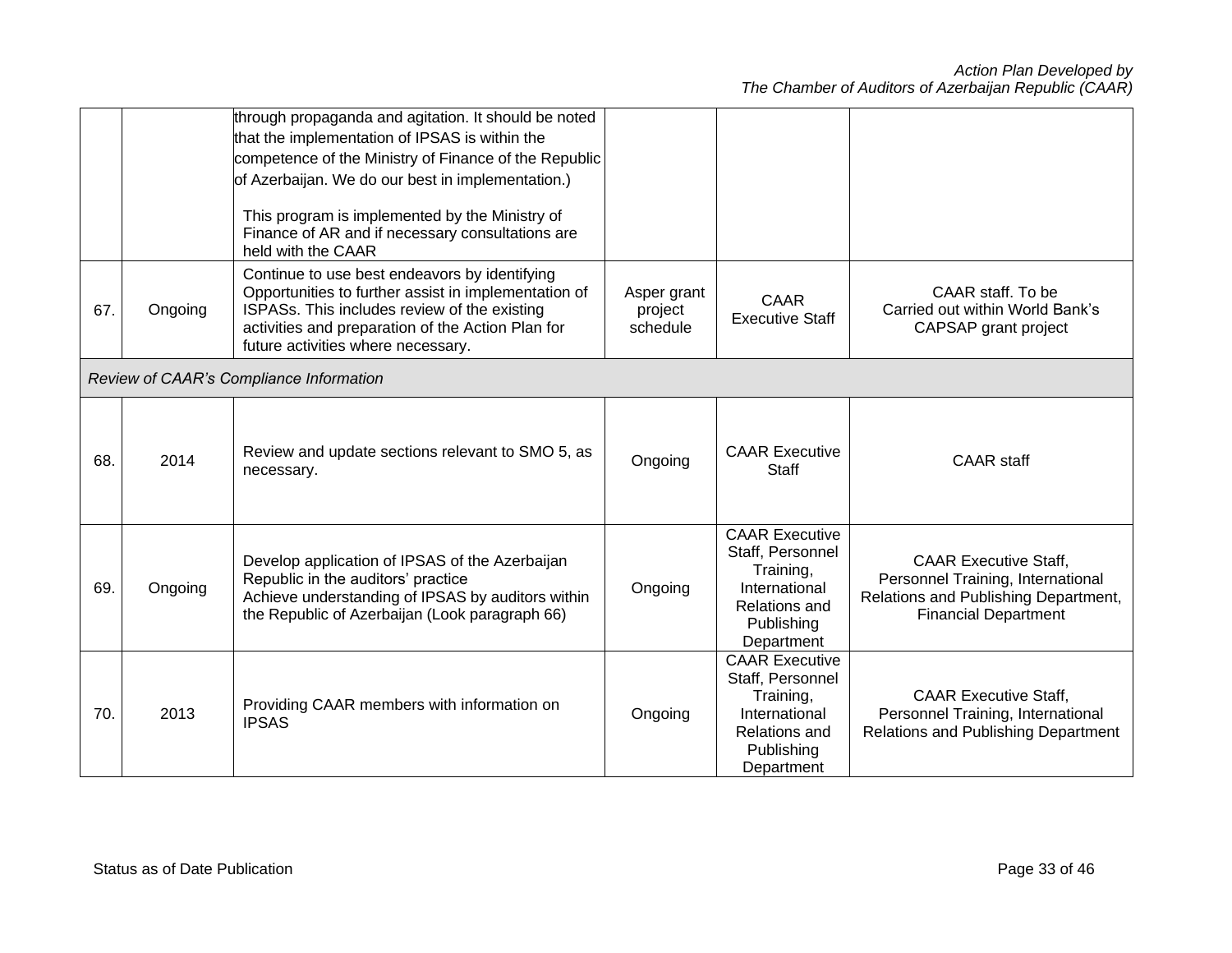| #   | <b>Start Date</b> | <b>Actions</b>                                                                                                                                                                                                                                                                                                                                                                                                                               | <b>Completion</b><br><b>Date</b> | <b>Responsibility</b>                                                                                                       | <b>Resource</b>                                                                                                                                                                                                                                |
|-----|-------------------|----------------------------------------------------------------------------------------------------------------------------------------------------------------------------------------------------------------------------------------------------------------------------------------------------------------------------------------------------------------------------------------------------------------------------------------------|----------------------------------|-----------------------------------------------------------------------------------------------------------------------------|------------------------------------------------------------------------------------------------------------------------------------------------------------------------------------------------------------------------------------------------|
| 71. | 2012              | Organization of Round Tables on the issues<br>related to application of IPSAS for CAAR members<br>http://audit.gov.az/index.php?                                                                                                                                                                                                                                                                                                             | Ongoing                          | <b>CAAR Executive</b><br>Staff, Personnel<br>Training,<br>International<br><b>Relations and</b><br>Publishing<br>Department | <b>CAAR Executive Staff.</b><br>Personnel Training, International<br>Relations and Publishing Department                                                                                                                                       |
| 72. | 2013              | Preparation of plans on relationships with<br>executive bodies responsible for IPSAS adoption<br>and CAAR activity program for 2013-2014 on IRFS<br>application in public sector                                                                                                                                                                                                                                                             | 2014<br>Completed                | <b>CAAR Executive</b><br>Staff, Personnel<br>Training,<br>International<br><b>Relations and</b><br>Publishing<br>Department | <b>CAAR Executive Staff, CAAR Structural</b><br><b>Divisions</b>                                                                                                                                                                               |
| 73. | 2014              | In May 2018, in the context of the interpretation of<br>the financial statements of mandatory audit<br>subjects several measures have been taken by<br>CAAR with the Ministry of Finance and other<br>authorities. In February 2018, CAAR appealed to<br>state authorities with a proposal for the creation of<br>a single Internet resource for posting the financial<br>statements. This issue is currently in the center of<br>attention. | Ongoing                          | <b>CAAR Executive</b><br>Staff                                                                                              | CAAR staff. CAAR's internal audit<br>department and ethical commission run<br>regularly. This activity is included in<br>CAAR's each annual work plan and the<br>quarterly reports are submitted by the<br>department to the Chamber's Council |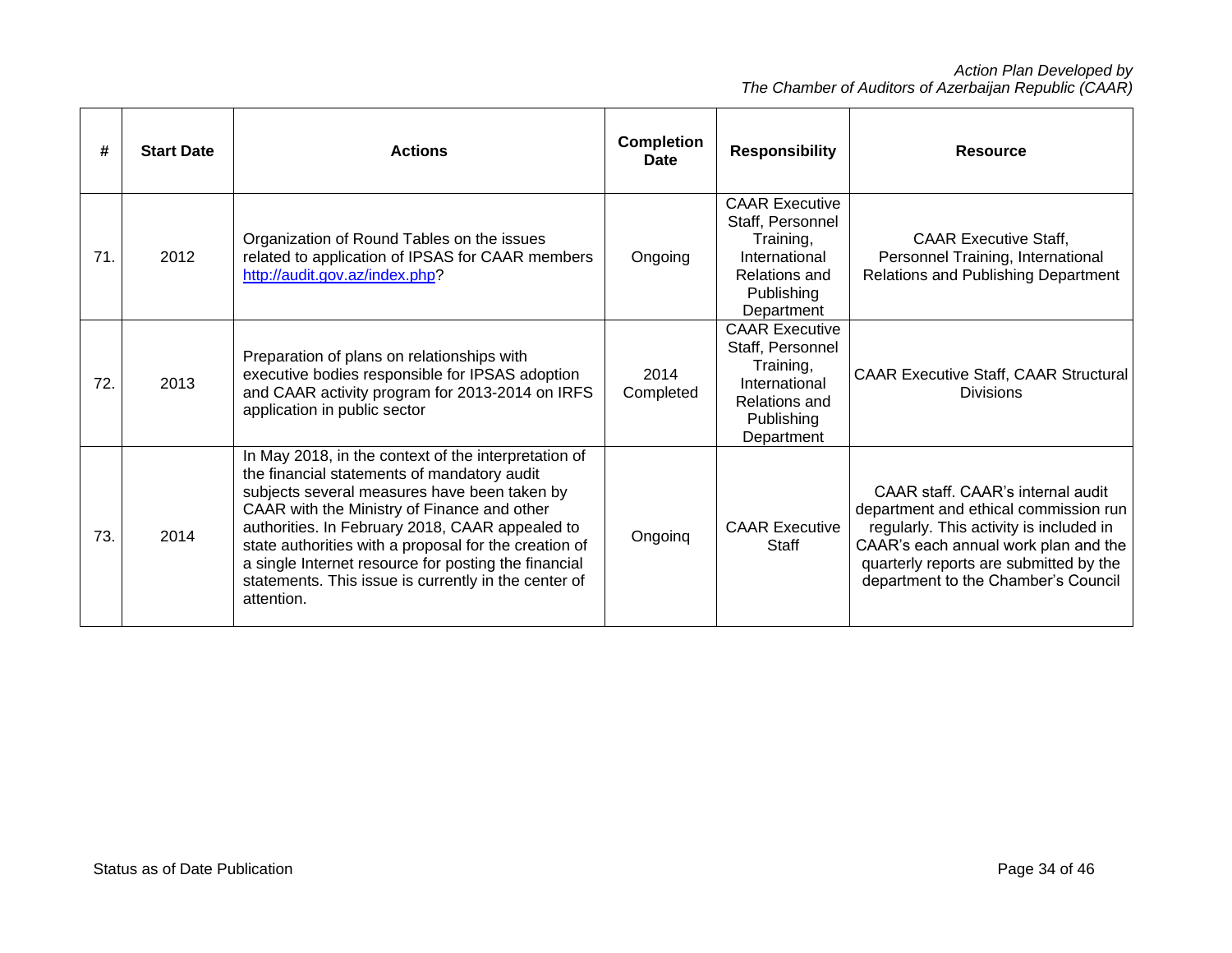#### **Action Plan Subject:** SMO 6–Investigation and Discipline

**Action Plan Objective:** Continue to use best endeavors to maintain an investigation and disciplinary mechanism that addresses al lSMO6 requirements

#### *Background*

CAAR established a mechanism for investigating and disciplining(I&D) its members in 2015.Recently, [http://audit.gov.az/uploads/Shura\\_288\\_4\\_elave.pdf](http://audit.gov.az/uploads/Shura_288_4_elave.pdf) CAAR established the Committee (CAAR has 10 Committees: [http://audit.gov.az/En/Home\)](http://audit.gov.az/En/Home) on Discipline. Investigation and discipline of misconduct, including breaches of professional standards and rules by its individual members and other related issues are considered by the Committee and appropriate arrangements are proposed. The Law On Auditing Services (Articles 14-15) and CAAR Regulations (Article 8) establishes regulatory basis for implementation of Investigation and Discipline functions by CAAR. CAAR has a system for I&D activities and the main targets of this system are as follows:

- Ensuring transparence in audit processes
- •Ensuring transparence and rotation in selection of auditors
- •Continuous application of control system to compliance with the principles of ethics (Compliance with requirements of Ethics is also subject to I&D.)
- •Implementation of activities related to ensuring robust competition and preventing monopoly
- •Prevention of conflict of interests in audit services and implementation related to activities aimed to elimination of unfair competition
- •Application of strict sanctions to bad audit

 Moreover, I&D system also carries out work aimed to continuous ensuring complete implementation of obligations against independent auditors and audit companies by the Anti-Money Laundering and Terrorist Financing Law of the Republic of Azerbaijan implementation of activities related to publication independent auditors' reports (opinions) with Financial Reports by entities subject to mandatory audit.

The system is operated by CAAR Quality Control and Legal ProvisionDepartment as well as by related Committees. Control is carried out through planned and operative inspections in mobile and desktop forms based on complaints, alerts and applications. Investigations are carried out by professional auditor, the results are discussed at related Committees and appropriate decision is made by CAAR Board based on the presentation of the Committee.

There is a complete chapter concerning I&D system in Conception of Audit Service Development in the Republic of Azerbaijan (2012-2020 and one of the main targets is continuous application of disciplinary actions by CAAR.

There are investigation, discipline and application system for accountant (All of these are taken into account in the I&D system about auditors. And there are articles about accountants in the Code of Administrative Actions and measures are taken by the Ministry of Finance) and auditor professions. The system is operable. Information on behaviors that may lead to investigation actions is made publicly available. Approach based both on complaints and information is applied.

 A committee exists for performing investigations. Members of a committee are independent of the subject of the investigation and other related parties. A separate Disciplinary Committee [\(http://audit.gov.az/Az/page/428](http://audit.gov.az/Az/page/428)[, http://audit.gov.az/Az/page/425\)](http://audit.gov.az/Az/page/425) exists to make disciplinary decisions on referrals from the investigation committee. Members of the committee include professional accountants as well as non-accountants. The disciplinary system allows imposing an extensive range of penalties. It is particularly important to include loss of professional designation; restriction and removal of practicing rights; and exclusion from membership. A third appeals body exists which is separate from both the disciplinary committee and investigative committee. Establishing timeframe targets for disposal of all cases. Tracking mechanisms to monitor progress in investigation and discipline and related procedures are established. Improvement and application of these procedures. Activities are supported to ensure that the public is aware that an investigative and disciplinary system exists in the jurisdiction.

The results of the investigative and disciplinary proceedings are made available to the public. There is an appropriate process for liaison with outside bodies on possible involvement in serious crimes and offences. Regular review of implementation and effectiveness of the system are performed and corrective actions are implemented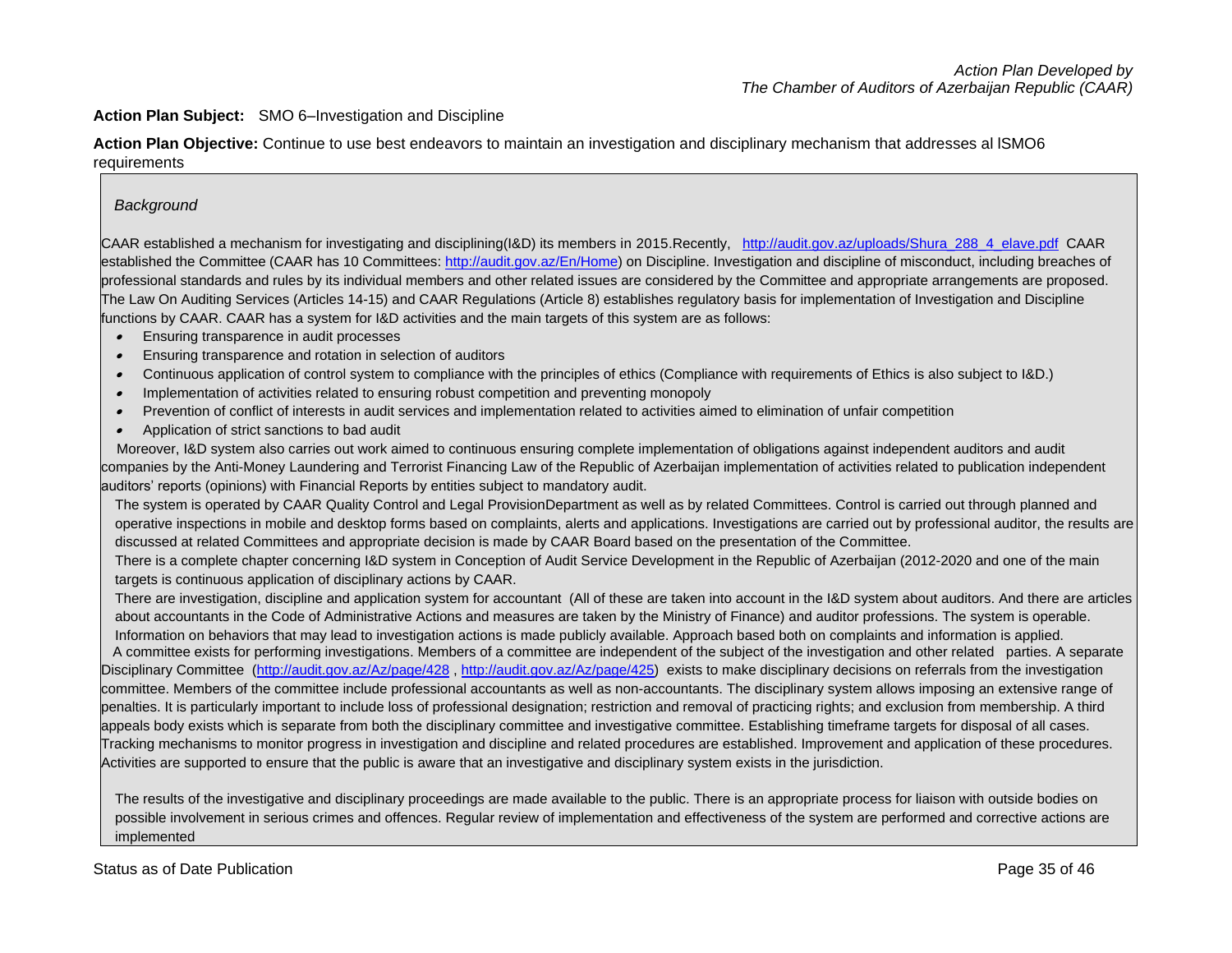| #   | <b>Start Date</b>                                                    | <b>Actions</b>                                                                                                                                                                                                                                                                                                                                                                    | <b>Completion</b><br>Date | <b>Responsibility</b>       | <b>Resource</b>                                                                                                                                                                                                                                                    |  |  |  |
|-----|----------------------------------------------------------------------|-----------------------------------------------------------------------------------------------------------------------------------------------------------------------------------------------------------------------------------------------------------------------------------------------------------------------------------------------------------------------------------|---------------------------|-----------------------------|--------------------------------------------------------------------------------------------------------------------------------------------------------------------------------------------------------------------------------------------------------------------|--|--|--|
|     | Ensuring I&D mechanism is in line with the revised SMO6 requirements |                                                                                                                                                                                                                                                                                                                                                                                   |                           |                             |                                                                                                                                                                                                                                                                    |  |  |  |
| 74. | 2013                                                                 | Review CAAR's I&D policies and resources to ensure<br>compliance with the revised SMO 6 requirements.                                                                                                                                                                                                                                                                             | Ongoing                   | CAAR<br>Management          | CAAR employees and<br><b>Members</b>                                                                                                                                                                                                                               |  |  |  |
| 75. | Ongoing                                                              | Continue to use best endeavors to ensure CAAR's<br>investigation and disciplinary mechanism continues to<br>addresses all SMO6 requirements.<br>This includes review of the existing mechanism and<br>updating the Action Plan for future activities where<br>necessary.                                                                                                          | Ongoing                   | <b>CAAR Executive Staff</b> | <b>CAAR staff. CAAR's internal</b><br>audit department and ethical<br>commission run regularly. This<br>activity is included in CAAR's<br>each annual work plan and the<br>quarterly reports are submitted<br>by the department to the<br><b>Chamber's Council</b> |  |  |  |
| 76. | 2014                                                                 | A88. Ensuring transparency in auditing processes<br>implemented by public disclosure of quality<br>control results and public oversight of audit<br><b>CAAR</b><br>authorities:<br>cooperates<br>with<br>many<br>http://audit.gov.az/Az/page/52<br>Also publishes annual activity reports on the website:<br>http://audit.gov.az/Upload/Files/2019/illik hesabat 2019<br>eng.pdf) | Ongoing                   | <b>CAAR Executive Staff</b> | CAAR staff. CAAR's internal<br>audit department and ethical<br>commission run regularly. This<br>activity is included in CAAR's<br>each annual work plan and the<br>quarterly reports are submitted<br>by the department to the<br><b>Chamber's Council</b>        |  |  |  |
| 77. | 2014                                                                 | A89. CAAR has signed cooperation agreements<br>with relevant government agencies in the field of<br>fight against corruption and money laundering. It<br>takes part in government programs in this area.<br><b>Numerous workshops on fight against corruption</b><br>and money laundering and methodological<br>materials are being prepared.                                     | ongoing                   | <b>CAAR Executive Staff</b> | CAAR staff. CAAR's internal<br>audit department and ethical<br>commission run regularly. This<br>activity is included in CAAR's<br>each annual work plan and the<br>quarterly reports are submitted<br>by the department to the<br><b>Chamber's Council</b>        |  |  |  |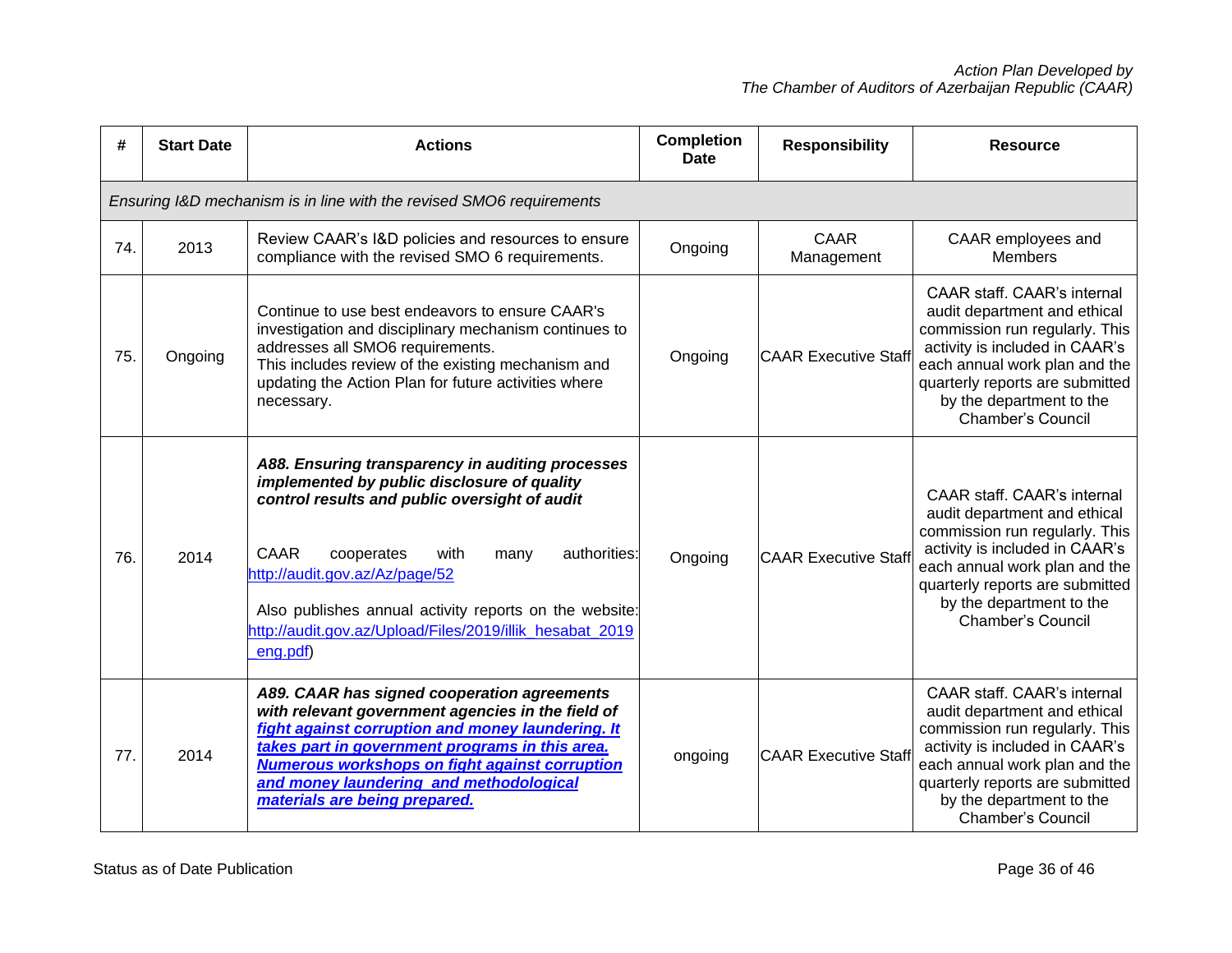| #   | <b>Start Date</b> | <b>Actions</b>                                                                                                                                                                                                                                                                                                                                                                                                                                           | <b>Completion</b><br>Date | <b>Responsibility</b>       | <b>Resource</b>                                                                                                                                                                                                                                                    |
|-----|-------------------|----------------------------------------------------------------------------------------------------------------------------------------------------------------------------------------------------------------------------------------------------------------------------------------------------------------------------------------------------------------------------------------------------------------------------------------------------------|---------------------------|-----------------------------|--------------------------------------------------------------------------------------------------------------------------------------------------------------------------------------------------------------------------------------------------------------------|
| 78. | 2014              | In order to ensure transparency in the selection<br>and rotation of auditors, the Chamber has<br>prepared a "Competition rules in the audit area<br>and Methodical Guidelines for Auditor Selection<br>and" and posted on the web site of the Chamber.<br>http://www.audit.gov.az/uploads/Shura_288_2_ga<br>ydalar.pdf                                                                                                                                   | Ongoing                   | <b>CAAR Executive Staff</b> | <b>CAAR staff. CAAR's internal</b><br>audit department and ethical<br>commission run regularly. This<br>activity is included in CAAR's<br>each annual work plan and the<br>quarterly reports are submitted<br>by the department to the<br><b>Chamber's Council</b> |
| 79. | 2014              | investigation and INTENTIONAL MEASURES<br>SYSTEM has been prepared by CAAR and posted<br>on the web site of the Chamber.<br>Http://www.audit.gov.az/uploads/Shura_288_4_ela<br>ve.pdf                                                                                                                                                                                                                                                                    | Ongoing                   | <b>CAAR Executive Staff</b> | CAAR staff. CAAR's internal<br>audit department and ethical<br>commission run regularly. This<br>activity is included in CAAR's<br>each annual work plan and the<br>quarterly reports are submitted<br>by the department to the<br><b>Chamber's Council</b>        |
| 80. | 2014              | Implementation of sustainable maintenance of<br>obligation which The Law of Azerbaijan Republic on<br>"Legislation on criminally obtained funds or other<br>property and financing of terrorism" create for<br>independent auditors and audit                                                                                                                                                                                                            | Ongoing                   | <b>CAAR Executive Staff</b> | CAAR staff. CAAR's internal<br>audit department and ethical<br>commission run regularly. This<br>activity is included in CAAR's<br>each annual work plan and the<br>quarterly reports are submitted<br>by the department to the<br><b>Chamber's Council</b>        |
| 81. | 2014              | For the purpose of eliminating unfair competition<br>a document entitled "Signs of unfair competition<br>in the auditor service market" has been prepared<br>by the CAAR:<br>Http://www.audit.gov.az/uploads/Shura_288_4_ela<br>ve.pdf Table $2$ :<br>Based on that document, appropriate admistrative<br>and disciplinary actions are taken against<br>auditors who have been subjected to unfair<br>competition (instruction on elimination of defect, | Ongoing                   | <b>CAAR Executive Staff</b> | CAAR staff. CAAR's internal<br>audit department and ethical<br>commission run regularly. This<br>activity is included in CAAR's<br>each annual work plan and the<br>quarterly reports are submitted<br>by the department to the<br><b>Chamber's Council</b>        |

Status as of Date Publication **Page 37** of 46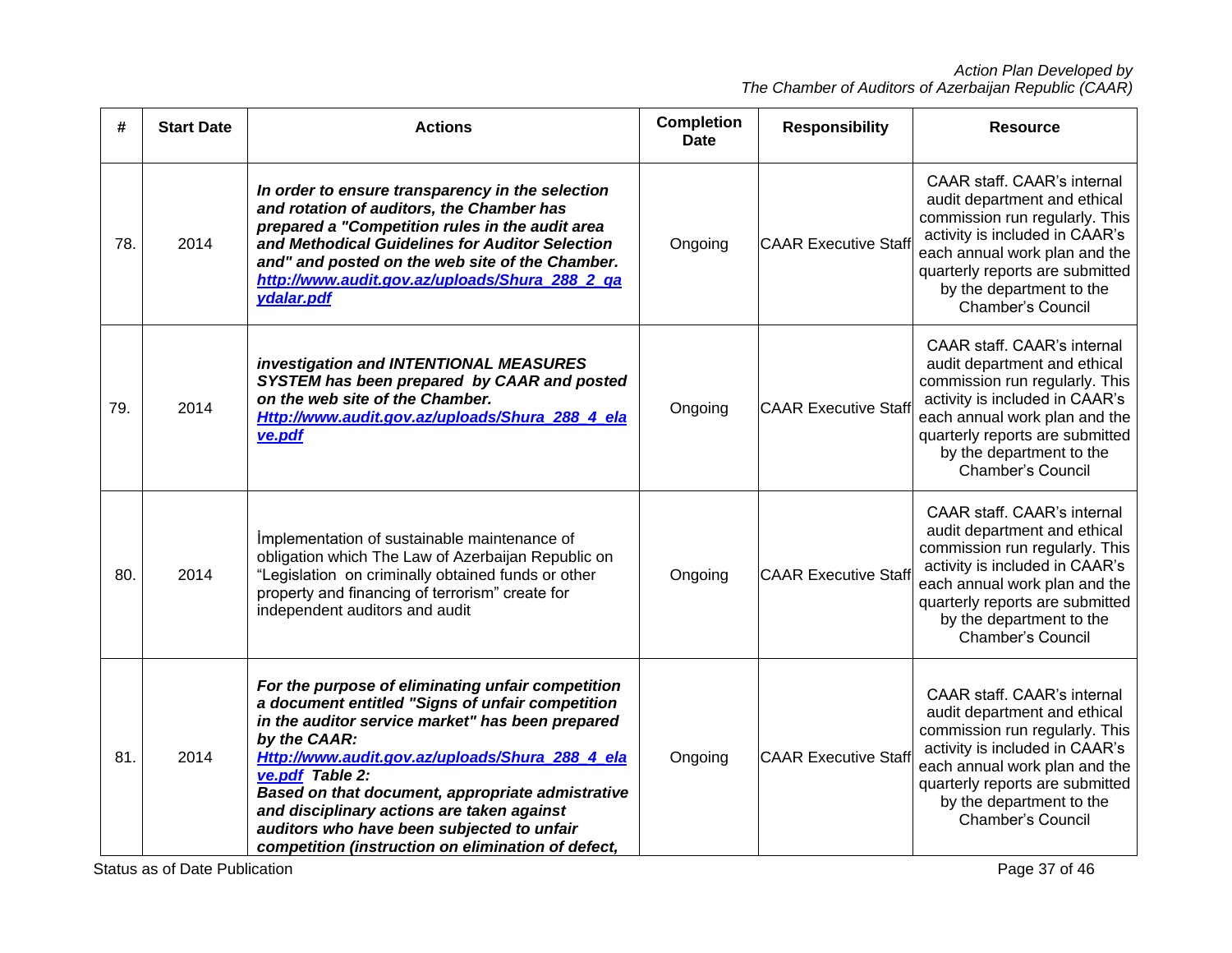| #   | <b>Start Date</b>                       | <b>Actions</b>                                                                                                                                                                                                                                           | <b>Completion</b><br><b>Date</b> | <b>Responsibility</b>                 | <b>Resource</b>                                                                                                                                                                                                                                             |  |  |  |
|-----|-----------------------------------------|----------------------------------------------------------------------------------------------------------------------------------------------------------------------------------------------------------------------------------------------------------|----------------------------------|---------------------------------------|-------------------------------------------------------------------------------------------------------------------------------------------------------------------------------------------------------------------------------------------------------------|--|--|--|
|     |                                         | warning, suspension of the permit for audit<br>activity, termination of the permit).                                                                                                                                                                     |                                  |                                       |                                                                                                                                                                                                                                                             |  |  |  |
| 82. | 2014                                    | In order to prevent unfair competition and clash of<br>conflicts regular monitoring is carried out by the<br>Chamber and appropriate measures are taken.                                                                                                 | Ongoing                          | <b>CAAR Executive Staff</b>           | CAAR staff. CAAR's internal<br>audit department and ethical<br>commission run regularly. This<br>activity is included in CAAR's<br>each annual work plan and the<br>quarterly reports are submitted<br>by the department to the<br><b>Chamber's Council</b> |  |  |  |
| 83. | 2014                                    | As noted above, investigation and INSTALLATION<br><b>MEASURES SYSTEM have been prepared and</b><br>posted on the Chamber's website.<br>Http://www.audit.gov.az/uploads/Shura 288 4 ela<br>ve.pdf<br>This system is regularly updated and<br>implemented. | ongoing                          | <b>CAAR Executive Staff</b>           | CAAR staff. CAAR's internal<br>audit department and ethical<br>commission run regularly. This<br>activity is included in CAAR's<br>each annual work plan and the<br>quarterly reports are submitted<br>by the department to the<br><b>Chamber's Council</b> |  |  |  |
|     | Review of CAAR's Compliance Information |                                                                                                                                                                                                                                                          |                                  |                                       |                                                                                                                                                                                                                                                             |  |  |  |
| 84. | 2013                                    | Review and update sections relevant to SMO 6, as<br>necessary.                                                                                                                                                                                           | Ongoing                          | <b>CAAR</b><br><b>Executive Staff</b> | <b>CAAR</b> staff                                                                                                                                                                                                                                           |  |  |  |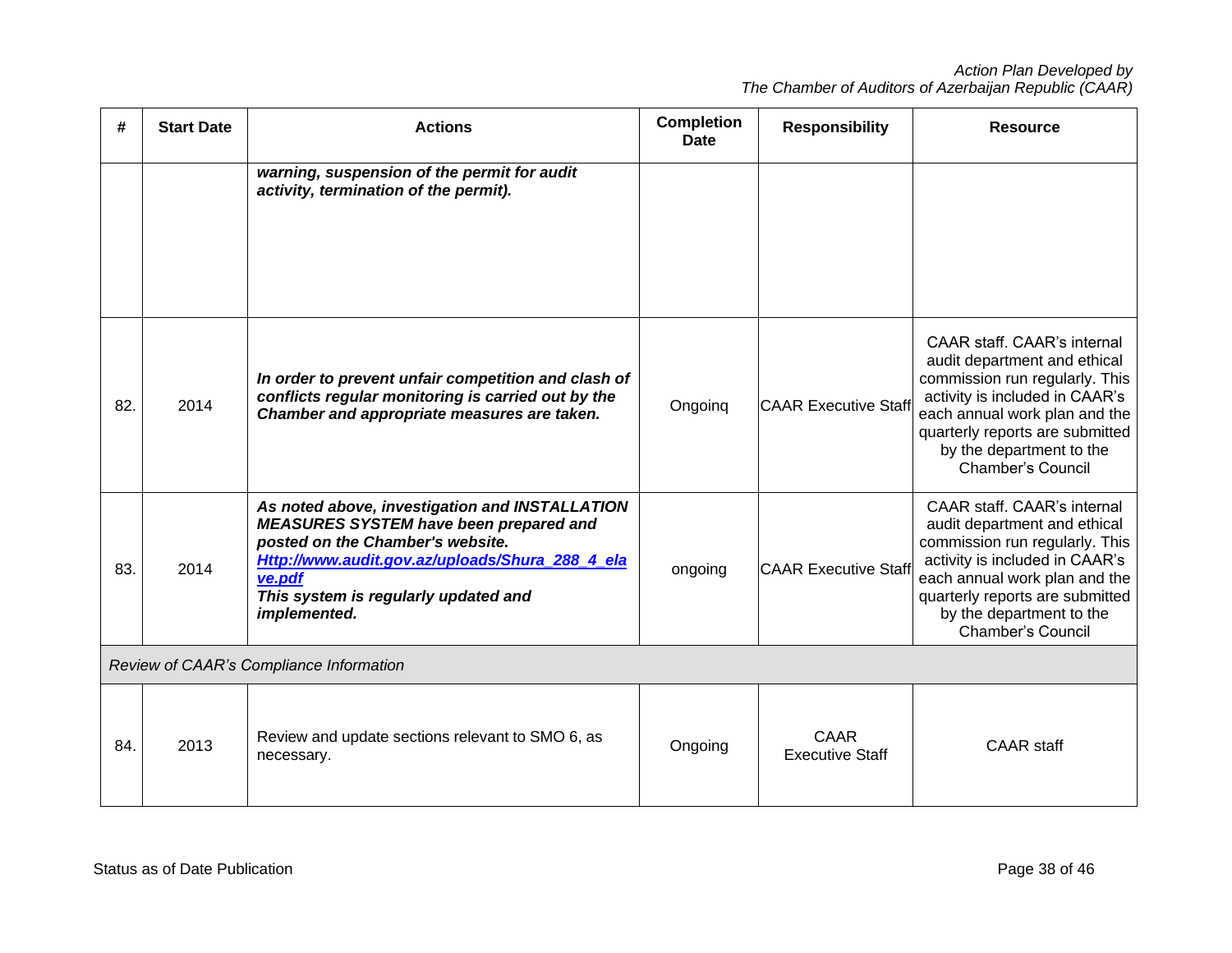| #   | <b>Start Date</b> | <b>Actions</b>                                                                                                                                                                                                                | <b>Completion</b><br><b>Date</b> | <b>Responsibility</b>                                                                                                                       | <b>Resource</b>                                                                                                                                                            |
|-----|-------------------|-------------------------------------------------------------------------------------------------------------------------------------------------------------------------------------------------------------------------------|----------------------------------|---------------------------------------------------------------------------------------------------------------------------------------------|----------------------------------------------------------------------------------------------------------------------------------------------------------------------------|
| 85. | 2013              | In accordance with the provided procedure ensure<br>control over analysis and performance of<br>amendments and modifications to be made by CAAR<br>Ethics Committee to the Law of the Azerbaijan<br>Republic On Audit Service | Ongoing                          | <b>CAAR Executive</b><br>Staff,<br>Auditors' Professional<br>Ethics Committee,<br>Department of Audit<br>Legislation and Legal<br>Provision | <b>CAAR Executive Staff.</b><br><b>Auditors' Professional Ethics</b><br>Committee, Department of Audit<br>Legislation and Legal Provision,<br><b>Consultation Assembly</b> |
| 86. | 2013              | Development and approval of the list defining degree<br>of responsibility of CAAR members for violation of<br>discipline<br>Activities in this area are continuing.                                                           | Ongoing                          | <b>CAAR Executive</b><br>Staff,<br>Auditors' Professional<br><b>Ethics Committee</b>                                                        | <b>CAAR Executive Staff.</b><br><b>Auditors' Professional Ethics</b><br>Committee                                                                                          |
| 87. | Continuous        | Assurance of disclosure CAAR Auditors' Professional<br>Ethics Committee issues and placement of the results<br>of the aforementioned issues, as well as adopted<br>resolutions on CAAR internet site                          | Ongoing                          | <b>CAAR Executive</b><br>Staff,<br>Auditors' Professional<br><b>Ethics Committee</b>                                                        | <b>CAAR Executive Staff,</b><br><b>Auditors' Professional Ethics</b><br>Committee                                                                                          |
| 88. | 2010              | Defining consideration terms for violation of discipline<br>As noted above, investigation and<br><b>INSTALLATION MEASURES SYSTEM was</b><br>prepared by CAAR in 2017 and posted on the Web<br>site of the Chamber.            | 2017<br>Completed                | <b>CAAR Executive</b><br>Staff.<br>Auditors' Professional<br><b>Ethics Committee</b>                                                        | <b>CAAR Executive Staff,</b><br><b>Auditors' Professional Ethics</b><br>Committee                                                                                          |
| 89. | 2013              | Development and approval of the procedure on<br>consideration of CAAR incoming requests and claims                                                                                                                            | Ongoing                          | <b>CAAR Executive</b><br>Staff, Department of<br>Audit Regulation and<br>Transparency<br>Assurance                                          | Department of Audit Regulation<br>and Transparency Assurance,<br><b>Auditors' Professional Ethics</b><br>Committee                                                         |
| 90. | 2010              | Each year, the Chamber's compliance with the<br>professional requirements of its members is<br>analyzed and reported to the public by preparing<br>a report.                                                                  | Ongoing                          | <b>CAAR Executive</b><br>Staff, Department of<br>Audit Regulation and<br>Transparency<br>Assurance                                          | Department of Audit Regulation<br>and Transparency Assurance,<br><b>Auditors' Professional Ethics</b><br>Committee                                                         |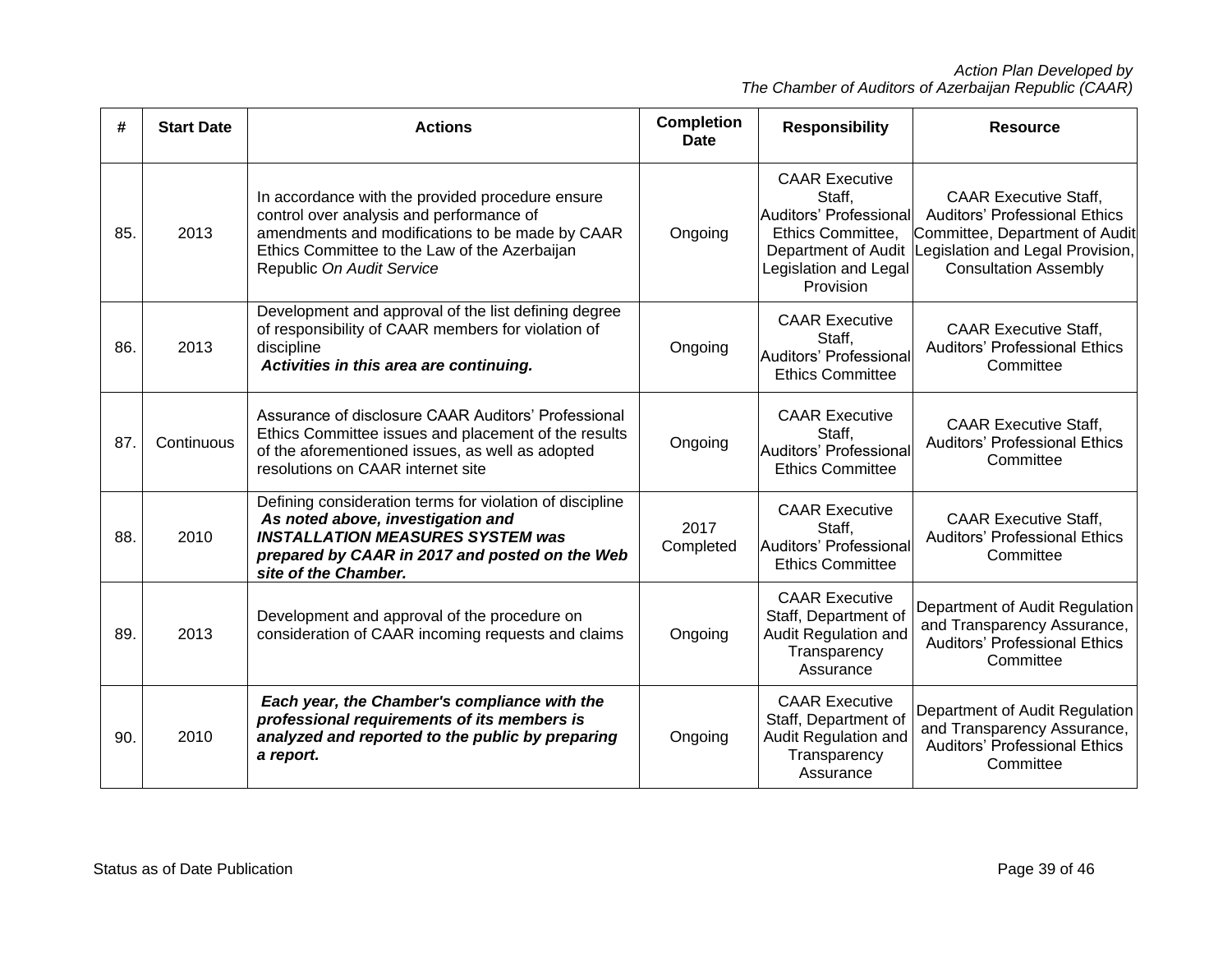| #   | <b>Start Date</b> | <b>Actions</b>                                                                                                                                                                                                                                           | <b>Completion</b><br><b>Date</b> | <b>Responsibility</b>                                                                                                    | <b>Resource</b>                                                                                                    |
|-----|-------------------|----------------------------------------------------------------------------------------------------------------------------------------------------------------------------------------------------------------------------------------------------------|----------------------------------|--------------------------------------------------------------------------------------------------------------------------|--------------------------------------------------------------------------------------------------------------------|
| 91. | 2013              | Introducing modifications to the procedures on<br>acceptance of requests and claims at CAAR with<br>consideration of conducted analysis                                                                                                                  | Ongoing                          | Department of Audit<br>Regulation and<br>Transparency<br>Assurance, Auditors'<br><b>Professional Ethics</b><br>Committee | Department of Audit Regulation<br>and Transparency Assurance,<br><b>Auditors' Professional Ethics</b><br>Committee |
| 92. | 2015              | The Chamber regularly carries out measures to<br>improve performance and quality control, for this<br>reason, training sessions are conducted, and<br>appropriate guidelines are prepared. These events<br>are regularly posted on the Chamber's website | Ongoing                          | <b>CAAR Executive</b><br>Staff, Department of<br>Audit Regulation and<br>Transparency<br>Assurance                       | <b>CAAR Executive Staff,</b><br>Department of Audit Regulation<br>and Transparency Assurance                       |
| 93. | 2015              | The Chamber, through monitoring the activities of<br>its memberwith regularly controls the carefully<br>studying the Chamber's inquiries, complaints, and<br>information obtained through media and taking<br>appropriate measures.                      | Ongoing                          | <b>CAAR Executive</b><br>Staff, Department of<br>Audit Regulation and<br>Transparency<br>Assurance                       | <b>CAAR Executive Staff,</b><br>Department of Audit Regulation<br>and Transparency Assurance                       |

# **Self-Assessment against the Main Requirements of SMO 6(2014)**

| <b>Requirements</b>                                                                                                                                    | v | N | <b>Partially</b> | <b>Comments</b> |
|--------------------------------------------------------------------------------------------------------------------------------------------------------|---|---|------------------|-----------------|
| Scope of the system<br>A system of investigation, discipline and<br>1.<br>appeals exists for the accountancy<br>profession. The system is operational. | X |   |                  |                 |
| Information about the types of misconduct<br>2.<br>which may bring about investigative actions is<br>publicly available.                               | Х |   |                  |                 |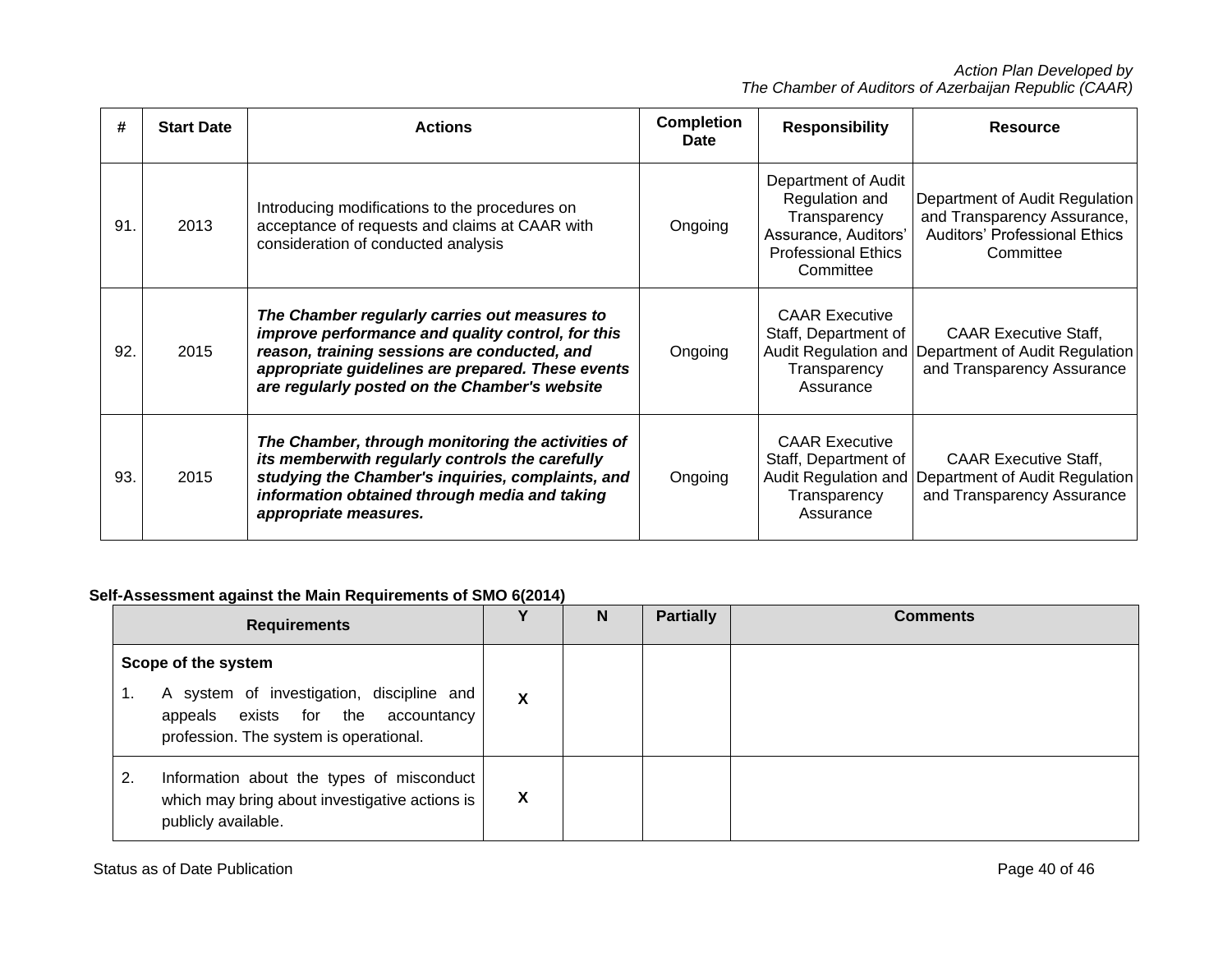|                                                                                                                                                                                                                                                                                                                                                                             | <b>Requirements</b>                                                                                                                  | Y                         | $\mathbf N$ | <b>Partially</b> | <b>Comments</b> |
|-----------------------------------------------------------------------------------------------------------------------------------------------------------------------------------------------------------------------------------------------------------------------------------------------------------------------------------------------------------------------------|--------------------------------------------------------------------------------------------------------------------------------------|---------------------------|-------------|------------------|-----------------|
| 3.                                                                                                                                                                                                                                                                                                                                                                          | <b>Initiation of Proceedings</b><br>"complaints-based"<br><b>Both</b><br>a<br>and<br>an<br>"information-based" approach are adopted. | $\mathbf{x}$              |             |                  |                 |
| 4.                                                                                                                                                                                                                                                                                                                                                                          | Link with the results of QA reviews has been<br>established.                                                                         | $\mathbf{x}$              |             |                  |                 |
| <b>Investigative process</b><br>5.<br>A committee or similar body exists for<br>performing investigations.                                                                                                                                                                                                                                                                  |                                                                                                                                      | $\boldsymbol{\mathsf{X}}$ |             |                  |                 |
| 6.                                                                                                                                                                                                                                                                                                                                                                          | Members of a committee are independent of<br>the subject of the investigation and other<br>related parties.                          | $\boldsymbol{X}$          |             |                  |                 |
| <b>Disciplinary process</b><br>A separate disciplinary committee/entity<br>7.<br>exists to make disciplinary decisions on<br>referrals from the investigation committee.<br>Decide on the relevant admistrative and<br>disciplinary measures based on the<br>materials included in the relevant<br>commissions of the Chamber made by the<br><b>Council of the Chamber.</b> |                                                                                                                                      | $\boldsymbol{\mathsf{X}}$ |             |                  |                 |
| 8.                                                                                                                                                                                                                                                                                                                                                                          | Members of the committee/entity include<br>professional accountants as well as non-<br>accountants.                                  | X                         |             |                  |                 |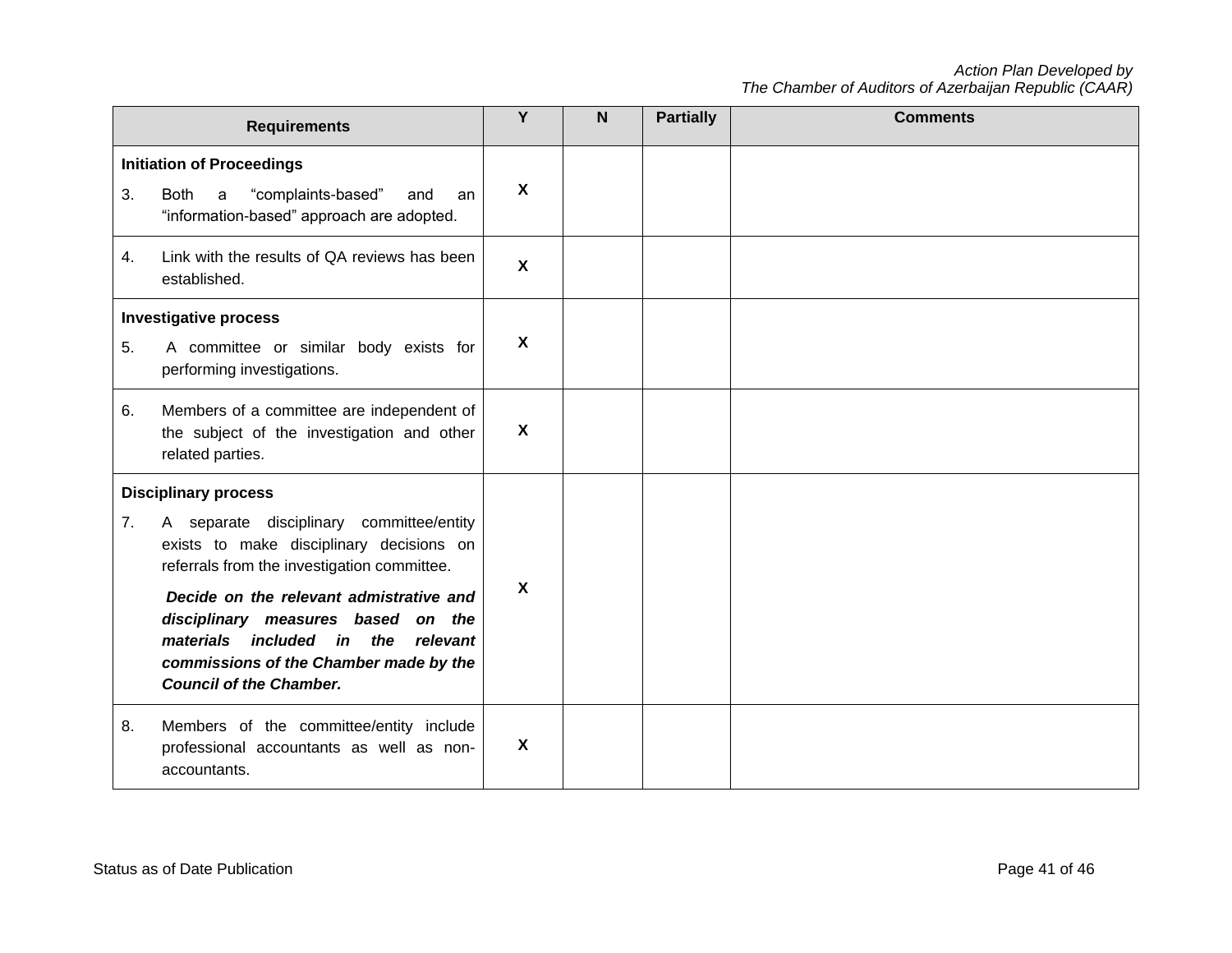|                                       | <b>Requirements</b>                                                                                                                                                                                                                                        | Y                         | N <sub>1</sub> | <b>Partially</b> | <b>Comments</b> |
|---------------------------------------|------------------------------------------------------------------------------------------------------------------------------------------------------------------------------------------------------------------------------------------------------------|---------------------------|----------------|------------------|-----------------|
| 9.                                    | The tribunal exhibits independence of the<br>subject of the investigation and other related<br>parties.                                                                                                                                                    | X                         |                |                  |                 |
|                                       | <b>Sanctions</b>                                                                                                                                                                                                                                           |                           |                |                  |                 |
| 10.                                   | The disciplinary system allows imposing an<br>extensive range of penalties. It is particularly<br>important to include (a) loss of professional<br>designation; (b) restriction and removal of<br>practicing rights; and (c) exclusion from<br>membership. | X                         |                |                  |                 |
| Rights of representation and appeal   |                                                                                                                                                                                                                                                            |                           |                |                  |                 |
|                                       | 11. A third appeals body exists which is separate<br>from both the disciplinary committee and<br>investigative committee.                                                                                                                                  | $\mathsf{x}$              |                |                  |                 |
| <b>Administrative Processes</b>       |                                                                                                                                                                                                                                                            |                           |                |                  |                 |
| 12.                                   | Timeframe targets for disposal of all cases are<br>set.                                                                                                                                                                                                    | $\boldsymbol{\mathsf{X}}$ |                |                  |                 |
| 13.                                   | Tracking mechanisms to monitor progress in<br>investigation and discipline and related<br>procedures are established.                                                                                                                                      | X                         |                |                  |                 |
| 14.                                   | Records of investigations and disciplinary<br>processes are established.                                                                                                                                                                                   | $\mathsf{x}$              |                |                  |                 |
| <b>Public Interest Considerations</b> |                                                                                                                                                                                                                                                            | X                         |                |                  |                 |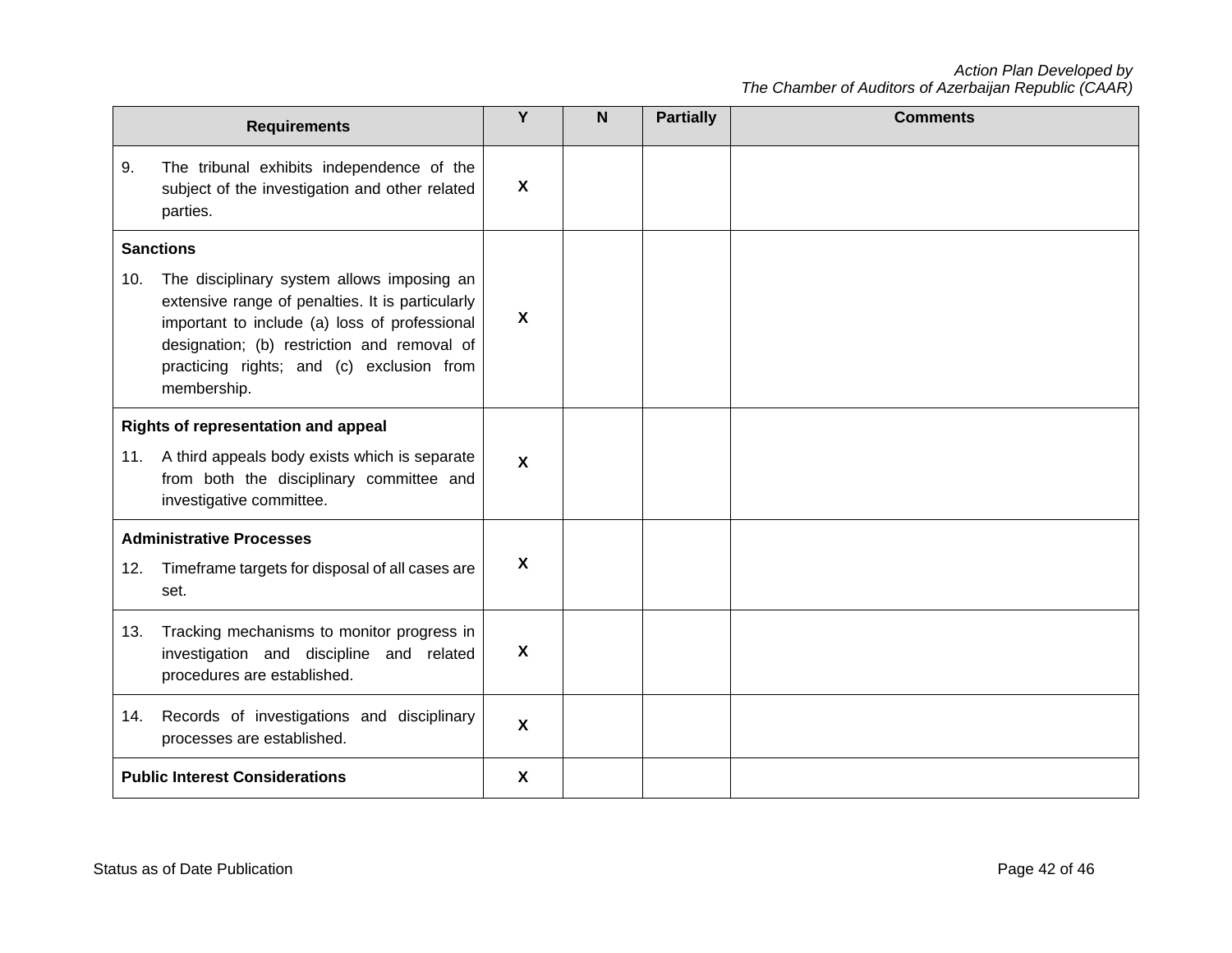|                                    | <b>Requirements</b>                                                                                                                         | Υ                         | <b>N</b> | <b>Partially</b> | <b>Comments</b> |
|------------------------------------|---------------------------------------------------------------------------------------------------------------------------------------------|---------------------------|----------|------------------|-----------------|
| 15.                                | Activities are supported to ensure that the<br>public is aware that an investigative and<br>disciplinary system exists in the jurisdiction. |                           |          |                  |                 |
| 16.                                | A process for the independent review of<br>complaints on which there was no follow-up is<br>established.                                    | X                         |          |                  |                 |
| 17.                                | investigative<br>results<br>of the<br>and<br><b>The</b><br>disciplinary proceedings are made available<br>to the public.                    | $\boldsymbol{\mathsf{X}}$ |          |                  |                 |
| <b>Liaison with Outside Bodies</b> |                                                                                                                                             |                           |          |                  |                 |
| 18.                                | There is an appropriate process for liaison<br>with outside bodies on possible involvement in<br>serious crimes and offences.               | X                         |          |                  |                 |
|                                    | Regular review of implementation and<br>effectiveness                                                                                       |                           |          |                  |                 |
| 19.                                | Regular review of implementation<br>and<br>effectiveness of the system are performed<br>and corrective actions are implemented.             | $\boldsymbol{\mathsf{X}}$ |          |                  |                 |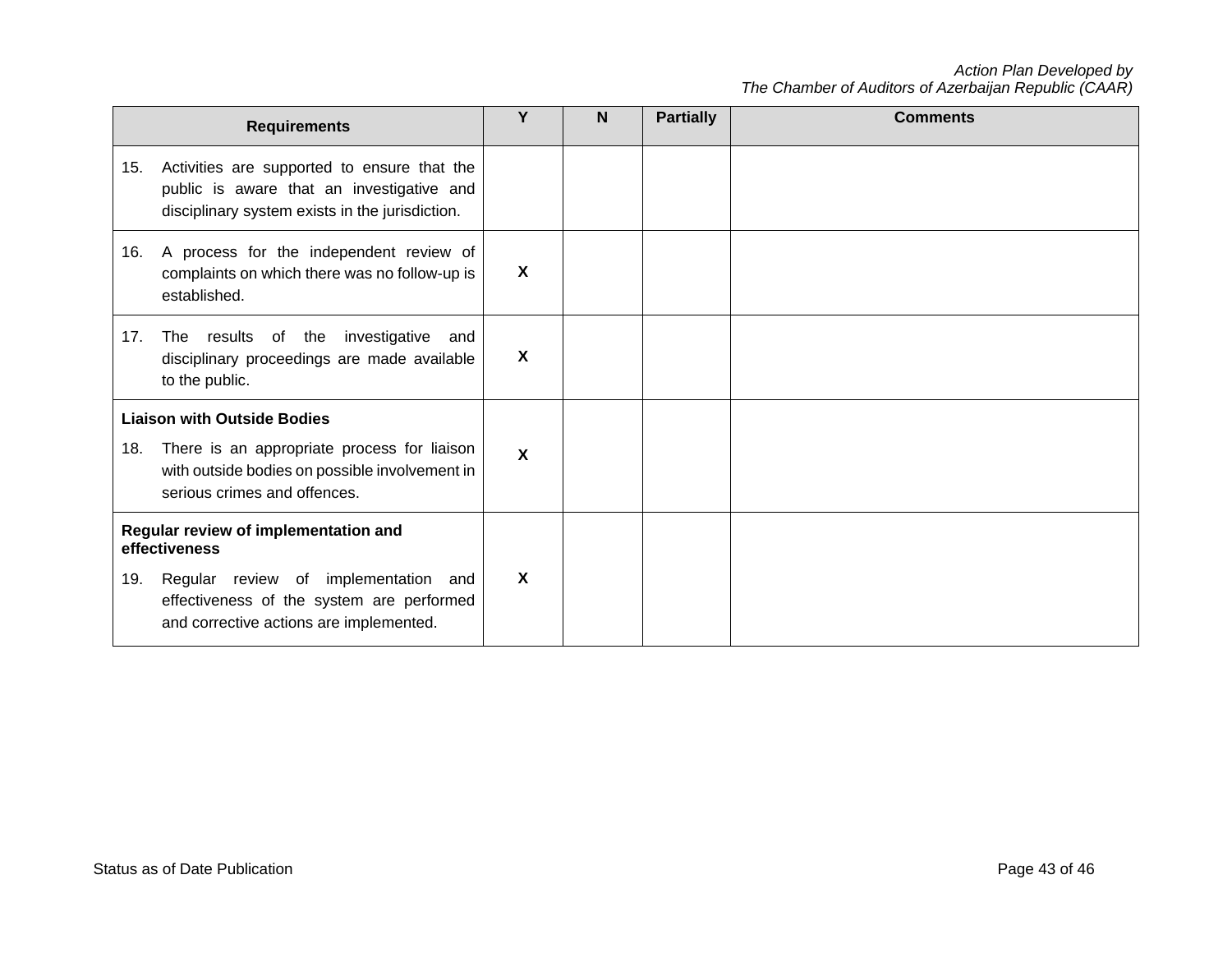**Action Plan Subject:** SMO 7–International Financial Reporting Standards and Other Pronouncements issued by the IASB **Action Plan Objective:** Continue to use best endeavors to support the Ministry of Finance ongoing program for adoption and implementation of International Financial Reporting Standards (IFRSs)

# *Background:*

Ministry of Finance is responsible for accounting standard setting in Azerbaijan <http://www.maliyye.gov.az/static/140/muhasibat-ucotunun-beynelxaq-standartlari> http://www.maliyye.gov.az/static /141/maliyye-hesabatlarinin-beynelxalq-standartlari-

The need for accounting reform was recognized by the Government of Azerbaijan in 2004 when the new Lawon Accounting was adopted. The Lawis focused on changing the role and significance of accounting and financial reporting in Azerbaijan and aligning it with good international practices in addition to setting the foundation for the development of National Accounting Standards (NAS),based on IFRS ,for medium-sized enterprises. According to the new Law, the Public Interest Entities (PIEs) should implement IAS and IFRS as of 2008.

 IFRS 2011 (CAAR fully supports the implementation of M SFO by participating in events, educational measures, through propaganda and agitation. It should be noted that the implementation of IFRS is within the competence of the Ministry of Finance of the Republic of Azerbaijan. We are making every effort in implementation) have been translated into the Azerbaijani language and posted on the MoF website.

CAAR is also an active member of an Advisory Board of the Ministry of Finance, responsible for preparing National Accounting Standards. In accordance with the Law of Azerbaijan Republic on Amendments to the Law of Azerbaijan Republic On Accounting dated 04 May 2018 national accounting standards become invalid and International Accounting Standards and International Financial Reporting Standards come into effect.

| #   | <b>StartDate</b> | <b>Actions</b>                                                                                                                                                                                                                                                              | <b>Completion</b><br><b>Date</b>     | <b>Responsibility</b>                                       | Resource                                                                                                                                    |
|-----|------------------|-----------------------------------------------------------------------------------------------------------------------------------------------------------------------------------------------------------------------------------------------------------------------------|--------------------------------------|-------------------------------------------------------------|---------------------------------------------------------------------------------------------------------------------------------------------|
| 94. | Ongoing          | Continue to support the implementation of IFRS in<br>Azerbaijan through promoting the translated IFRSs,<br>providing training and education in IFRS, and actively<br>participating in the International Accounting Standards<br>Board's (IASB's) work program. (look above) | September-<br>October2009<br>Ongoing | CAAR<br><b>Executive Staff</b><br>Director of the<br>Center | <b>CAAR staff</b><br>Vali Rahimov (director of<br><b>CAAR's Department of</b><br>Finance), Najaf Talibov<br><b>CAAR Education</b><br>Center |
| 95. | Ongoing          | Continue to use best endeavors by identifying<br>opportunities to further assist in implementation of IFRS.<br>This includes review of the existing activities and<br>updating the Action Plan (look above) for the future<br>activities where necessary.                   | Ongoing                              | CAAR<br><b>Executive Staff</b>                              | CAAR staff                                                                                                                                  |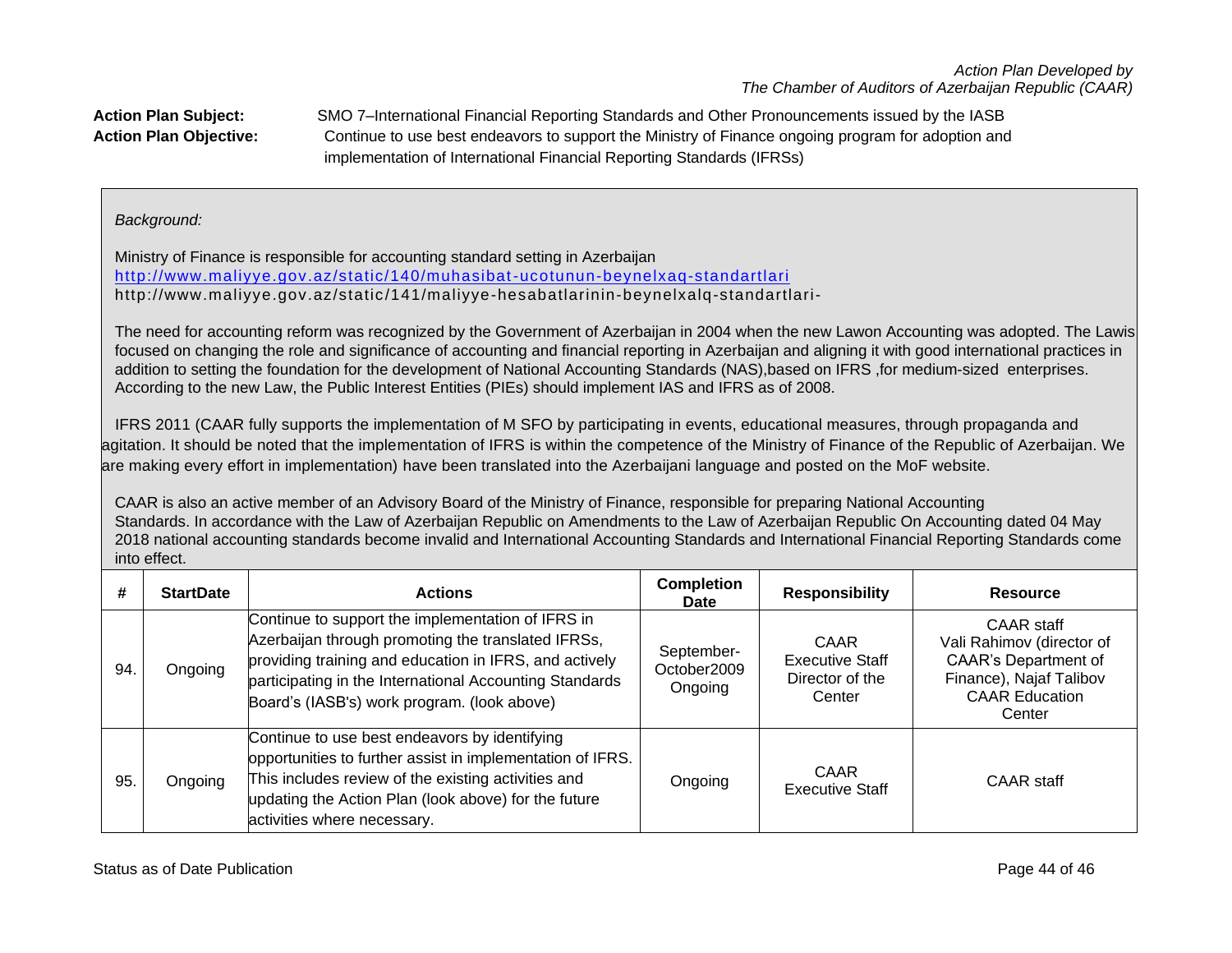| #   | <b>StartDate</b>                        | <b>Actions</b>                                                                                                                                                                                                                                                                                                                              | <b>Completion</b><br><b>Date</b> | <b>Responsibility</b>                                                                                                | <b>Resource</b>                                                                                                                                      |  |  |  |
|-----|-----------------------------------------|---------------------------------------------------------------------------------------------------------------------------------------------------------------------------------------------------------------------------------------------------------------------------------------------------------------------------------------------|----------------------------------|----------------------------------------------------------------------------------------------------------------------|------------------------------------------------------------------------------------------------------------------------------------------------------|--|--|--|
|     | Review of CAAR's Compliance Information |                                                                                                                                                                                                                                                                                                                                             |                                  |                                                                                                                      |                                                                                                                                                      |  |  |  |
| 96. | Ongoing                                 | Review and update sections relevant to SMO 7, as<br>necessary                                                                                                                                                                                                                                                                               | Ongoing                          | <b>CAAR</b><br><b>Executive Staff</b>                                                                                | <b>CAAR</b> staff                                                                                                                                    |  |  |  |
| 97. | 2011                                    | Generalization and promoting awareness of the<br>practice aimed to IFRSs implementation<br>inconsecutive and single form                                                                                                                                                                                                                    | Ongoing                          | <b>CAAR Executive</b><br>Staff,<br>Personnel Training,<br>International<br>Relations and<br>Publishing<br>Department | <b>CAAR Executive Staff.</b><br>Personnel Training,<br>International Relations and<br>Publishing Department,<br>Department of Finance and<br>Economy |  |  |  |
| 98. | 2009                                    | Participate in the development of normative legal acts<br>on audit, accounting and reporting based on<br>international standards                                                                                                                                                                                                            | Ongoing                          | <b>CAAR Executive</b><br>Staff,<br>Personnel Training,<br>International<br>Relations and<br>Publishing<br>Department | <b>CAAR Executive Staff,</b><br>Personnel Training,<br>International Relations and<br>Publishing Department,<br>Department of Finance and<br>Economy |  |  |  |
| 99. | 2009                                    | Participate in development of the offer on training<br>(CAAP organizes regular courses on IFRS, provides<br>methodological assistance to specialists, conducts<br>seminars and conferences) and expansion of<br>specialization of specialists involved in development,<br>presentation of IFRS accounting (financial) reports<br>and audit. | Ongoing                          | <b>CAAR Executive</b><br>Staff,<br>Personnel Training,<br>International<br>Relations and<br>Publishing<br>Department | <b>CAAR Executive Staff,</b><br>Personnel Training,<br>International Relations and<br>Publishing Department,<br>Department of Finance and<br>Economy |  |  |  |